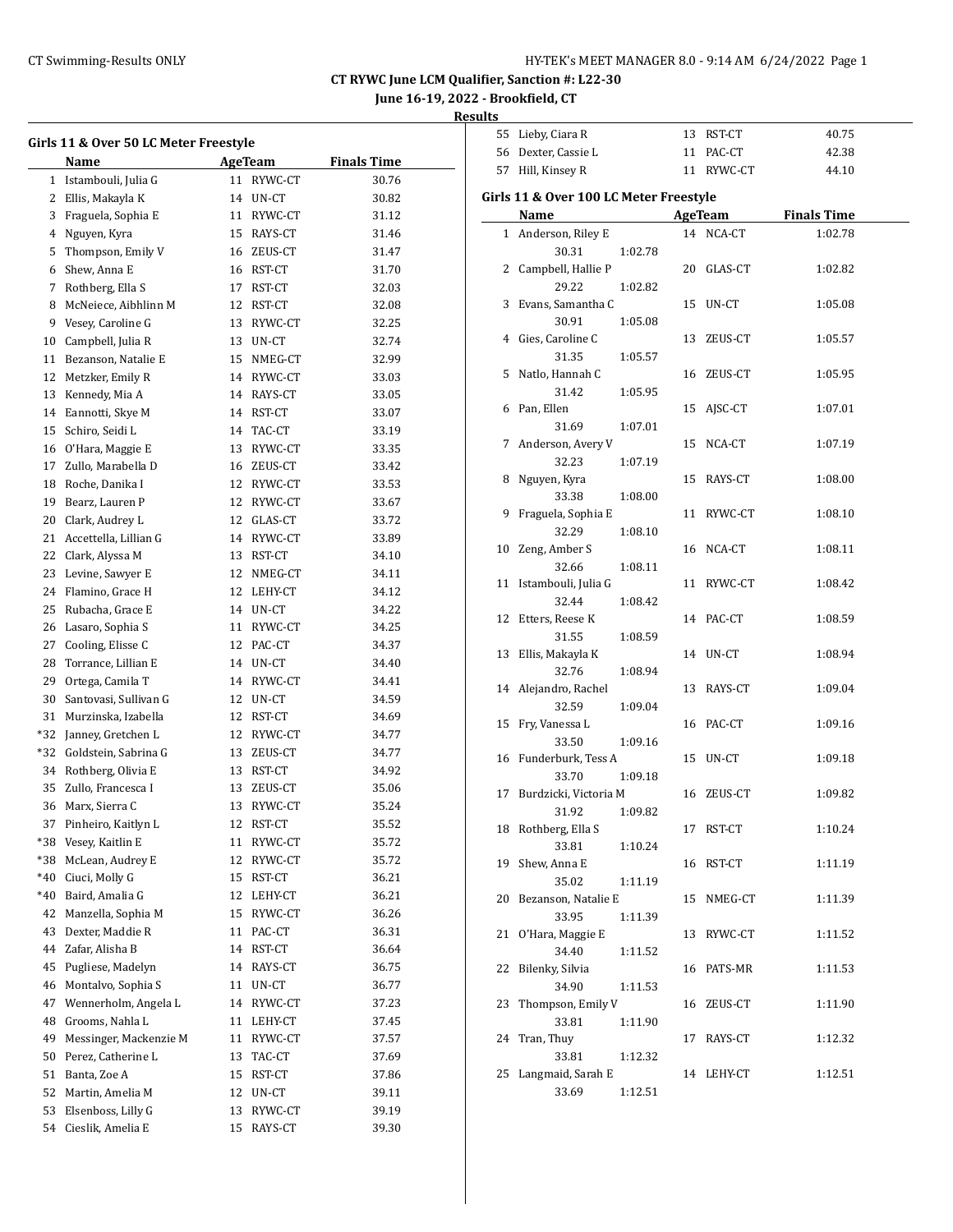**June 16-19, 2022 - Brookfield, CT**

| Results |
|---------|
|         |

| (Girls 11 & Over 100 LC Meter Freestyle) |                       |         |    |            |                    |
|------------------------------------------|-----------------------|---------|----|------------|--------------------|
|                                          | Name                  |         |    | AgeTeam    | <b>Finals Time</b> |
| 26                                       | Janney, Gretchen L    |         |    | 12 RYWC-CT | 1:12.62            |
|                                          | 35.46                 | 1:12.62 |    |            |                    |
| 27                                       | Cunniffe, Isla G      |         |    | 14 ZEUS-CT | 1:13.03            |
|                                          | 34.67                 | 1:13.03 |    |            |                    |
| 28                                       | Ferony, Claire E      |         |    | 16 LEHY-CT | 1:13.11            |
|                                          | 34.17                 | 1:13.11 |    |            |                    |
| 29                                       | Holden, Ryann N       |         |    | 14 ZEUS-CT | 1:13.19            |
|                                          | 35.91                 | 1:13.19 |    |            |                    |
| 30                                       | Accettella, Lillian G |         |    | 14 RYWC-CT | 1:13.22            |
|                                          | 35.79                 | 1:13.22 |    |            |                    |
| 31                                       | Murphy, Doran G       |         |    | 15 RYWC-CT | 1:13.51            |
|                                          | 34.56                 | 1:13.51 |    |            |                    |
| 32                                       | Darak, Alexa L        |         | 17 | AJSC-CT    | 1:13.57            |
|                                          | 34.60                 | 1:13.57 |    |            |                    |
| 33                                       | Scully, Christine E   |         |    | 14 ZEUS-CT | 1:13.79            |
|                                          | 33.67                 | 1:13.79 |    |            |                    |
| 34                                       | Kroll, Bryndle        |         |    | 16 RAYS-CT | 1:13.82            |
|                                          | 34.46                 | 1:13.82 |    |            |                    |
| 35                                       | Thompson, Cara E      |         |    | 14 UN-CT   | 1:13.95            |
|                                          | 34.07                 | 1:13.95 |    |            |                    |
| 36                                       | Nestler, Maura K      |         |    | 14 PATS-MR | 1:14.02            |
|                                          | 34.73                 | 1:14.02 |    |            |                    |
| 37                                       | McNeiece, Aibhlinn M  |         |    | 12 RST-CT  | 1:14.17            |
|                                          | 36.95                 | 1:14.17 |    |            |                    |
| 38                                       | Wypasek, Julia        |         |    | 13 OXO-CT  | 1:14.51            |
|                                          | 37.63                 | 1:14.51 |    |            |                    |
| 39                                       | Kennedy, Mia A        |         |    | 14 RAYS-CT | 1:14.69            |
|                                          | 37.39                 | 1:14.69 |    |            |                    |
|                                          | 40 Kaufman, Hannah E  |         |    | 14 GLAS-CT | 1:14.97            |
|                                          | 37.04                 | 1:14.97 |    |            |                    |
| 41                                       | Curran, Penelope J    |         |    | 14 LEHY-CT | 1:15.15            |
|                                          | 34.83                 | 1:15.15 |    |            |                    |
| 42                                       | Goldstein, Sabrina G  |         |    | 13 ZEUS-CT | 1:15.45            |
|                                          | 34.80                 | 1:15.45 |    |            |                    |
| 43                                       | Clark, Alyssa M       |         |    | 13 RST-CT  | 1:15.51            |
|                                          | 35.85                 | 1:15.51 |    |            |                    |
| 44                                       | Metzker, Emily R      |         |    | 14 RYWC-CT | 1:15.54            |
|                                          | 35.20                 | 1:15.54 |    |            |                    |
| 45                                       | Ortega, Camila T      |         |    | 14 RYWC-CT | 1:15.61            |
|                                          | 35.22                 | 1:15.61 |    |            |                    |
| 46                                       | Stampleman, Serena J  |         |    | 14 PATS-MR | 1:15.91            |
|                                          | 35.71                 | 1:15.91 |    |            |                    |
| 47                                       | Agnihotri, Preksha    |         |    | 14 FVYT-CT | 1:16.09            |
|                                          | 36.80                 | 1:16.09 |    |            |                    |
| 48                                       | Rothberg, Olivia E    |         | 13 | RST-CT     | 1:16.38            |
|                                          | 36.44                 | 1:16.38 |    |            |                    |
| 49                                       | Flamino, Grace H      |         | 12 | LEHY-CT    | 1:16.71            |
|                                          | 36.72                 | 1:16.71 |    |            |                    |
| 50                                       | Baldelli, Gianna M    |         |    | 14 PAC-CT  | 1:17.24            |
|                                          | 37.59                 | 1:17.24 |    |            |                    |
| 51                                       | Alejandro, Ruth C     |         | 15 | RAYS-CT    | 1:17.30            |
|                                          | 36.63                 | 1:17.30 |    |            |                    |
| 52                                       | Zeng, Grace H         |         |    | 14 NCA-CT  | 1:17.39            |
|                                          | 37.99                 | 1:17.39 |    |            |                    |
|                                          |                       |         |    |            |                    |

| 53  | Pugliese, Madelyn       |    | 14 RAYS-CT | 1:17.54 |
|-----|-------------------------|----|------------|---------|
|     | 36.94<br>1:17.54        |    |            |         |
| 54  | Escalante, Indah        | 14 | BSY-CT     | 1:18.01 |
|     | 36.75<br>1:18.01        |    |            |         |
| 55  | Ma, Bianca J            | 13 | FVYT-CT    | 1:18.22 |
|     | 38.15<br>1:18.22        |    |            |         |
| 56  | Lasaro, Sophia S        | 11 | RYWC-CT    | 1:18.24 |
|     | 35.94<br>1:18.24        |    |            |         |
| *57 | McLean, Audrey E        | 12 | RYWC-CT    | 1:19.11 |
|     | 36.74<br>1:19.11        |    |            |         |
| *57 | West, Empress I         | 11 | ZEUS-CT    | 1:19.11 |
|     | 36.99<br>1:19.11        |    |            |         |
| 59  | Maynard, Peyton L       | 13 | NMEG-CT    | 1:19.30 |
|     | 39.52<br>1:19.30        |    |            |         |
| 60  | Villanueva, Niya M      | 12 | RAYS-CT    | 1:19.33 |
|     | 38.14<br>1:19.33        |    |            |         |
| 61  | Asante, Abby O          | 11 | ZEUS-CT    | 1:19.83 |
|     | 37.45<br>1:19.83        |    |            |         |
| 62  | Heck, Aimee O           | 14 | PAC-CT     | 1:19.86 |
|     | 37.45<br>1:19.86        |    |            |         |
| 63  | Thomas, Amelia          | 13 | FVYT-CT    | 1:20.26 |
|     | 37.47<br>1:20.26        |    |            |         |
| 64  | Samson, Kylie           | 12 | RAYS-CT    | 1:20.35 |
|     | 36.89<br>1:20.35        |    |            |         |
|     | 65 Baird, Amalia G      | 12 | LEHY-CT    | 1:20.70 |
|     | 1:20.70<br>37.33        |    |            |         |
| 66  | Klemenz, Madison N      | 13 | PAC-CT     | 1:20.76 |
|     | 37.78<br>1:20.76        |    |            |         |
| 67  | Murzinska, Izabella     | 12 | RST-CT     | 1:20.85 |
|     | 38.69<br>1:20.85        |    |            |         |
| 68  | Camille, Maddie L       | 11 | ZEUS-CT    | 1:21.21 |
|     | 37.36<br>1:21.21        |    |            |         |
| 69  | Montalvo, Sophia S      | 11 | UN-CT      | 1:21.27 |
|     | 39.42<br>1:21.27        |    |            |         |
|     | 70 Wennerholm, Angela L |    | 14 RYWC-CT | 1:21.59 |
|     | 37.69<br>1:21.59        |    |            |         |
| 71  | Dexter, Maddie R        | 11 | PAC-CT     | 1:21.95 |
|     | 1:21.95<br>38.88        |    |            |         |
| 72  | Manzella, Sophia M      | 15 | RYWC-CT    | 1:22.13 |
|     | 39.05<br>1:22.13        |    |            |         |
| 73  | Langlais, Rebecca A     | 12 | NCA-CT     | 1:24.35 |
|     | 37.55<br>1:24.35        |    |            |         |
| 74  | Ciuci, Molly G          | 15 | RST-CT     | 1:24.59 |
|     | 38.41<br>1:24.59        |    |            |         |
| 75  | Golino, Elizabeth A     | 12 | RST-CT     | 1:24.64 |
| 76  | Banta, Zoe A            | 15 | RST-CT     | 1:25.03 |
|     | 39.24<br>1:25.03        |    |            |         |
| 77  | Messinger, Mackenzie M  | 11 | RYWC-CT    | 1:25.12 |
|     | 39.66<br>1:25.12        |    |            |         |
| 78  | Xu, Ellie Z             | 11 | PATS-MR    | 1:26.01 |
|     | 39.15<br>1:26.01        |    |            |         |
| 79  | Elsenboss, Lilly G      | 13 | RYWC-CT    | 1:26.05 |
|     | 41.62<br>1:26.05        |    |            |         |
| 80  | Khattar, Panya          |    | 14 FVYT-CT | 1:26.66 |
|     | 41.09<br>1:26.66        |    |            |         |
| 81  | Golubovska, Zlata       | 11 | RYWC-CT    | 1:28.68 |
|     | 40.91<br>1:28.68        |    |            |         |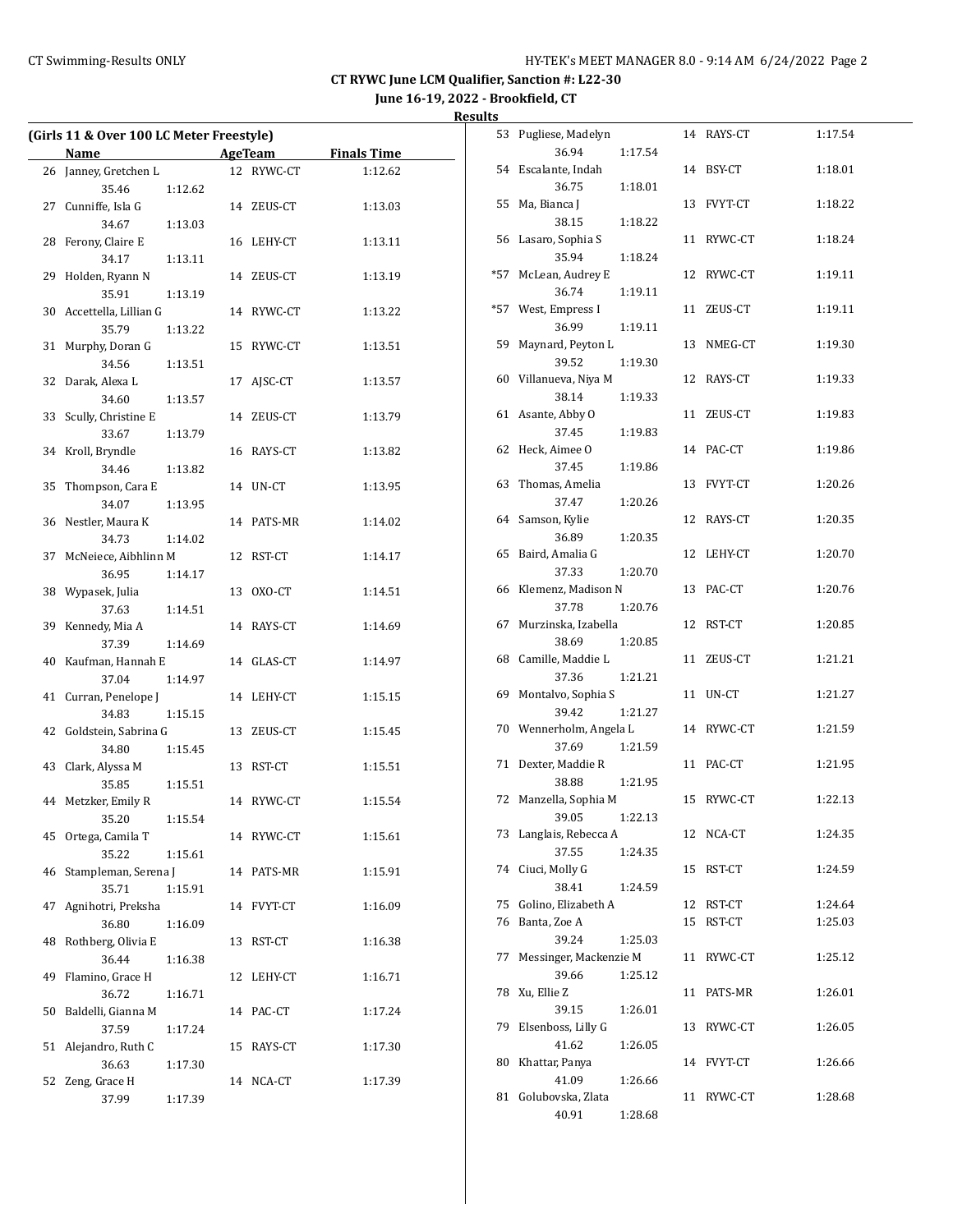**June 16-19, 2022 - Brookfield, CT**

**Results**

| (Girls 11 & Over 100 LC Meter Freestyle) |                       |         |    |         |                    |  |
|------------------------------------------|-----------------------|---------|----|---------|--------------------|--|
|                                          | <b>Name</b>           |         |    | AgeTeam | <b>Finals Time</b> |  |
| 82                                       | Eggers, Alexandria N  |         | 14 | RAYS-CT | 1:32.75            |  |
|                                          | 45.80                 | 1:32.75 |    |         |                    |  |
| 83                                       | Hill, Kinsey R        |         | 11 | RYWC-CT | 1:36.34            |  |
| 84                                       | Dexter, Cassie L      |         | 11 | PAC-CT  | 1:36.54            |  |
|                                          | 44.12                 | 1:36.54 |    |         |                    |  |
| 85                                       | Lieby, Ciara R        |         | 13 | RST-CT  | 1:38.34            |  |
|                                          | 46.02                 | 1:38.34 |    |         |                    |  |
| 86                                       | Danklefsen, Natalie G |         |    | OXO-CT  | 1:44.44            |  |

### **Girls 11 & Over 200 LC Meter Freestyle**

47.11 1:44.44

|    | <u>Name</u>           |         | <b>AgeTeam</b> | <b>Finals Time</b> |
|----|-----------------------|---------|----------------|--------------------|
| 1  | Campbell, Hallie P    |         | 20 GLAS-CT     | 2:17.50            |
|    | 31.86                 | 1:07.20 | 1:41.85        | 2:17.50            |
| 2  | Nguyen, Kyra          |         | 15 RAYS-CT     | 2:28.02            |
|    | 33.95                 | 1:11.73 | 1:51.08        | 2:28.02            |
| 3  | Vesey, Caroline G     |         | 13 RYWC-CT     | 2:30.10            |
|    | 34.22                 | 1:13.18 | 1:51.62        | 2:30.10            |
| 4  | Ellis, Makayla K      |         | 14 UN-CT       | 2:30.77            |
|    | 34.99                 | 1:13.89 | 1:53.49        | 2:30.77            |
| 5  | Brenson, Sofi         |         | 13 FVYT-CT     | 2:30.79            |
|    | 35.46                 | 1:13.72 | 1:53.49        | 2:30.79            |
| 6  | Rothberg, Ella S      |         | 17 RST-CT      | 2:32.07            |
|    | 35.21                 | 1:14.55 | 1:53.63        | 2:32.07            |
| 7  | Murphy, Doran G       |         | 15 RYWC-CT     | 2:32.83            |
|    | 34.71                 | 1:14.09 | 1:53.52        | 2:32.83            |
| 8  | Istambouli, Julia G   |         | 11 RYWC-CT     | 2:32.89            |
|    | 35.07                 | 1:16.19 | 1:56.24        | 2:32.89            |
| 9  | Roche, Danika I       |         | 12 RYWC-CT     | 2:36.80            |
|    | 35.96                 | 1:16.44 | 1:56.55        | 2:36.80            |
| 10 | Bezanson, Natalie E   |         | 15 NMEG-CT     | 2:36.83            |
|    | 36.20                 | 1:14.38 | 1:57.21        | 2:36.83            |
| 11 | Kennedy, Mia A        |         | 14 RAYS-CT     | 2:37.74            |
|    | 35.83                 | 1:17.18 | 1:56.79        | 2:37.74            |
| 12 | Shew, Anna E          |         | 16 RST-CT      | 2:39.85            |
|    | 38.52                 | 1:18.09 | 2:01.61        | 2:39.85            |
| 13 | O'Hara, Maggie E      |         | 13 RYWC-CT     | 2:41.23            |
|    | 38.22                 | 1:19.18 | 2:02.50        | 2:41.23            |
| 14 | Eannotti, Skye M      |         | 14 RST-CT      | 2:41.69            |
|    | 36.89                 | 1:19.77 | 2:00.11        | 2:41.69            |
| 15 | Schiro, Seidi L       |         | 14 TAC-CT      | 2:42.95            |
|    | 37.16                 | 1:19.47 | 2:01.23        | 2:42.95            |
| 16 | Pugliese, Madelyn     |         | 14 RAYS-CT     | 2:43.44            |
|    | 39.41                 | 1:19.39 | 2:03.17        | 2:43.44            |
| 17 | McNeiece, Aibhlinn M  |         | 12 RST-CT      | 2:44.25            |
|    | 37.31                 | 1:20.79 | 2:01.92        | 2:44.25            |
| 18 | Levine, Sawyer E      |         | 12 NMEG-CT     | 2:44.82            |
|    | 36.61                 | 1:19.46 | 2:03.12        | 2:44.82            |
| 19 | Rothberg, Olivia E    |         | 13 RST-CT      | 2:45.54            |
|    | 39.08                 | 1:22.94 | 2:04.02        | 2:45.54            |
| 20 | Accettella, Lillian G |         | 14 RYWC-CT     | 2:46.24            |
|    | 39.41                 | 1:20.08 | 2:05.59        | 2:46.24            |
| 21 | Ortega, Camila T      |         | 14 RYWC-CT     | 2:47.73            |
|    | 36.49                 | 1:20.02 | 2:04.49        | 2:47.73            |

| 22 | Bearz, Lauren P       |         | 12 RYWC-CT            |         | 2:49.18 |
|----|-----------------------|---------|-----------------------|---------|---------|
|    | 37.30                 | 1:19.98 | 2:04.87               | 2:49.18 |         |
| 23 | Flamino, Grace H      |         | 12 LEHY-CT            |         | 2:49.21 |
|    | 40.65                 | 1:23.74 | 2:08.56               | 2:49.21 |         |
| 24 | Clark, Alyssa M       |         | 13 RST-CT             |         | 2:49.59 |
|    | 38.68                 | 1:23.05 | 2:08.05               | 2:49.59 |         |
| 25 | Marx, Sierra C        |         | 13 RYWC-CT            |         | 2:49.85 |
|    | 39.41                 | 1:22.36 | 2:08.21               | 2:49.85 |         |
| 26 | Pinheiro, Kaitlyn L   |         | 12 RST-CT             |         | 2:50.27 |
|    | 37.81                 | 1:22.20 | 2:05.73               | 2:50.27 |         |
| 27 | Cooling, Elisse C     |         | 12 PAC-CT             |         | 2:51.24 |
|    | 37.86                 | 1:21.18 | 2:51.24               |         |         |
| 28 | McLean, Audrey E      |         | 12 RYWC-CT            |         | 2:53.25 |
|    | 41.23                 | 1:23.72 | 2:11.14               | 2:53.25 |         |
| 29 | Ciuci, Molly G        |         | 15 RST-CT             |         | 2:53.45 |
|    | 38.30                 | 1:24.19 | 2:07.72               | 2:53.45 |         |
| 30 | Zafar, Alisha B       |         | 14 RST-CT             |         | 2:55.55 |
|    | 39.36                 | 1:24.90 | 2:09.75               | 2:55.55 |         |
| 31 | Vesey, Kaitlin E      |         | 11 RYWC-CT            |         | 2:56.21 |
|    | 41.05                 | 1:27.56 | 2:12.97               | 2:56.21 |         |
| 32 | Montalvo, Sophia S    |         | 11 UN-CT              |         | 2:56.48 |
|    | 39.94                 | 1:26.01 | 2:11.83               | 2:56.48 |         |
| 33 | Grooms, Nahla L       |         | 11 LEHY-CT            |         | 2:57.17 |
|    | 40.26                 | 1:26.69 | 2:11.88               | 2:57.17 |         |
| 34 | Clark, Audrey L       |         | 12 GLAS-CT            |         | 2:58.88 |
|    | 37.98                 | 1:26.00 | 2:13.40               | 2:58.88 |         |
| 35 | Wennerholm, Angela L  |         | 14 RYWC-CT            |         | 3:00.73 |
|    | 40.46                 | 1:27.91 | 2:14.54               | 3:00.73 |         |
| 36 | Perez, Catherine L    |         | 13 TAC-CT             |         | 3:01.83 |
|    | 40.30                 | 1:28.27 | 2:14.89               | 3:01.83 |         |
| 37 | Baird, Amalia G       |         | 12 LEHY-CT            |         | 3:02.75 |
|    | 41.06                 | 1:28.56 | 2:15.54               | 3:02.75 |         |
| 38 | Campbell, Julia R     |         | 13 UN-CT              |         | 3:03.99 |
|    | 41.81                 | 1:27.75 | 2:21.01               | 3:03.99 |         |
| 39 | Metzker, Emily R      |         | 14 RYWC-CT            |         | 3:05.69 |
|    | 40.77                 | 1:30.05 | 2:18.80               | 3:05.69 |         |
| 40 | Manzella, Sophia M    |         | 15 RYWC-CT            |         | 3:06.08 |
|    | 41.34                 | 1:26.77 | 2:19.00               | 3:06.08 |         |
| 41 | Murzinska, Izabella   |         | 12 RST-CT             |         | 3:08.21 |
|    | 39.83                 | 1:27.77 | 2:18.32               | 3:08.21 |         |
| 42 | Santovasi, Sullivan G |         | 12 UN-CT              |         | 3:08.45 |
|    | 42.94                 | 1:32.81 | 2:21.63               | 3:08.45 |         |
| 43 | Rubacha, Grace E      |         | 14 UN-CT              |         | 3:09.35 |
|    | 37.40                 | 1:26.59 | 2:16.94               | 3:09.35 |         |
| 44 | Elsenboss, Lilly G    |         | 13 RYWC-CT            |         | 3:10.71 |
|    | 43.89                 | 1:34.46 | 2:24.77               | 3:10.71 |         |
| 45 | Torrance, Lillian E   |         | 14 UN-CT              |         | 3:13.01 |
|    | 43.75                 |         |                       |         |         |
| 46 | Cieslik, Amelia E     | 1:33.44 | 2:25.68<br>15 RAYS-CT | 3:13.01 | 3:19.80 |
|    | 45.76                 |         | 2:30.03               |         |         |
| 47 | Martin, Amelia M      | 1:35.02 | 12 UN-CT              | 3:19.80 | 3:26.89 |
|    | 45.36                 |         | 2:32.65               | 3:26.89 |         |
| 48 | Hill, Kinsey R        | 1:38.36 | 11 RYWC-CT            |         | 3:32.44 |
|    | 47.50                 | 1:42.17 | 3:32.44               |         |         |
| 49 | Lieby, Ciara R        |         | 13 RST-CT             |         | 3:42.41 |
|    | 51.69                 | 1:51.09 | 2:51.45               | 3:42.41 |         |
|    |                       |         |                       |         |         |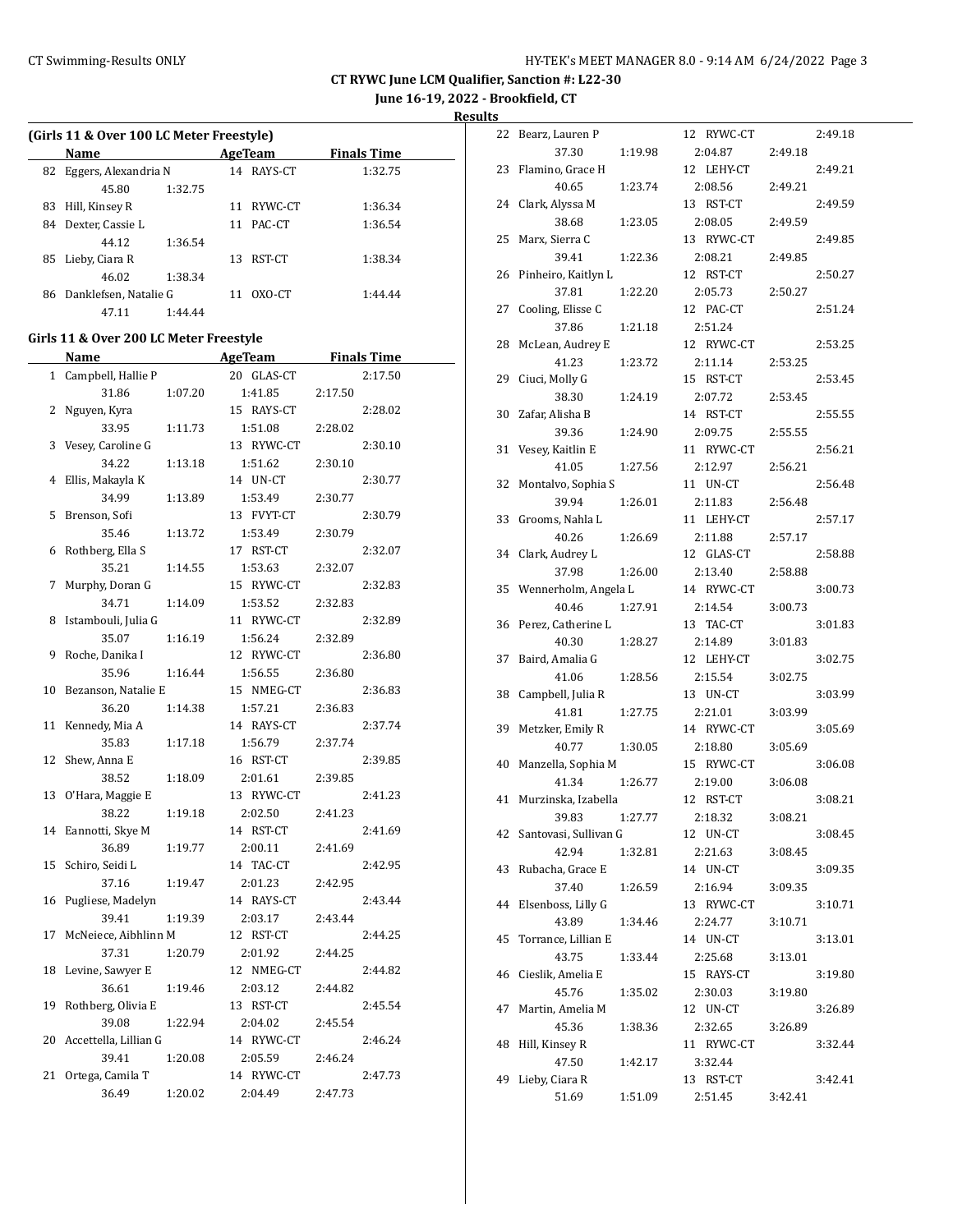13 Funderburk, Tess A 15 UN-CT 1:22.69

**CT RYWC June LCM Qualifier, Sanction #: L22-30**

**June 16-19, 2022 - Brookfield, CT**

**Results**

| Girls 11 & Over 400 LC Meter Freestyle |                                         |         |                |                    |  |  |
|----------------------------------------|-----------------------------------------|---------|----------------|--------------------|--|--|
|                                        | <b>Name</b>                             |         | <b>AgeTeam</b> | <b>Finals Time</b> |  |  |
| $\mathbf{1}$                           | Rothberg, Ella S                        |         | 17 RST-CT      | 5:20.03            |  |  |
|                                        | 34.68                                   | 1:14.54 | 1:54.40        | 2:37.26            |  |  |
|                                        | 3:17.96                                 | 4:00.35 | 4:39.94        | 5:20.03            |  |  |
| 2                                      | Istambouli, Julia G                     |         | 11 RYWC-CT     | 5:35.69            |  |  |
|                                        | 37.13                                   | 1:20.85 | 2:04.72        | 2:48.78            |  |  |
|                                        | 3:32.20                                 | 4:15.09 | 4:56.11        | 5:35.69            |  |  |
| 3                                      | Dickens, Sophia N                       |         | 14 PAC-CT      | 5:39.12            |  |  |
|                                        | 37.84                                   | 1:22.13 | 2:04.87        | 2:48.75            |  |  |
|                                        | 3:30.89                                 | 4:15.62 | 4:57.94        | 5:39.12            |  |  |
| 4                                      | Roche, Danika I                         |         | 12 RYWC-CT     | 5:42.30            |  |  |
|                                        | 38.15                                   | 1:22.32 | 2:07.62        | 2:50.04            |  |  |
|                                        | 3:34.48                                 | 4:17.57 | 5:01.61        | 5:42.30            |  |  |
| 5                                      | Thoms, Ruby G                           |         | 13 NMEG-CT     | 5:45.69            |  |  |
|                                        | 38.31                                   | 1:22.44 | 2:05.76        | 2:50.60            |  |  |
|                                        | 3:33.20                                 | 4:18.91 | 5:01.62        | 5:45.69            |  |  |
| 6                                      | Rothberg, Olivia E                      |         | 13 RST-CT      | 5:49.41            |  |  |
|                                        | 39.44                                   | 1:26.06 | 2:10.82        | 2:57.38            |  |  |
|                                        | 3:41.10                                 | 4:26.63 | 5:07.65        | 5:49.41            |  |  |
|                                        | 7 Cooling, Elisse C                     |         | 12 PAC-CT      | 5:53.17            |  |  |
|                                        | 37.96                                   | 1:22.51 | 2:06.34        | 2:52.54            |  |  |
|                                        | 3:36.96                                 | 4:23.05 | 5:07.71        | 5:53.17            |  |  |
| 8                                      | Escalante, Indah                        |         | 14 BSY-CT      | 6:05.37            |  |  |
|                                        | 40.20                                   | 1:24.00 | 2:12.75        | 2:58.78            |  |  |
|                                        | 3:48.52                                 | 4:34.27 | 5:23.92        | 6:05.37            |  |  |
| 9                                      | Montalvo, Sophia S                      |         | 11 UN-CT       | 6:25.08            |  |  |
|                                        | 40.56                                   | 1:28.96 | 2:16.30        | 3:07.38            |  |  |
|                                        | 3:56.27                                 | 4:47.10 | 6:25.08        |                    |  |  |
|                                        | Girls 11 & Over 100 LC Meter Backstroke |         |                |                    |  |  |
|                                        | Name                                    |         | <b>AgeTeam</b> | <b>Finals Time</b> |  |  |
| $\mathbf{1}$                           | Anderson, Riley E                       |         | 14 NCA-CT      | 1:11.78            |  |  |
|                                        | 33.74                                   | 1:11.78 |                |                    |  |  |
| 2                                      | Pan, Ellen                              |         | 15 AJSC-CT     | 1:14.58            |  |  |
|                                        | 35.45                                   | 1:14.58 |                |                    |  |  |
| 3                                      | Campbell, Hallie P                      |         | 20 GLAS-CT     | 1:15.14            |  |  |
|                                        | 35.31                                   | 1:15.14 |                |                    |  |  |
| 4                                      | Evans, Samantha C                       |         | 15<br>UN-CT    | 1:15.60            |  |  |
|                                        | 38.21                                   | 1:15.60 |                |                    |  |  |

5 Livieri, Samantha A 17 ZEUS-CT 1:18.05

6 Gies, Caroline C 13 ZEUS-CT 1:18.06

7 Looney, Hannah V 15 ZEUS-CT 1:18.07

8 Bilenky, Silvia 16 PATS-MR 1:19.49

9 Etters, Reese K 14 PAC-CT 1:19.55

10 Roche, Danika I 12 RYWC-CT 1:20.06

11 Anderson, Avery V 15 NCA-CT 1:20.79

12 Lord, Lauren H 15 GLAS-CT 1:21.51

39.16 1:18.05

36.28 1:18.06

37.98 1:18.07

38.18 1:19.49

37.71 1:19.55

37.36 1:20.06

39.94 1:20.79

39.40 1:21.51

|    | 40.78               | 1:22.69 |    |            |         |
|----|---------------------|---------|----|------------|---------|
|    | 14 Cunniffe, Isla G |         |    | 14 ZEUS-CT | 1:22.80 |
|    | 40.13               | 1:22.80 |    |            |         |
| 15 | Quested, Bluebell B |         | 13 | PATS-MR    | 1:22.83 |
|    | 40.05               | 1:22.83 |    |            |         |
| 16 | Murphy, Doran G     |         | 15 | RYWC-CT    | 1:23.37 |
|    | 41.08               | 1:23.37 |    |            |         |
| 17 | Istambouli, Julia G |         | 11 | RYWC-CT    | 1:23.51 |
|    | 39.94               | 1:23.51 |    |            |         |
| 18 | Nguyen, Kyra        |         | 15 | RAYS-CT    | 1:24.20 |
|    | 39.63               | 1:24.20 |    |            |         |
| 19 | Kennedy, Mia A      |         |    | 14 RAYS-CT | 1:24.43 |
|    | 40.76               | 1:24.43 |    |            |         |
| 20 | Langmaid, Sarah E   |         |    | 14 LEHY-CT | 1:24.64 |
|    | 42.92               | 1:24.64 |    |            |         |
| 21 | Cadoff, Elizabeth   |         |    | 13 FVYT-CT | 1:25.00 |
|    | 40.71               | 1:25.00 |    |            |         |
| 22 | Nestler, Maura K    |         |    | 14 PATS-MR | 1:25.94 |
|    | 41.18               | 1:25.94 |    |            |         |
| 23 | Clark, Alyssa M     |         | 13 | RST-CT     | 1:26.09 |
|    | 41.12               | 1:26.09 |    |            |         |
| 24 | Ma, Bianca J        |         | 13 | FVYT-CT    | 1:26.91 |
|    | 43.49               | 1:26.91 |    |            |         |
| 25 | Thoms, Ruby G       |         | 13 | NMEG-CT    | 1:27.19 |
|    | 41.44               | 1:27.19 |    |            |         |
|    | 26 Wypasek, Julia   |         | 13 | OXO-CT     | 1:27.20 |
|    | 44.04               | 1:27.20 |    |            |         |
| 27 | Zeng, Grace H       |         |    | 14 NCA-CT  | 1:27.96 |
|    | 43.08               | 1:27.96 |    |            |         |
| 28 | Fraguela, Sophia E  |         |    | 11 RYWC-CT | 1:28.11 |
|    | 41.95               | 1:28.11 |    |            |         |
| 29 | Zullo, Marabella D  |         | 16 | ZEUS-CT    | 1:28.19 |
|    | 44.58               | 1:28.19 |    |            |         |
| 30 | Heck, Aimee O       |         |    | 14 PAC-CT  | 1:29.21 |
|    | 42.78               | 1:29.21 |    |            |         |
| 31 | Samson, Kylie       |         | 12 | RAYS-CT    | 1:29.37 |
| 32 | Cooling, Elisse C   |         | 12 | PAC-CT     | 1:29.61 |
|    | 43.28               | 1:29.61 |    |            |         |
| 33 | Bearz, Lauren P     |         | 12 | RYWC-CT    | 1:29.65 |
|    | 44.38               | 1:29.65 |    |            |         |
| 34 | Lunding, Tristan M  |         | 13 | FVYT-CT    | 1:29.86 |
|    | 42.41               | 1:29.86 |    |            |         |
| 35 | Ferony, Claire E    |         | 16 | LEHY-CT    | 1:30.19 |
|    | 42.14               | 1:30.19 |    |            |         |
| 36 | Natlo, Hannah C     |         | 16 | ZEUS-CT    | 1:30.22 |
|    | 43.69               | 1:30.22 |    |            |         |
| 37 | Rothberg, Olivia E  |         | 13 | RST-CT     | 1:30.30 |
|    | 44.53               | 1:30.30 |    |            |         |
| 38 | Baldelli, Gianna M  |         | 14 | PAC-CT     | 1:30.64 |
|    | 44.39               | 1:30.64 |    |            |         |
| 39 | Metzker, Emily R    |         | 14 | RYWC-CT    | 1:31.07 |
|    | 45.93               | 1:31.07 |    |            |         |
| 40 | Clark, Audrey L     |         | 12 | GLAS-CT    | 1:31.17 |
|    | 43.02               | 1:31.17 |    |            |         |
| 41 | O'Connor, Jill A    |         | 13 | PAC-CT     | 1:31.22 |
|    |                     |         |    |            |         |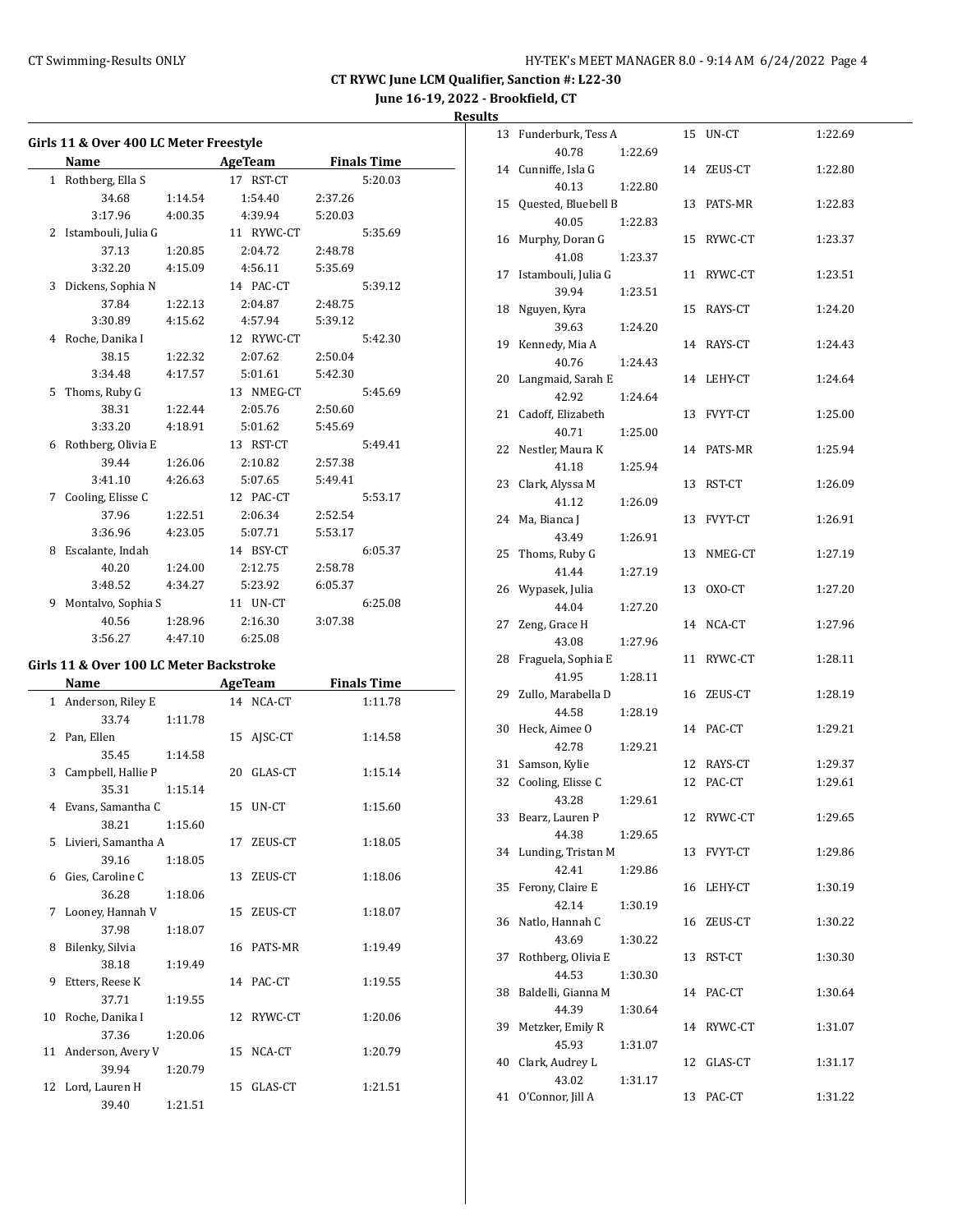**June 16-19, 2022 - Brookfield, CT**

**Results**

| (Girls 11 & Over 100 LC Meter Backstroke) |                                        |    |            |                    |  |  |
|-------------------------------------------|----------------------------------------|----|------------|--------------------|--|--|
|                                           | Name                                   |    | AgeTeam    | <b>Finals Time</b> |  |  |
|                                           | 42 Donorfio, Julia                     |    | 15 RAYS-CT | 1:31.35            |  |  |
|                                           | 43.06<br>1:31.35                       |    |            |                    |  |  |
| 43                                        | Villanueva, Niya M                     |    | 12 RAYS-CT | 1:31.39            |  |  |
|                                           | 43.82<br>1:31.39                       |    |            |                    |  |  |
|                                           | 44 Eaton, Juliette M                   |    | 16 RST-CT  | 1:31.56            |  |  |
|                                           | 44.54<br>1:31.56                       |    |            |                    |  |  |
| 45                                        | Alejandro, Rachel                      |    | 13 RAYS-CT | 1:31.72            |  |  |
|                                           | 46.19<br>1:31.72                       |    |            |                    |  |  |
| 46                                        | Lasaro, Sophia S                       |    | 11 RYWC-CT | 1:31.87            |  |  |
|                                           | 44.92<br>1:31.87                       |    |            |                    |  |  |
| 47                                        | Holden, Ryann N                        |    | 14 ZEUS-CT | 1:31.95            |  |  |
|                                           | 45.46<br>1:31.95                       |    |            |                    |  |  |
| 48                                        | Murzinska, Izabella                    |    | 12 RST-CT  | 1:32.05            |  |  |
|                                           | 42.48<br>1:32.05                       |    |            |                    |  |  |
| 49                                        | Asante, Abby O                         |    | 11 ZEUS-CT | 1:32.64            |  |  |
|                                           | 44.49<br>1:32.64                       |    |            |                    |  |  |
| 50                                        | Ortega, Camila T                       |    | 14 RYWC-CT | 1:32.78            |  |  |
|                                           | 45.95<br>1:32.78                       |    |            |                    |  |  |
| 51                                        | Langlais, Rebecca A                    |    | 12 NCA-CT  | 1:32.82            |  |  |
|                                           | 45.79<br>1:32.82                       |    |            |                    |  |  |
| 52                                        | Thompson, Cara E                       |    | 14 UN-CT   | 1:32.84            |  |  |
|                                           |                                        |    |            |                    |  |  |
|                                           | 46.62<br>1:32.84<br>Curran, Penelope J |    |            |                    |  |  |
| 53                                        |                                        |    | 14 LEHY-CT | 1:33.03            |  |  |
|                                           | 44.14<br>1:33.03                       |    |            |                    |  |  |
|                                           | 54 Goldstein, Sabrina G                |    | 13 ZEUS-CT | 1:33.21            |  |  |
|                                           | 44.03<br>1:33.21                       |    |            |                    |  |  |
| 55                                        | Flamino, Grace H                       |    | 12 LEHY-CT | 1:33.32            |  |  |
|                                           | 44.47<br>1:33.32                       |    |            |                    |  |  |
|                                           | 56 Accettella, Lillian G               |    | 14 RYWC-CT | 1:33.48            |  |  |
|                                           | 47.87<br>1:33.48                       |    |            |                    |  |  |
| 57                                        | Dobler, Ashley                         |    | 12 BSY-CT  | 1:33.83            |  |  |
|                                           | 44.86<br>1:33.83                       |    |            |                    |  |  |
| 58                                        | Eggers, Alexandria N                   |    | 14 RAYS-CT | 1:34.41            |  |  |
|                                           | 44.81<br>1:34.41                       |    |            |                    |  |  |
| 59                                        | Levine, Sawyer E                       |    | 12 NMEG-CT | 1:34.63            |  |  |
|                                           | 44.84<br>1:34.63                       |    |            |                    |  |  |
| 60                                        | McNeiece, Aibhlinn M                   |    | 12 RST-CT  | 1:34.67            |  |  |
|                                           | 45.42<br>1:34.67                       |    |            |                    |  |  |
| 61                                        | Scully, Christine E                    | 14 | ZEUS-CT    | 1:35.11            |  |  |
|                                           | 44.33<br>1:35.11                       |    |            |                    |  |  |
| 62                                        | Santovasi, Sullivan G                  | 12 | UN-CT      | 1:35.15            |  |  |
|                                           | 48.65<br>1:35.15                       |    |            |                    |  |  |
| *63                                       | Baird, Amalia G                        | 12 | LEHY-CT    | 1:35.55            |  |  |
|                                           | 45.45<br>1:35.55                       |    |            |                    |  |  |
| *63                                       | Pugliese, Madelyn                      | 14 | RAYS-CT    | 1:35.55            |  |  |
|                                           | 47.44<br>1:35.55                       |    |            |                    |  |  |
| 65                                        | Golubovska, Zlata                      | 11 | RYWC-CT    | 1:35.58            |  |  |
|                                           | 44.78<br>1:35.58                       |    |            |                    |  |  |
| 66                                        | Camille, Maddie L                      |    | 11 ZEUS-CT | 1:35.81            |  |  |
| 67                                        | Montalvo, Sophia S                     | 11 | UN-CT      | 1:36.80            |  |  |
|                                           | 46.24<br>1:36.80                       |    |            |                    |  |  |
| 68                                        | Dickens, Sophia N                      | 14 | PAC-CT     | 1:37.03            |  |  |
|                                           | 45.90<br>1:37.03                       |    |            |                    |  |  |
| 69                                        | Klemenz, Madison N                     | 13 | PAC-CT     | 1:37.06            |  |  |
|                                           |                                        |    |            |                    |  |  |

| 70             | Dexter, Maddie R       |         | 11 | PAC-CT     | 1:37.37 |  |
|----------------|------------------------|---------|----|------------|---------|--|
|                | 46.30                  | 1:37.37 |    |            |         |  |
| 71             | Wheeler, Jennifer G    |         | 12 | LEHY-CT    | 1:37.54 |  |
|                | 46.14                  | 1:37.54 |    |            |         |  |
| 72             | McLean, Audrey E       |         | 12 | RYWC-CT    | 1:37.76 |  |
|                | 46.39                  | 1:37.76 |    |            |         |  |
| 73             | Wennerholm, Angela L   |         |    | 14 RYWC-CT | 1:38.32 |  |
|                | 47.19                  | 1:38.32 |    |            |         |  |
| $*74$          | Zafar, Alisha B        |         |    | 14 RST-CT  | 1:39.16 |  |
|                | 46.65                  | 1:39.16 |    |            |         |  |
| $*74$          | Grooms, Nahla L        |         | 11 | LEHY-CT    | 1:39.16 |  |
|                | 49.50                  | 1:39.16 |    |            |         |  |
| 76             | Manzella, Sophia M     |         | 15 | RYWC-CT    | 1:41.24 |  |
|                | 49.67                  | 1:41.24 |    |            |         |  |
| 77             | Khattar, Panya         |         |    | 14 FVYT-CT | 1:43.41 |  |
| 78             | Messinger, Mackenzie M |         | 11 | RYWC-CT    | 1:44.63 |  |
|                | 50.87                  | 1:44.63 |    |            |         |  |
| 79             | Stillway, Laney E      |         | 11 | RST-CT     | 1:44.84 |  |
|                | 51.41                  | 1:44.84 |    |            |         |  |
| 80             | Greist, Hailey J       |         | 11 | BSY-CT     | 1:45.15 |  |
|                | 49.46                  | 1:45.15 |    |            |         |  |
| 81             | Escalante, Indah       |         |    | 14 BSY-CT  | 1:45.54 |  |
| 82             | Banta, Zoe A           |         | 15 | RST-CT     | 1:46.14 |  |
|                | 51.84                  | 1:46.14 |    |            |         |  |
| 83             | Dexter, Cassie L       |         | 11 | PAC-CT     | 1:47.96 |  |
|                | 54.57                  | 1:47.96 |    |            |         |  |
| 84             | Huber, Annabelle F     |         | 12 | BSY-CT     | 1:48.94 |  |
|                | 51.98                  | 1:48.94 |    |            |         |  |
| 85             | Shabani, Desara        |         | 11 | RAYS-CT    | 1:52.64 |  |
|                | 52.15                  | 1:52.64 |    |            |         |  |
| 86             | Calandro, Ali R        |         | 14 | RST-CT     | 1:52.76 |  |
| 87             | Hill, Kinsey R         |         | 11 | RYWC-CT    | 1:56.53 |  |
|                | 59.53                  | 1:56.53 |    |            |         |  |
| 88             | Danklefsen, Natalie G  |         | 11 | OXO-CT     | 1:59.34 |  |
|                | 54.71                  | 1:59.34 |    |            |         |  |
| 89             | Gray, Marin C          |         | 13 | BSY-CT     | 2:07.76 |  |
| ---            | Elsenboss, Lilly G     |         | 13 | RYWC-CT    | DQ      |  |
|                | 49.16                  | DQ      |    |            |         |  |
| $\overline{a}$ | Weber, Jen K           |         |    | 13 FVYT-CT | DQ      |  |
|                | 40.57                  | DQ      |    |            |         |  |
|                | Orphanides, Anna P     |         | 15 | UN-CT      | DFS     |  |
|                | 45.13                  |         |    |            |         |  |

#### **Girls 11 & Over 200 LC Meter Backstroke**

|   | Name                 |         | AgeTeam    | <b>Finals Time</b> |
|---|----------------------|---------|------------|--------------------|
| 1 | Pan, Ellen           |         | 15 AJSC-CT | 2:40.89            |
|   | 36.96                | 1:18.66 | 1:59.49    | 2:40.89            |
| 2 | Evans, Samantha C    |         | 15 UN-CT   | 2:41.19            |
|   | 38.61                | 1:18.94 | 2:00.42    | 2:41.19            |
| 3 | Livieri, Samantha A  |         | 17 ZEUS-CT | 2:43.76            |
|   | 38.11                | 1:21.05 | 2:01.17    | 2:43.76            |
| 4 | Bilenky, Silvia      |         | 16 PATS-MR | 2:46.12            |
|   | 38.57                | 1:20.64 | 2:03.13    | 2:46.12            |
|   | 5 Agnihotri, Preksha |         | 14 FVYT-CT | 2:47.42            |
|   | 38.57                | 1:21.35 | 2:04.02    | 2:47.42            |
| 6 | Looney, Hannah V     |         | 15 ZEUS-CT | 2:47.95            |
|   | 39.23                | 1:22.19 | 2:04.54    | 2:47.95            |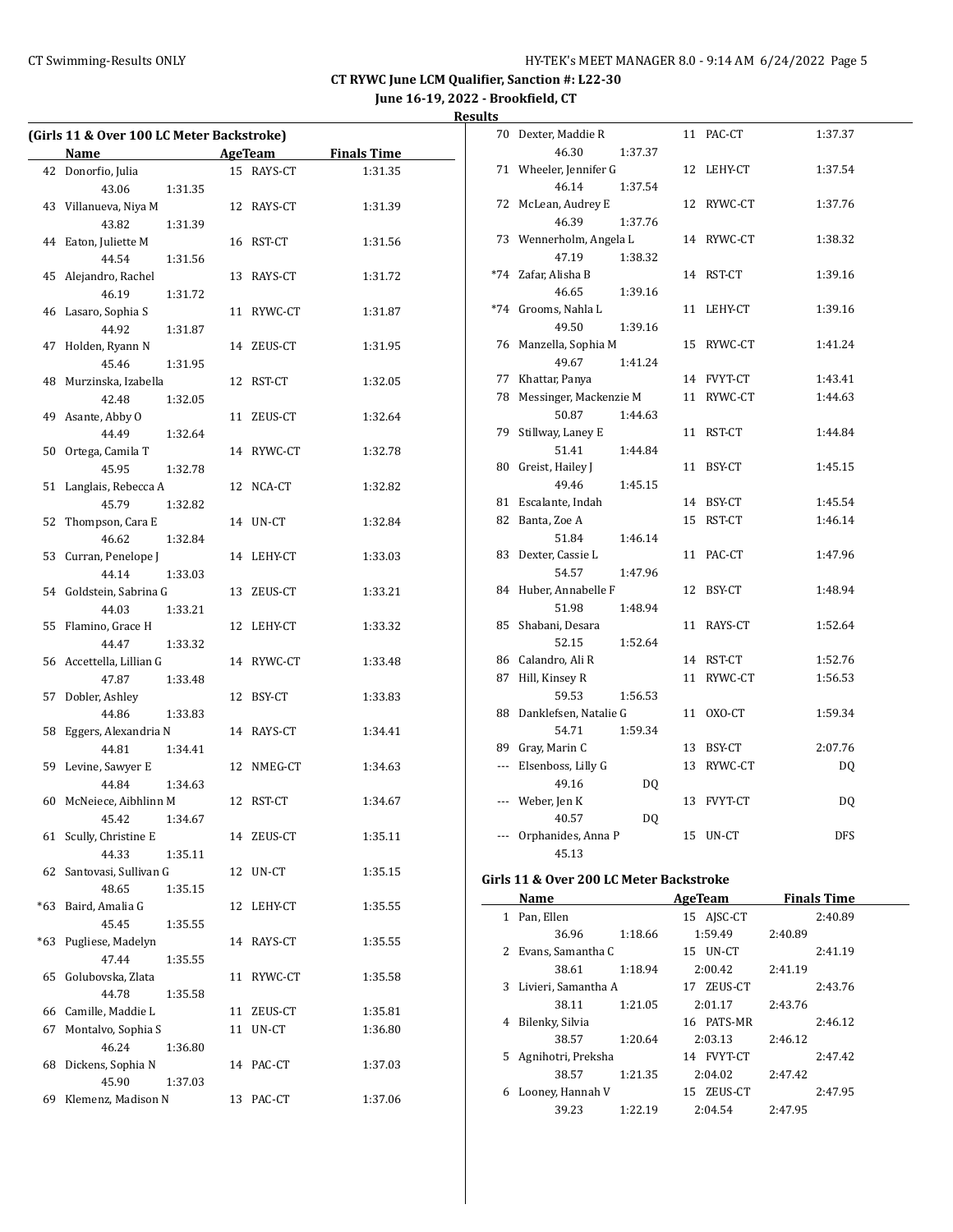# **June 16-19, 2022 - Brookfield, CT Results**

|    | (Girls 11 & Over 200 LC Meter Backstroke) |         |            |         |                    |
|----|-------------------------------------------|---------|------------|---------|--------------------|
|    | Name                                      |         | AgeTeam    |         | <b>Finals Time</b> |
| 7  | Langmaid, Sarah E                         |         | 14 LEHY-CT |         | 2:50.54            |
|    | 39.51                                     | 1:23.72 | 2:06.61    | 2:50.54 |                    |
| 8  | Roche, Danika I                           |         | 12 RYWC-CT |         | 2:51.30            |
|    | 38.06                                     | 1:21.66 | 2:06.10    | 2:51.30 |                    |
| 9  | Kennedy, Mia A                            |         | 14 RAYS-CT |         | 2:52.37            |
|    | 41.43                                     | 1:24.55 | 2:09.51    | 2:52.37 |                    |
| 10 | Funderburk, Tess A                        |         | 15 UN-CT   |         | 2:55.45            |
|    | 39.42                                     | 1:24.13 | 2:09.72    | 2:55.45 |                    |
| 11 | Nestler, Maura K                          |         | 14 PATS-MR |         | 2:56.02            |
|    | 39.53                                     | 1:24.81 | 2:09.07    | 2:56.02 |                    |
| 12 | Murphy, Doran G                           |         | 15 RYWC-CT |         | 2:56.48            |
|    | 42.96                                     | 1:26.15 | 2:13.52    | 2:56.48 |                    |
| 13 | Darak, Alexa L                            |         | 17 AJSC-CT |         | 2:58.03            |
|    | 41.87                                     | 1:27.84 | 2:12.84    | 2:58.03 |                    |
| 14 | Cadoff, Elizabeth                         |         | 13 FVYT-CT |         | 2:59.52            |
|    | 42.73                                     | 1:27.44 | 2:16.20    | 2:59.52 |                    |
| 15 | Nguyen, Kyra                              |         | 15 RAYS-CT |         | 3:01.02            |
|    | 43.28                                     | 1:27.77 | 2:16.69    | 3:01.02 |                    |
| 16 | Ferony, Claire E                          |         | 16 LEHY-CT |         | 3:03.42            |
|    | 41.83                                     | 1:29.71 | 2:17.20    | 3:03.42 |                    |
| 17 | Kroll, Bryndle                            |         | 16 RAYS-CT |         | 3:06.27            |
|    | 41.82                                     | 1:29.37 | 2:18.78    | 3:06.27 |                    |
| 18 | Flamino, Grace H                          |         | 12 LEHY-CT |         | 3:06.42            |
|    | 44.11                                     | 1:35.82 | 2:21.59    | 3:06.42 |                    |
| 19 | Samson, Kylie                             |         | 12 RAYS-CT |         | 3:06.48            |
|    | 45.75                                     | 1:31.51 | 2:21.95    | 3:06.48 |                    |
| 20 | Maynard, Peyton L                         |         | 13 NMEG-CT |         | 3:06.53            |
|    | 42.70                                     | 1:31.92 | 2:19.60    | 3:06.53 |                    |
| 21 | Heck, Aimee O                             |         | 14 PAC-CT  |         | 3:07.89            |
|    | 44.71                                     | 1:32.32 | 2:20.67    | 3:07.89 |                    |
| 22 | Rothberg, Olivia E                        |         | 13 RST-CT  |         | 3:07.99            |
|    | 47.50                                     | 1:34.87 | 2:21.50    | 3:07.99 |                    |
| 23 | Cooling, Elisse C                         |         | 12 PAC-CT  |         | 3:08.53            |
|    | 46.45                                     | 1:33.83 | 2:24.66    | 3:08.53 |                    |
| 24 | Bearz, Lauren P                           |         | 12 RYWC-CT |         | 3:10.03            |
|    | 42.75                                     | 1:30.64 | 2:20.58    | 3:10.03 |                    |
| 25 | Lasaro, Sophia S                          |         | 11 RYWC-CT |         | 3:10.98            |
|    | 43.85                                     | 1:33.34 | 2:22.44    | 3:10.98 |                    |
| 26 | Burdzicki, Victoria M                     |         | 16 ZEUS-CT |         | 3:12.10            |
|    | 43.86                                     | 1:32.93 | 2:21.22    | 3:12.10 |                    |
| 27 | Kaufman, Hannah E                         |         | 14 GLAS-CT |         | 3:12.84            |
|    | 45.72                                     | 1:34.35 | 2:24.81    | 3:12.84 |                    |
| 28 | Curran, Penelope J                        |         | 14 LEHY-CT |         | 3:14.25            |
|    | 47.37                                     | 1:35.36 | 2:28.20    | 3:14.25 |                    |
| 29 | Metzker, Emily R                          |         | 14 RYWC-CT |         | 3:14.81            |
|    | 46.64                                     | 1:37.29 | 2:29.45    | 3:14.81 |                    |
| 30 | Alejandro, Rachel                         |         | 13 RAYS-CT |         | 3:15.16            |
|    | 46.46                                     | 1:39.12 | 2:27.68    | 3:15.16 |                    |
| 31 | Thomas, Amelia                            |         | 13 FVYT-CT |         | 3:16.40            |
|    | 44.01                                     | 1:35.76 | 2:27.64    | 3:16.40 |                    |
| 32 | Pugliese, Madelyn                         |         | 14 RAYS-CT |         | 3:19.61            |
|    | 47.66                                     | 1:39.23 | 2:29.25    | 3:19.61 |                    |
| 33 | Asante, Abby O                            |         | 11 ZEUS-CT |         | 3:19.79            |
|    | 47.09                                     | 1:36.89 | 2:29.23    | 3:19.79 |                    |
|    |                                           |         |            |         |                    |

|    | 34 Montalvo, Sophia S    |         | 11 UN-CT       |         | 3:19.89    |
|----|--------------------------|---------|----------------|---------|------------|
|    | 45.83                    | 1:37.49 | 2:30.08        | 3:19.89 |            |
| 35 | Eggers, Alexandria N     |         | 14 RAYS-CT     |         | 3:20.02    |
| 36 | Wennerholm, Angela L     |         | 14 RYWC-CT     |         | 3:21.25    |
|    | 49.31                    | 1:39.88 | 2:31.36        | 3:21.25 |            |
| 37 | McNeiece, Aibhlinn M     |         | 12 RST-CT      |         | 3:22.32    |
|    | 51.51                    | 1:40.38 | 2:33.87        | 3:22.32 |            |
| 38 | Villanueva, Niya M       |         | 12 RAYS-CT     |         | 3:22.85    |
|    | 47.96                    | 1:39.32 | 2:33.79        | 3:22.85 |            |
| 39 | Alejandro, Ruth C        |         | 15 RAYS-CT     |         | 3:23.13    |
|    | 50.09                    | 1:39.04 | 3:23.13        |         |            |
| 40 | Murzinska, Izabella      |         | 12 RST-CT      |         | 3:24.09    |
|    | 44.69                    | 1:37.29 | 2:30.90        | 3:24.09 |            |
| 41 | Ciuci, Molly G           |         | 15 RST-CT      |         | 3:26.37    |
|    | 47.96                    | 1:41.28 | 2:34.00        | 3:26.37 |            |
| 42 | Golino, Elizabeth A      |         | 12 RST-CT      |         | 3:26.85    |
|    |                          | 1:42.30 | 3:26.85        |         |            |
| 43 | Tran, Thuy               |         | 17 RAYS-CT     |         | 3:29.94    |
|    | 49.59                    | 1:42.54 | 3:29.94        |         |            |
|    | 44 Danklefsen, Natalie G |         | 11 OXO-CT      |         | 4:14.94    |
|    | 54.92                    | 2:00.98 | 4:14.94        |         |            |
| 45 | Hill, Kinsey R           |         | 11 RYWC-CT     |         | 4:17.69    |
|    | 58.30                    | 1:59.89 | 3:14.93        | 4:17.69 |            |
|    | 46 Lieby, Ciara R        |         | 13 RST-CT      |         | 4:21.22    |
|    | 1:01.80                  | 2:09.42 | 3:16.20        | 4:21.22 |            |
|    | Khattar, Panya           |         | 14 FVYT-CT     |         | DQ         |
|    | 46.46                    | 1:38.27 | D <sub>0</sub> |         |            |
|    | --- Lunding, Tristan M   |         | 13 FVYT-CT     |         | <b>DFS</b> |

# **Girls 11 & Over 100 LC Meter Breaststroke**

| Name                   |         | <b>AgeTeam</b> | <b>Finals Time</b> |
|------------------------|---------|----------------|--------------------|
| 1 Gies, Caroline C     |         | 13 ZEUS-CT     | 1:26.11            |
| 40.12                  | 1:26.11 |                |                    |
| 2 O'Hara, Maggie E     |         | 13 RYWC-CT     | 1:26.47            |
| 40.23                  | 1:26.47 |                |                    |
| 3 Campbell, Hallie P   |         | 20 GLAS-CT     | 1:27.01            |
| 40.35                  | 1:27.01 |                |                    |
| 4 Thompson, Emily V    |         | 16 ZEUS-CT     | 1:27.12            |
| 39.86                  | 1:27.12 |                |                    |
| 5 Shew, Anna E         |         | 16 RST-CT      | 1:30.76            |
| 41.42                  | 1:30.76 |                |                    |
| 6 Zullo, Marabella D   |         | 16 ZEUS-CT     | 1:32.34            |
| 45.76                  | 1:32.34 |                |                    |
| 7 Vesey, Caroline G    |         | 13 RYWC-CT     | 1:32.72            |
| 43.25                  | 1:32.72 |                |                    |
| 8 Rothberg, Ella S     |         | 17 RST-CT      | 1:33.34            |
| 42.07                  | 1:33.34 |                |                    |
| 9 Nguyen, Kyra         |         | 15 RAYS-CT     | 1:33.53            |
| 42.48                  | 1:33.53 |                |                    |
| 10 Kennedy, Mia A      |         | 14 RAYS-CT     | 1:33.84            |
| 44.94                  | 1:33.84 |                |                    |
| 11 Janney, Gretchen L  |         | 12 RYWC-CT     | 1:34.15            |
| 48.11                  | 1:34.15 |                |                    |
| 12 McLean, Audrey E    |         | 12 RYWC-CT     | 1:36.02            |
| 45.80                  | 1:36.02 |                |                    |
| 13 Pinheiro, Kaitlyn L |         | 12 RST-CT      | 1:36.71            |
| 44.94                  | 1:36.71 |                |                    |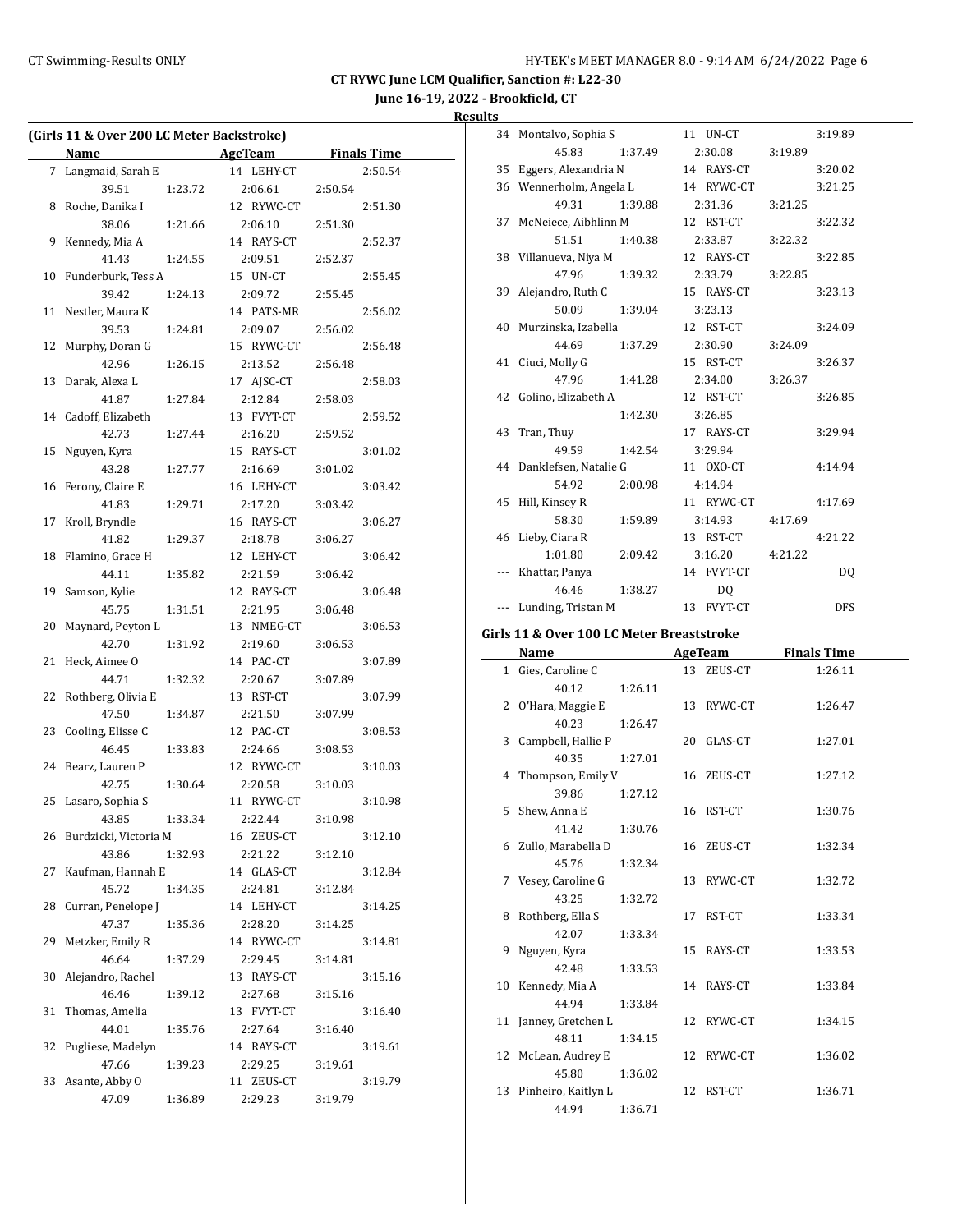**June 16-19, 2022 - Brookfield, CT**

**Results**

 $\equiv$ 

|    | (Girls 11 & Over 100 LC Meter Breaststroke) |         |    |                |                    |
|----|---------------------------------------------|---------|----|----------------|--------------------|
|    | Name                                        |         |    | <b>AgeTeam</b> | <b>Finals Time</b> |
|    | 14 Flamino, Grace H                         |         |    | 12 LEHY-CT     | 1:37.38            |
|    | 49.68                                       | 1:37.38 |    |                |                    |
| 15 | Zullo, Francesca I                          |         |    | 13 ZEUS-CT     | 1:38.06            |
|    | 46.66                                       | 1:38.06 |    |                |                    |
| 16 | Clark, Alyssa M                             |         |    | 13 RST-CT      | 1:38.09            |
|    | 45.54                                       | 1:38.09 |    |                |                    |
| 17 | Campbell, Julia R                           |         |    | 13 UN-CT       | 1:38.22            |
|    | 45.44                                       | 1:38.22 |    |                |                    |
| 18 | Goldstein, Sabrina G                        |         |    | 13 ZEUS-CT     | 1:39.37            |
|    | 44.30                                       | 1:39.37 |    |                |                    |
| 19 | Ciuci, Molly G                              |         |    | 15 RST-CT      | 1:39.40            |
|    | 46.13                                       | 1:39.40 |    |                |                    |
| 20 | Fraguela, Sophia E                          |         |    | 11 RYWC-CT     | 1:40.15            |
|    | 46.21                                       | 1:40.15 |    |                |                    |
| 21 | Baird, Amalia G                             |         |    | 12 LEHY-CT     | 1:40.87            |
|    | 47.36                                       | 1:40.87 |    |                |                    |
| 22 | Eannotti, Skye M                            |         |    | 14 RST-CT      | 1:41.11            |
|    | 47.39                                       | 1:41.11 |    |                |                    |
| 23 | Rothberg, Olivia E                          |         |    | 13 RST-CT      | 1:41.59            |
|    | 46.85                                       | 1:41.59 |    |                |                    |
| 24 | Torrance, Lillian E                         |         |    | 14 UN-CT       | 1:41.92            |
|    | 46.60                                       | 1:41.92 |    |                |                    |
| 25 | Roche, Danika I                             |         |    | 12 RYWC-CT     | 1:43.87            |
|    | 51.25                                       | 1:43.87 |    |                |                    |
|    | 26 Accettella, Lillian G                    |         |    | 14 RYWC-CT     | 1:44.57            |
|    | 48.80                                       | 1:44.57 |    |                |                    |
| 27 | Pugliese, Madelyn                           |         |    | 14 RAYS-CT     | 1:45.33            |
|    | 51.04                                       | 1:45.33 |    |                |                    |
| 28 | Dexter, Maddie R                            |         |    | 11 PAC-CT      | 1:46.52            |
|    | 49.82                                       | 1:46.52 |    |                |                    |
| 29 | Martin, Amelia M                            |         |    | 12 UN-CT       | 1:47.60            |
|    | 51.14                                       | 1:47.60 |    |                |                    |
| 30 | Zafar, Alisha B                             |         |    | 14 RST-CT      | 1:47.65            |
|    | 49.19                                       | 1:47.65 |    |                |                    |
| 31 | Metzker, Emily R                            |         |    | 14 RYWC-CT     | 1:47.96            |
|    | 51.28                                       | 1:47.96 |    |                |                    |
|    | 32 Murzinska, Izabella                      |         |    | 12 RST-CT      | 1:47.97            |
|    | 53.30 1:47.97                               |         |    |                |                    |
|    | 33 Montalvo, Sophia S                       |         |    | 11 UN-CT       | 1:48.02            |
|    | 50.79                                       | 1:48.02 |    |                |                    |
| 34 | Grooms, Nahla L                             |         |    | 11 LEHY-CT     | 1:48.34            |
|    | 51.00                                       | 1:48.34 |    |                |                    |
| 35 | Vesey, Kaitlin E                            |         |    | 11 RYWC-CT     | 1:48.93            |
|    | 51.09                                       | 1:48.93 |    |                |                    |
| 36 | Santovasi, Sullivan G                       |         |    | 12 UN-CT       | 1:49.43            |
|    | 52.89                                       | 1:49.43 |    |                |                    |
| 37 | Banta, Zoe A                                |         | 15 | RST-CT         | 1:52.93            |
|    | 55.68                                       | 1:52.93 |    |                |                    |
| 38 | Lasaro, Sophia S                            |         | 11 | RYWC-CT        | 1:53.06            |
|    | 54.80                                       | 1:53.06 |    |                |                    |
|    | 39 Wennerholm, Angela L                     |         |    | 14 RYWC-CT     | 1:59.65            |
|    | 55.19                                       | 1:59.65 |    |                |                    |
| 40 | Ortega, Camila T                            |         |    | 14 RYWC-CT     | 2:04.86            |
|    | 56.16                                       | 2:04.86 |    |                |                    |
|    |                                             |         |    |                |                    |

| LS |                           |         |    |            |                |  |
|----|---------------------------|---------|----|------------|----------------|--|
| 41 | Dexter, Cassie L          |         |    | 11 PAC-CT  | 2:09.54        |  |
|    | 1:01.00                   | 2:09.54 |    |            |                |  |
|    | 42 Messinger, Mackenzie M |         |    | 11 RYWC-CT | 2:14.81        |  |
|    | 1:01.00                   | 2:14.81 |    |            |                |  |
| 43 | Lieby, Ciara R            |         | 13 | RST-CT     | 2:15.64        |  |
|    | 1:02.78                   | 2:15.64 |    |            |                |  |
| 44 | Hill, Kinsey R            |         | 11 | RYWC-CT    | 2:32.59        |  |
|    | 1:10.99                   | 2:32.59 |    |            |                |  |
|    | Bearz, Lauren P           |         |    | 12 RYWC-CT | D <sub>0</sub> |  |
|    | 47.93                     | DO.     |    |            |                |  |
|    | Elsenboss, Lilly G        |         | 13 | RYWC-CT    | DO.            |  |
|    | 55.76                     | DO      |    |            |                |  |

## **Girls 11 & Over 200 LC Meter Breaststroke**

|    | <u>Name</u>        |         | <b>AgeTeam</b> |         | <b>Finals Time</b> |
|----|--------------------|---------|----------------|---------|--------------------|
| 1  | Zeng, Amber S      |         | 16 NCA-CT      |         | 3:05.17            |
|    | 40.98              | 1:29.67 | 2:15.87        | 3:05.17 |                    |
| 2  | Bilenky, Silvia    |         | 16 PATS-MR     |         | 3:08.94            |
|    | 41.98              | 1:30.26 | 2:18.43        | 3:08.94 |                    |
| 3  | Gies, Caroline C   |         | 13 ZEUS-CT     |         | 3:09.59            |
|    | 41.66              | 1:31.36 | 2:19.46        | 3:09.59 |                    |
| 4  | Lord, Lauren H     |         | 15 GLAS-CT     |         | 3:13.20            |
|    | 42.94              | 1:33.56 | 2:22.25        | 3:13.20 |                    |
| 5  | Janney, Gretchen L |         | 12 RYWC-CT     |         | 3:14.91            |
|    | 48.58              | 1:36.93 | 2:30.46        | 3:14.91 |                    |
| 6  | O'Hara, Maggie E   |         | 13 RYWC-CT     |         | 3:15.35            |
|    | 44.51              | 1:34.25 | 2:26.36        | 3:15.35 |                    |
| 7  | Zullo, Marabella D |         | 16 ZEUS-CT     |         | 3:18.53            |
|    | 45.23              | 1:37.22 | 2:27.93        | 3:18.53 |                    |
| 8  | Curran, Penelope J |         | 14 LEHY-CT     |         | 3:18.57            |
|    | 44.20              | 1:36.40 | 2:27.21        | 3:18.57 |                    |
| 9  | Shew, Anna E       |         | 16 RST-CT      |         | 3:19.43            |
|    | 44.19              | 1:37.23 | 2:26.94        | 3:19.43 |                    |
| 10 | Thompson, Emily V  |         | 16 ZEUS-CT     |         | 3:19.44            |
|    | 43.76              | 1:35.17 | 2:24.89        | 3:19.44 |                    |
| 11 | Nestler, Maura K   |         | 14 PATS-MR     |         | 3:20.22            |
|    | 46.78              | 1:37.02 | 2:29.30        | 3:20.22 |                    |
| 12 | Thompson, Cara E   |         | 14 UN-CT       |         | 3:21.56            |
|    | 43.88              | 1:37.57 | 2:28.56        | 3:21.56 |                    |
| 13 | Zeng, Grace H      |         | 14 NCA-CT      |         | 3:23.13            |
|    | 45.58              | 1:36.67 | 2:28.85        | 3:23.13 |                    |
| 14 | Fraguela, Sophia E |         | 11 RYWC-CT     |         | 3:24.26            |
|    | 44.78              | 1:36.93 | 2:32.30        | 3:24.26 |                    |
| 15 | Kennedy, Mia A     |         | 14 RAYS-CT     |         | 3:27.45            |
|    | 48.47              | 1:39.62 | 2:36.40        | 3:27.45 |                    |
| 16 | Etters, Reese K    |         | 14 PAC-CT      |         | 3:27.65            |
|    | 44.21              | 1:37.39 | 2:30.92        | 3:27.65 |                    |
| 17 | McLean, Audrey E   |         | 12 RYWC-CT     |         | 3:30.02            |
|    | 45.97              | 1:39.58 | 2:33.13        | 3:30.02 |                    |
| 18 | Clark, Alyssa M    |         | 13 RST-CT      |         | 3:31.38            |
|    | 48.24              | 1:41.15 | 2:37.15        | 3:31.38 |                    |
| 19 | Rothberg, Ella S   |         | 17 RST-CT      |         | 3:32.24            |
|    | 44.99              | 1:40.29 | 2:34.73        | 3:32.24 |                    |
| 20 | Flamino, Grace H   |         | 12 LEHY-CT     |         | 3:32.80            |
|    | 47.76              | 1:44.74 | 2:38.71        | 3:32.80 |                    |
| 21 | Nguyen, Kyra       |         | 15 RAYS-CT     |         | 3:32.89            |
|    | 49.12              | 1:39.54 | 2:39.08        | 3:32.89 |                    |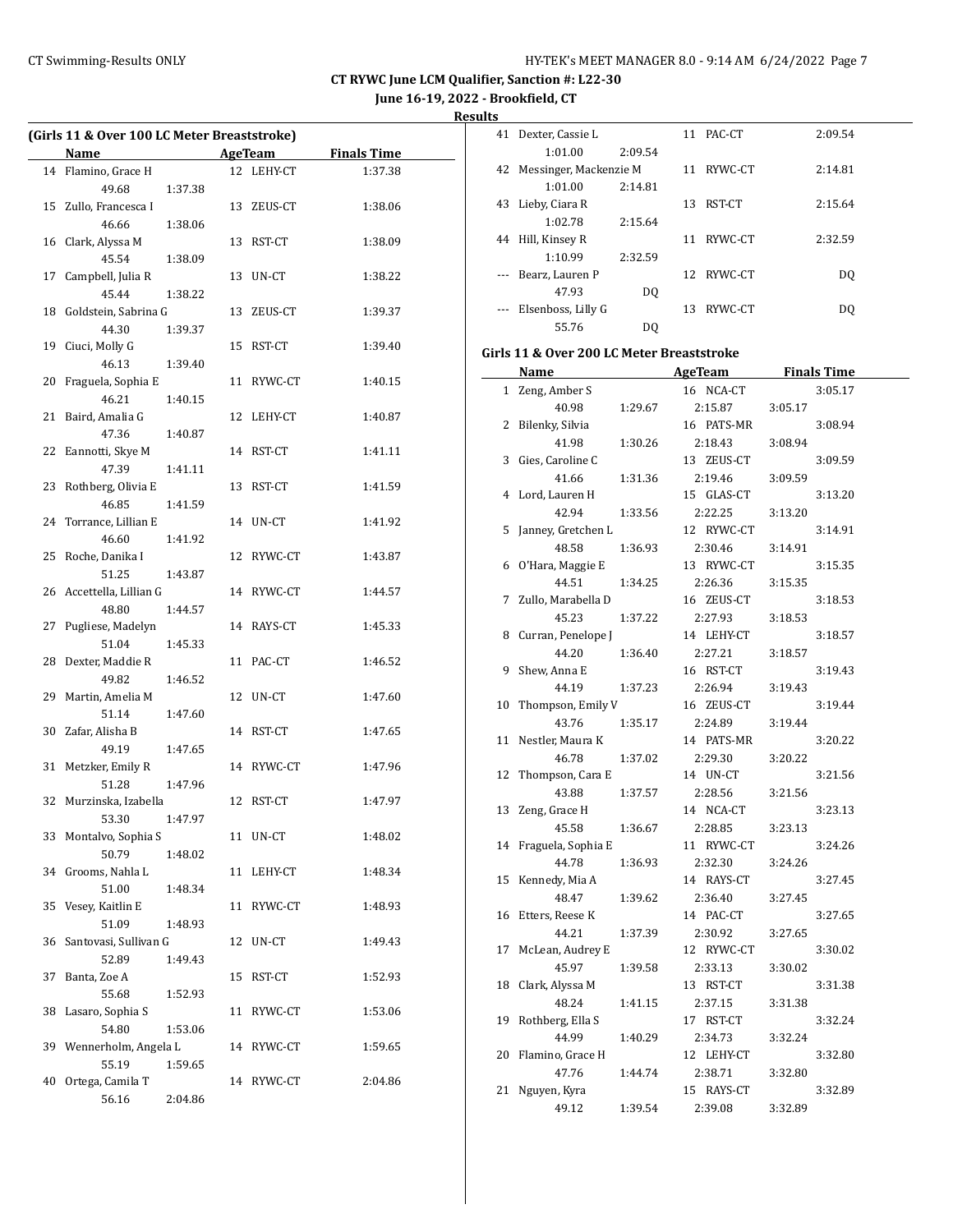**June 16-19, 2022 - Brookfield, CT**

**Results**

|    | (Girls 11 & Over 200 LC Meter Breaststroke) |                          |                    |
|----|---------------------------------------------|--------------------------|--------------------|
|    | Name                                        | <b>Example 2 AgeTeam</b> | <b>Finals Time</b> |
|    | 22 Ferony, Claire E                         | 16 LEHY-CT               | 3:33.18            |
|    | 50.20<br>1:45.07                            | 2:41.82                  | 3:33.18            |
| 23 | Stewart, Kalynn E                           | 14 OXO-CT                | 3:40.93            |
|    | 49.66<br>1:47.74                            | 2:42.32                  | 3:40.93            |
|    | 24 Alejandro, Rachel                        | 13 RAYS-CT               | 3:40.96            |
|    | 47.12<br>1:44.63                            | 2:42.03                  | 3:40.96            |
|    | 25 Accettella, Lillian G                    | 14 RYWC-CT               | 3:40.98            |
|    | 53.05<br>1:46.72                            | 2:47.10                  | 3:40.98            |
| 26 | Rothberg, Olivia E                          | 13 RST-CT                | 3:41.15            |
|    | 51.55<br>1:47.80                            | 2:45.43                  | 3:41.15            |
| 27 | Baird, Amalia G                             | 12 LEHY-CT               | 3:41.88            |
|    | 48.50<br>1:46.62                            | 2:43.88                  | 3:41.88            |
| 28 | Goldstein, Sabrina G                        | 13 ZEUS-CT               | 3:41.94            |
|    | 46.79                                       |                          |                    |
|    | 1:45.65                                     | 2:42.66                  | 3:41.94            |
| 29 | Pugliese, Madelyn                           | 14 RAYS-CT               | 3:42.39            |
|    | 50.05<br>1:48.28                            | 2:43.74                  | 3:42.39            |
| 30 | O'Connor, Jill A                            | 13 PAC-CT                | 3:44.26            |
|    | 47.52<br>1:46.81                            | 2:44.66                  | 3:44.26            |
| 31 | Samson, Kylie                               | 12 RAYS-CT               | 3:47.54            |
|    | 54.44<br>1:49.22                            | 2:51.49                  | 3:47.54            |
| 32 | Donorfio, Julia                             | 15 RAYS-CT               | 3:50.49            |
|    | 50.20<br>1:50.77                            | 2:48.33                  | 3:50.49            |
| 33 | Stillway, Laney E                           | 11 RST-CT                | 3:52.34            |
|    | 54.13<br>1:53.47                            | 2:54.59                  | 3:52.34            |
| 34 | Grooms, Nahla L                             | 11 LEHY-CT               | 3:52.55            |
|    | 1:53.29<br>51.81                            | 2:51.17                  | 3:52.55            |
| 35 | Langlais, Rebecca A                         | 12 NCA-CT                | 3:53.73            |
|    | 48.62<br>1:50.96                            | 2:51.00                  | 3:53.73            |
| 36 | Villanueva, Niya M                          | 12 RAYS-CT               | 3:54.04            |
|    | 53.66<br>1:54.50                            | 2:53.72                  | 3:54.04            |
| 37 | Lasaro, Sophia S                            | 11 RYWC-CT               | 3:54.64            |
|    | 49.12<br>1:48.38                            | 2:49.10                  | 3:54.64            |
| 38 | Langmaid, Sarah E                           | 14 LEHY-CT               | 3:54.98            |
|    | 54.50<br>1:55.16                            | 2:54.37                  | 3:54.98            |
| 39 | Zafar, Alisha B                             | 14 RST-CT                | 3:56.68            |
|    | 52.61<br>1:51.14                            | 2:54.25                  | 3:56.68            |
| 40 | Escalante, Indah                            | 14 BSY-CT                | 3:58.58            |
|    | 1:54.06<br>51.74                            | 2:55.02                  | 3:58.58            |
| 41 | Huber, Annabelle F                          | 12 BSY-CT                | 3:59.33            |
|    | 56.45<br>1:55.75                            | 3:01.40                  | 3:59.33            |
| 42 | Elsenboss, Lilly G                          | 13 RYWC-CT               | 3:59.51            |
|    | 58.23<br>1:56.84                            | 3:02.39                  | 3:59.51            |
| 43 | Banta, Zoe A                                | 15 RST-CT                | 4:01.04            |
|    | 50.17<br>1:53.27                            | 2:54.68                  | 4:01.04            |
| 44 | Shabani, Desara                             | 11 RAYS-CT               | 4:07.59            |
|    | 56.06<br>2:00.20                            | 3:03.29                  | 4:07.59            |
| 45 | Wennerholm, Angela L                        | 14 RYWC-CT               |                    |
|    | 55.17<br>2:01.17                            |                          | 4:10.46            |
|    |                                             | 3:04.27                  | 4:10.46            |
| 46 | Manzella, Sophia M                          | 15 RYWC-CT               | 4:22.79            |
|    | 53.80<br>2:02.26                            | 3:10.60                  | 4:22.79            |
| 47 | Messinger, Mackenzie M                      | 11 RYWC-CT               | 4:30.51            |
|    | 58.44<br>2:08.84                            | 3:19.98                  | 4:30.51            |
| 48 | Greist, Hailey J                            | 11 BSY-CT                | 4:35.32            |
|    | 1:01.65<br>2:15.11                          | 3:23.29                  | 4:35.32            |
|    |                                             |                          |                    |

| ıэ |                         |         |               |         |         |
|----|-------------------------|---------|---------------|---------|---------|
| 49 | Calandro, Ali R         |         | 14 RST-CT     |         | 4:35.69 |
|    | 1:01.07                 | 2:12.57 | 3:22.57       | 4:35.69 |         |
| 50 | Gray, Marin C           |         | BSY-CT<br>13. |         | 5:16.02 |
|    | 1:10.92                 | 2:38.75 | 3:59.44       | 5:16.02 |         |
|    | --- Wheeler, Jennifer G |         | LEHY-CT       |         | DO.     |
|    | 1:00.40                 | 1:58.11 | DO.           |         |         |
|    |                         |         |               |         |         |

# **Girls 11 & Over 100 LC Meter Butterfly**

|    | <b>Name</b>                |         |    | <b>AgeTeam</b> | <b>Finals Time</b> |
|----|----------------------------|---------|----|----------------|--------------------|
|    | 1 Anderson, Riley E        |         |    | 14 NCA-CT      | 1:09.71            |
|    | 30.49                      | 1:09.71 |    |                |                    |
|    | 2 Campbell, Hallie P       |         |    | 20 GLAS-CT     | 1:12.50            |
|    | 32.60                      | 1:12.50 |    |                |                    |
|    | 3 Anderson, Avery V        |         |    | 15 NCA-CT      | 1:14.38            |
|    | 34.14                      | 1:14.38 |    |                |                    |
|    | 4 Brenson, Sofi            |         |    | 13 FVYT-CT     | 1:16.36            |
|    | 34.64                      | 1:16.36 |    |                |                    |
|    | 5 Lord, Lauren H           |         |    | 15 GLAS-CT     | 1:16.49            |
|    | 36.37                      | 1:16.49 |    |                |                    |
|    | 6 Quested, Bluebell B      |         |    | 13 PATS-MR     | 1:16.89            |
|    | 34.69                      | 1:16.89 |    |                |                    |
| 7  | Nguyen, Kyra               |         |    | 15 RAYS-CT     | 1:17.07            |
|    | 34.99                      | 1:17.07 |    |                |                    |
| 8  | Looney, Hannah V           |         |    | 15 ZEUS-CT     | 1:18.72            |
|    | 35.27                      | 1:18.72 |    |                |                    |
| 9  | Natlo, Hannah C            |         |    | 16 ZEUS-CT     | 1:20.62            |
|    | 39.37                      | 1:20.62 |    |                |                    |
|    | 10 Cunniffe, Isla G        |         |    | 14 ZEUS-CT     | 1:20.84            |
|    | 37.17                      | 1:20.84 |    |                |                    |
|    | 11 Murphy, Doran G         |         |    | 15 RYWC-CT     | 1:20.95            |
|    | 37.45                      | 1:20.95 |    |                |                    |
|    | 12 O'Hara, Maggie E        |         |    | 13 RYWC-CT     | 1:21.20            |
|    | 36.04                      | 1:21.20 |    |                |                    |
|    | 13 Pan, Ellen              |         |    | 15 AJSC-CT     | 1:21.24            |
|    | 36.45                      | 1:21.24 |    |                |                    |
|    | 14 Nestler, Maura K        |         |    | 14 PATS-MR     | 1:21.25            |
|    | 36.40                      | 1:21.25 |    |                |                    |
| 15 | Zeng, Amber S              |         |    | 16 NCA-CT      | 1:21.79            |
|    | 38.95                      | 1:21.79 |    |                |                    |
| 16 | Alejandro, Rachel<br>38.46 |         |    | 13 RAYS-CT     | 1:22.16            |
| 17 |                            | 1:22.16 |    | 16 ZEUS-CT     | 1:22.80            |
|    | Thompson, Emily V<br>35.72 | 1:22.80 |    |                |                    |
|    | 18 Eaton, Juliette M       |         |    | 16 RST-CT      | 1:23.51            |
|    | 38.60                      | 1:23.51 |    |                |                    |
|    | 19 Ferony, Claire E        |         |    | 16 LEHY-CT     | 1:24.71            |
|    | 37.64                      | 1:24.71 |    |                |                    |
|    | 20 Langmaid, Sarah E       |         |    | 14 LEHY-CT     | 1:24.77            |
|    | 38.01                      | 1:24.77 |    |                |                    |
|    | 21 Villanueva, Niya M      |         |    | 12 RAYS-CT     | 1:25.60            |
|    | 39.95                      | 1:25.60 |    |                |                    |
| 22 | Funderburk, Tess A         |         | 15 | UN-CT          | 1:26.24            |
|    | 39.51                      | 1:26.24 |    |                |                    |
| 23 | Janney, Gretchen L         |         | 12 | RYWC-CT        | 1:26.76            |
|    | 40.64                      | 1:26.76 |    |                |                    |
|    | 24 Evans, Samantha C       |         | 15 | $_{\rm UN-CT}$ | 1:27.10            |
|    | 40.40                      | 1:27.10 |    |                |                    |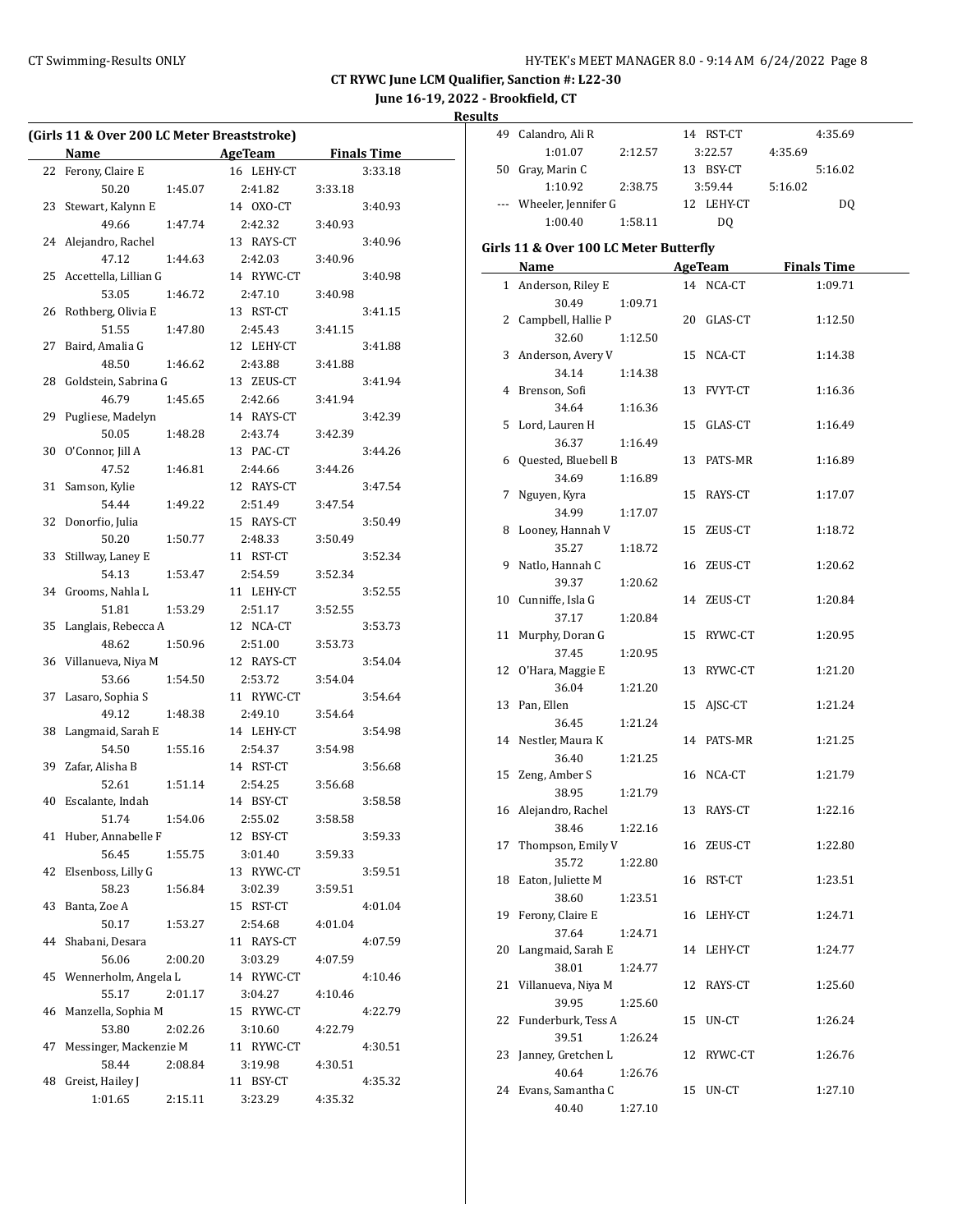**June 16-19, 2022 - Brookfield, CT**

|--|

| (Girls 11 & Over 100 LC Meter Butterfly) |                                                           |         |    |            |                    |  |
|------------------------------------------|-----------------------------------------------------------|---------|----|------------|--------------------|--|
|                                          | Name<br><u> 1989 - Johann Barnett, fransk politiker (</u> |         |    | AgeTeam    | <b>Finals Time</b> |  |
| 25                                       | Cooling, Elisse C                                         |         |    | 12 PAC-CT  | 1:27.33            |  |
|                                          | 37.17                                                     | 1:27.33 |    |            |                    |  |
| 26                                       | Roche, Danika I                                           |         |    | 12 RYWC-CT | 1:27.65            |  |
|                                          | 37.92                                                     | 1:27.65 |    |            |                    |  |
| 27                                       | Livieri, Samantha A                                       |         | 17 | ZEUS-CT    | 1:27.69            |  |
|                                          | 40.41                                                     | 1:27.69 |    |            |                    |  |
| 28                                       | Cadoff, Elizabeth                                         |         |    | 13 FVYT-CT | 1:27.92            |  |
|                                          | 38.63                                                     | 1:27.92 |    |            |                    |  |
| 29                                       | Shew, Anna E                                              |         |    | 16 RST-CT  | 1:27.95            |  |
|                                          | 39.65                                                     |         |    |            |                    |  |
|                                          |                                                           | 1:27.95 |    |            |                    |  |
| 30                                       | Rothberg, Olivia E                                        |         | 13 | RST-CT     | 1:28.76            |  |
|                                          | 39.94                                                     | 1:28.76 |    |            |                    |  |
|                                          | 31 Weber, Jen K                                           |         |    | 13 FVYT-CT | 1:28.94            |  |
|                                          | 39.06                                                     | 1:28.94 |    |            |                    |  |
| 32                                       | Donorfio, Julia                                           |         |    | 15 RAYS-CT | 1:29.20            |  |
|                                          | 41.22                                                     | 1:29.20 |    |            |                    |  |
| 33                                       | McNeiece, Aibhlinn M                                      |         |    | 12 RST-CT  | 1:29.35            |  |
|                                          | 38.44                                                     | 1:29.35 |    |            |                    |  |
| 34                                       | Holden, Ryann N                                           |         |    | 14 ZEUS-CT | 1:29.40            |  |
|                                          | 42.33                                                     | 1:29.40 |    |            |                    |  |
| 35                                       | Lunding, Tristan M                                        |         |    | 13 FVYT-CT | 1:29.63            |  |
|                                          | 40.19                                                     | 1:29.63 |    |            |                    |  |
| 36                                       | Baldelli, Gianna M                                        |         |    | 14 PAC-CT  | 1:30.38            |  |
|                                          | 40.73                                                     | 1:30.38 |    |            |                    |  |
| 37                                       | Thoms, Ruby G                                             |         | 13 | NMEG-CT    | 1:30.49            |  |
|                                          | 41.18                                                     | 1:30.49 |    |            |                    |  |
| 38                                       | Istambouli, Julia G                                       |         |    | 11 RYWC-CT | 1:30.63            |  |
|                                          | 44.02                                                     | 1:30.63 |    |            |                    |  |
| 39                                       | Bearz, Lauren P                                           |         |    | 12 RYWC-CT | 1:31.58            |  |
|                                          | 37.83                                                     | 1:31.58 |    |            |                    |  |
| 40                                       | Pugliese, Madelyn                                         |         |    | 14 RAYS-CT | 1:32.02            |  |
|                                          | 41.56                                                     | 1:32.02 |    |            |                    |  |
| 41                                       | Scully, Christine E                                       |         |    | 14 ZEUS-CT | 1:32.27            |  |
|                                          | 40.34                                                     | 1:32.27 |    |            |                    |  |
| 42                                       | Kennedy, Mia A                                            |         |    | 14 RAYS-CT | 1:32.33            |  |
|                                          | 42.02                                                     |         |    |            |                    |  |
| 43                                       | Rothberg, Ella S                                          | 1:32.33 | 17 | RST-CT     | 1:33.36            |  |
|                                          | 42.40                                                     | 1:33.36 |    |            |                    |  |
|                                          |                                                           |         |    |            |                    |  |
| 44                                       | Ma, Bianca J                                              |         |    | 13 FVYT-CT | 1:34.15            |  |
|                                          | 40.06                                                     | 1:34.15 |    |            |                    |  |
| 45                                       | Levine, Sawyer E                                          |         | 12 | NMEG-CT    | 1:34.56            |  |
|                                          | 45.95                                                     | 1:34.56 |    |            |                    |  |
| 46                                       | Curran, Penelope J                                        |         | 14 | LEHY-CT    | 1:35.63            |  |
|                                          | 42.55                                                     | 1:35.63 |    |            |                    |  |
| 47                                       | Clark, Audrey L                                           |         | 12 | GLAS-CT    | 1:37.14            |  |
|                                          | 42.94                                                     | 1:37.14 |    |            |                    |  |
| 48                                       | Dobler, Ashley                                            |         | 12 | BSY-CT     | 1:37.90            |  |
|                                          | 45.70                                                     | 1:37.90 |    |            |                    |  |
| 49                                       | Santovasi, Sullivan G                                     |         | 12 | UN-CT      | 1:38.82            |  |
|                                          | 40.14                                                     | 1:38.82 |    |            |                    |  |
| 50                                       | Asante, Abby O                                            |         | 11 | ZEUS-CT    | 1:39.10            |  |
|                                          | 42.23                                                     | 1:39.10 |    |            |                    |  |
| 51                                       | Golubovska, Zlata                                         |         | 11 | RYWC-CT    | 1:39.60            |  |
|                                          | 45.59                                                     | 1:39.60 |    |            |                    |  |

| ults |                                        |         |                         |         |                    |  |
|------|----------------------------------------|---------|-------------------------|---------|--------------------|--|
|      | 52 Camille, Maddie L                   |         | 11 ZEUS-CT              |         | 1:41.47            |  |
|      | 41.90                                  | 1:41.47 |                         |         |                    |  |
|      | 53 Baird, Amalia G                     |         | 12 LEHY-CT              |         | 1:41.63            |  |
|      | 42.98                                  | 1:41.63 |                         |         |                    |  |
|      | 54 Heck, Aimee O                       |         | 14 PAC-CT               |         | 1:42.29            |  |
|      | 45.61                                  | 1:42.29 |                         |         |                    |  |
|      | 55 Wheeler, Jennifer G                 |         | 12 LEHY-CT              |         | 1:42.56            |  |
|      | 45.14                                  | 1:42.56 |                         |         |                    |  |
|      | 56 Dexter, Maddie R                    |         | 11 PAC-CT               |         | 1:42.78            |  |
|      | 49.33                                  | 1:42.78 |                         |         |                    |  |
|      | 57 Grooms, Nahla L                     |         | 11 LEHY-CT              |         | 1:45.65            |  |
|      | 47.33                                  | 1:45.65 |                         |         |                    |  |
|      | 58 Metzker, Emily R                    |         | 14 RYWC-CT              |         | 1:48.00            |  |
|      | 43.23                                  | 1:48.00 |                         |         |                    |  |
|      | *59 Samson, Kylie                      |         | 12 RAYS-CT              |         | 1:48.95            |  |
|      | 51.10                                  | 1:48.95 |                         |         |                    |  |
|      | *59 Montalvo, Sophia S                 |         | 11 UN-CT                |         | 1:48.95            |  |
|      | 46.11                                  | 1:48.95 |                         |         |                    |  |
|      | 61 Khattar, Panya                      |         | 14 FVYT-CT              |         | 1:49.36            |  |
|      | 47.35                                  | 1:49.36 |                         |         |                    |  |
|      | 62 Murzinska, Izabella                 |         | 12 RST-CT               |         | 1:50.78            |  |
|      | 46.02                                  | 1:50.78 |                         |         |                    |  |
|      | 63 Stillway, Laney E                   |         | 11 RST-CT               |         | 1:51.14            |  |
|      | 48.27                                  | 1:51.14 |                         |         |                    |  |
|      | --- Eggers, Alexandria N               |         | 14 RAYS-CT              |         | DQ                 |  |
|      | 57.03                                  | DQ      |                         |         |                    |  |
|      | --- Stewart, Kalynn E                  |         | 14 OXO-CT               |         | DQ                 |  |
|      | --- Dexter, Cassie L                   |         | 11 PAC-CT               |         | DFS.               |  |
|      | Girls 11 & Over 200 LC Meter Butterfly |         |                         |         |                    |  |
|      | Name AgeTeam Finals Time               |         |                         |         |                    |  |
|      | 1 Brenson, Sofi                        |         | 13 FVYT-CT              |         | 2:49.18            |  |
|      | 37.97                                  | 1:19.38 | 2:05.38 2:49.18         |         |                    |  |
|      | 2 Gies, Caroline C                     |         | 13 ZEUS-CT              |         | 2:56.12            |  |
|      | 34.44                                  |         | 1:15.37 2:01.16 2:56.12 |         |                    |  |
|      | 3 Murphy, Doran G                      |         | 15 RYWC-CT              |         | 3:08.80            |  |
|      | 39.22                                  |         | 1:26.76 2:20.24         | 3:08.80 |                    |  |
|      |                                        |         |                         |         |                    |  |
|      | Girls 11 & Over 200 LC Meter IM        |         |                         |         |                    |  |
|      | Name                                   |         | AgeTeam                 |         | <b>Finals Time</b> |  |
|      | 1 Gies, Caroline C                     |         | 13 ZEUS-CT              |         | 2:36.92            |  |
|      | 32.27                                  | 1:12.39 | 1:58.35                 | 2:36.92 |                    |  |
| 2    | Anderson, Riley E                      |         | 14 NCA-CT               |         | 2:42.38            |  |
|      | 30.73                                  | 1:12.14 | 2:05.27                 | 2:42.38 |                    |  |
| 3    | Looney, Hannah V                       |         | 15 ZEUS-CT              |         | 2:47.31            |  |
|      | 34.96                                  | 1:19.01 | 2:07.96                 | 2:47.31 |                    |  |
|      | 4 O'Hara, Maggie E                     |         | 13 RYWC-CT              |         | 2:47.32            |  |

34.38 1:20.46 2:07.76 2:47.32 5 Zeng, Amber S 16 NCA-CT 2:48.85 34.48 1:21.63 2:08.97 2:48.85 6 Fry, Vanessa L 16 PAC-CT 2:50.39 36.55 1:24.54 2:09.08 2:50.39 7 Ellis, Makayla K 14 UN-CT 2:51.15 35.46 1:18.32 2:12.47 2:51.15 8 Natlo, Hannah C 16 ZEUS-CT 2:51.23 35.23 1:21.06 2:14.73 2:51.23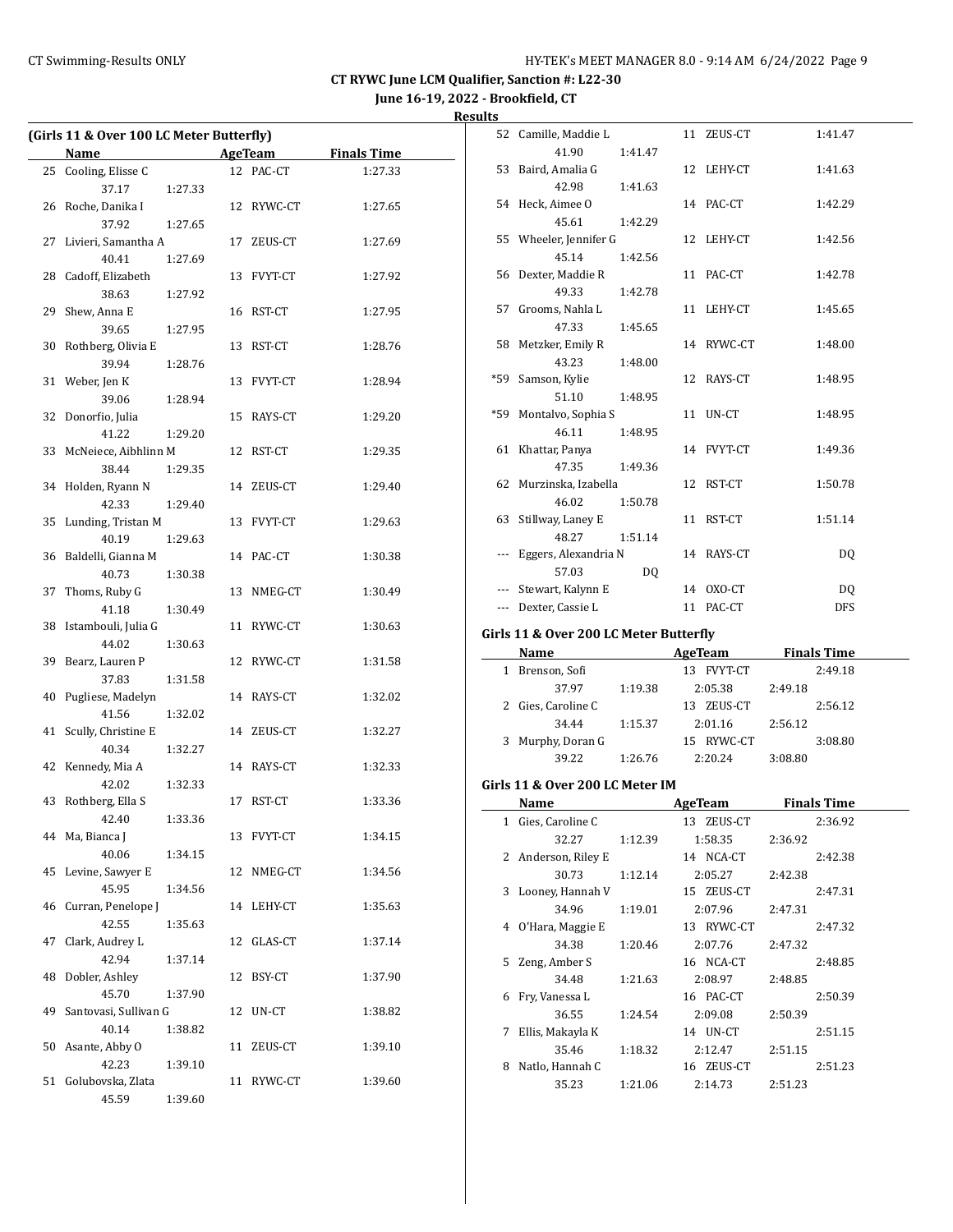**June 16-19, 2022 - Brookfield, CT**

**Results**

|    | (Girls 11 & Over 200 LC Meter IM) |         |            |         |                    |
|----|-----------------------------------|---------|------------|---------|--------------------|
|    | Name                              |         | AgeTeam    |         | <b>Finals Time</b> |
| 9  | Funderburk, Tess A                |         | 15 UN-CT   |         | 2:51.84            |
|    | 37.10                             | 1:22.47 | 2:13.74    | 2:51.84 |                    |
| 10 | Nguyen, Kyra                      |         | 15 RAYS-CT |         | 2:51.92            |
|    | 34.88                             | 1:22.83 | 2:13.11    | 2:51.92 |                    |
| 11 | Anderson, Avery V                 |         | 15 NCA-CT  |         | 2:52.46            |
|    | 35.82                             | 1:21.89 | 2:16.29    | 2:52.46 |                    |
| 12 | Evans, Samantha C                 |         | 15 UN-CT   |         | 2:52.58            |
|    | 38.89                             | 1:20.05 | 2:16.29    | 2:52.58 |                    |
| 13 | Agnihotri, Preksha                |         | 14 FVYT-CT |         | 2:52.81            |
|    | 38.23                             | 1:21.22 | 2:15.64    | 2:52.81 |                    |
| 14 | Livieri, Samantha A               |         | 17 ZEUS-CT |         | 2:53.85            |
|    | 36.27                             | 1:18.92 | 2:13.31    |         |                    |
| 15 | Nestler, Maura K                  |         | 14 PATS-MR | 2:53.85 | 2:55.24            |
|    |                                   |         |            |         |                    |
|    | 37.04                             | 1:24.77 | 2:15.11    | 2:55.24 |                    |
| 16 | Cunniffe, Isla G                  |         | 14 ZEUS-CT |         | 2:55.26            |
|    | 38.45                             | 1:21.62 | 2:16.90    | 2:55.26 |                    |
| 17 | Shew, Anna E                      |         | 16 RST-CT  |         | 2:55.34            |
|    | 39.22                             | 1:26.50 | 2:15.69    | 2:55.34 |                    |
| 18 | Kennedy, Mia A                    |         | 14 RAYS-CT |         | 2:56.63            |
|    | 40.40                             | 1:26.35 | 2:16.00    | 2:56.63 |                    |
| 19 | Thompson, Emily V                 |         | 16 ZEUS-CT |         | 2:57.55            |
|    | 35.22                             | 1:27.03 | 2:15.63    | 2:57.55 |                    |
| 20 | Cadoff, Elizabeth                 |         | 13 FVYT-CT |         | 2:58.22            |
|    | 40.90                             | 1:26.09 | 2:19.68    | 2:58.22 |                    |
| 21 | Janney, Gretchen L                |         | 12 RYWC-CT |         | 2:58.33            |
|    | 41.69                             | 1:29.77 | 2:21.41    | 2:58.33 |                    |
| 22 | Langmaid, Sarah E                 |         | 14 LEHY-CT |         | 2:58.94            |
|    | 39.70                             | 1:22.51 | 2:20.40    | 2:58.94 |                    |
| 23 | Istambouli, Julia G               |         | 11 RYWC-CT |         | 2:58.98            |
|    | 40.53                             | 1:25.54 | 2:21.05    | 2:58.98 |                    |
| 24 | Thompson, Cara E                  |         | 14 UN-CT   |         | 2:59.60            |
|    | 38.49                             | 1:28.25 | 2:18.47    | 2:59.60 |                    |
| 25 | Curran, Penelope J                |         | 14 LEHY-CT |         | 3:00.14            |
|    | 41.25                             | 1:30.02 | 2:17.82    | 3:00.14 |                    |
| 26 | Ferony, Claire E                  |         | 16 LEHY-CT |         | 3:01.37            |
|    | 37.47                             | 1:27.20 | 2:21.72    | 3:01.37 |                    |
| 27 | Roche, Danika I                   |         | 12 RYWC-CT |         | 3:02.34            |
|    | 37.77                             | 1:22.42 | 2:19.08    | 3:02.34 |                    |
| 28 | Accettella, Lillian G             |         | 14 RYWC-CT |         | 3:02.46            |
|    | 38.53                             | 1:26.65 | 2:21.23    | 3:02.46 |                    |
| 29 | Kroll, Bryndle                    |         | 16 RAYS-CT |         | 3:02.53            |
|    | 36.14                             | 1:26.46 | 2:18.75    | 3:02.53 |                    |
| 30 | Holden, Ryann N                   |         | 14 ZEUS-CT |         | 3:02.68            |
|    | 40.28                             | 1:30.91 | 2:23.09    | 3:02.68 |                    |
| 31 | Alejandro, Rachel                 |         | 13 RAYS-CT |         | 3:02.86            |
|    | 38.14                             | 1:29.06 | 2:22.83    | 3:02.86 |                    |
| 32 | Bezanson, Natalie E               |         | 15 NMEG-CT |         | 3:02.96            |
|    | 40.85                             | 1:29.66 | 2:21.45    | 3:02.96 |                    |
| 33 | Fraguela, Sophia E                |         | 11 RYWC-CT |         | 3:03.32            |
|    | 44.16                             | 1:29.98 | 2:24.62    | 3:03.32 |                    |
| 34 | Tran, Thuy                        |         | 17 RAYS-CT |         | 3:04.40            |
|    | 36.62                             | 1:32.40 | 2:22.19    | 3:04.40 |                    |
| 35 | Burdzicki, Victoria M             |         | 16 ZEUS-CT |         | 3:04.70            |
|    | 37.03                             | 1:29.21 | 2:24.08    | 3:04.70 |                    |
|    |                                   |         |            |         |                    |

| 36 | Baldelli, Gianna M          |         | 14 PAC-CT             |         | 3:05.15 |
|----|-----------------------------|---------|-----------------------|---------|---------|
|    | 42.01                       | 1:30.77 | 2:24.35               | 3:05.15 |         |
| 37 | Clark, Alyssa M             |         | RST-CT<br>13          |         | 3:05.22 |
|    | 42.20                       | 1:29.78 | 2:22.57               | 3:05.22 |         |
| 38 | Wypasek, Julia              |         | 13 OXO-CT             |         | 3:05.28 |
|    | 39.43                       | 1:28.35 | 2:23.65               | 3:05.28 |         |
| 39 | Flamino, Grace H            |         | 12 LEHY-CT            |         | 3:05.33 |
|    | 44.93                       | 1:32.05 | 2:23.47               | 3:05.33 |         |
| 40 | Zeng, Grace H               |         | 14 NCA-CT             |         | 3:07.55 |
|    | 45.21                       | 1:32.87 | 2:23.30               | 3:07.55 |         |
| 41 | Kaufman, Hannah E           |         | 14 GLAS-CT            |         | 3:08.71 |
|    | 41.68                       | 1:32.07 | 2:29.27               | 3:08.71 |         |
| 42 | Rothberg, Ella S            |         | 17 RST-CT             |         | 3:09.07 |
|    | 41.51                       | 1:39.15 | 2:28.83               | 3:09.07 |         |
| 43 | Stampleman, Serena J        |         | 14 PATS-MR            |         | 3:09.10 |
|    | 40.92                       | 1:30.69 | 2:25.01               | 3:09.10 |         |
| 44 | Rothberg, Olivia E          |         | 13 RST-CT             |         | 3:09.61 |
|    | 40.53                       | 1:30.45 | 2:25.21               | 3:09.61 |         |
| 45 | Ma, Bianca J                |         | <b>FVYT-CT</b><br>13  |         | 3:10.00 |
|    | 42.94                       | 1:29.19 | 2:26.92               | 3:10.00 |         |
| 46 | Pugliese, Madelyn           |         | 14 RAYS-CT            |         | 3:10.28 |
|    | 42.46                       | 1:32.70 | 2:29.22               | 3:10.28 |         |
| 47 | Scully, Christine E         |         | 14 ZEUS-CT            |         | 3:12.88 |
|    | 41.16                       | 1:32.03 | 2:30.11               | 3:12.88 |         |
| 48 | Goldstein, Sabrina G        |         | 13 ZEUS-CT            |         | 3:15.02 |
|    | 43.65                       | 1:34.09 | 2:30.66               | 3:15.02 |         |
| 49 | Alejandro, Ruth C           |         | 15 RAYS-CT            |         | 3:15.27 |
|    | 42.84                       | 1:35.41 | 2:34.17               | 3:15.27 |         |
| 50 | Thomas, Amelia              |         | 13 FVYT-CT            |         | 3:15.94 |
|    | 42.03                       | 1:36.01 | 2:29.86               | 3:15.94 |         |
| 51 | McLean, Audrey E            |         | 12 RYWC-CT            |         | 3:16.32 |
|    | 45.69                       | 1:35.21 | 2:32.76               | 3:16.32 |         |
| 52 | Baird, Amalia G             |         | 12 LEHY-CT            |         | 3:16.58 |
|    | 42.67                       | 1:33.10 | 2:33.38               | 3:16.58 |         |
| 53 | Bearz, Lauren P             |         | 12<br>RYWC-CT         |         | 3:16.83 |
|    | 38.68                       | 1:29.28 | 2:31.40               | 3:16.83 |         |
| 54 | Maynard, Peyton L           |         | 13 NMEG-CT            |         | 3:16.85 |
|    | 44.80                       | 1:32.80 | 2:35.43               | 3:16.85 |         |
| 55 | Heck, Aimee O               |         | 14 PAC-CT             |         | 3:17.27 |
|    | 41.64                       | 1:30.01 | 2:33.95               | 3:17.27 |         |
| 56 | Samson, Kylie               |         | 12 RAYS-CT            |         | 3:17.47 |
|    | 46.11                       | 1:36.09 | 2:31.21               | 3:17.47 |         |
| 57 | West, Empress I<br>49.24    |         | 11<br>ZEUS-CT         |         | 3:17.49 |
|    |                             | 1:38.79 | 2:37.49               | 3:17.49 |         |
| 58 | Montalvo, Sophia S<br>45.29 |         | 11 UN-CT              |         | 3:18.60 |
| 59 | Villanueva, Niya M          | 1:37.87 | 2:34.00<br>12 RAYS-CT | 3:18.60 | 3:19.44 |
|    | 43.96                       | 1:33.28 | 2:40.11               |         |         |
|    | Asante, Abby O              |         | 11 ZEUS-CT            | 3:19.44 |         |
| 60 | 42.32                       | 1:34.77 | 2:33.75               | 3:19.64 | 3:19.64 |
| 61 | Ciuci, Molly G              |         | 15 RST-CT             |         | 3:20.87 |
|    | 45.00                       | 1:38.32 | 2:34.29               | 3:20.87 |         |
| 62 | Ortega, Camila T            |         | 14 RYWC-CT            |         | 3:21.31 |
|    | 42.03                       | 1:33.36 | 2:39.20               | 3:21.31 |         |
| 63 | Manzella, Sophia M          |         | 15 RYWC-CT            |         | 3:25.59 |
|    | 43.11                       | 1:35.93 | 2:38.13               | 3:25.59 |         |
|    |                             |         |                       |         |         |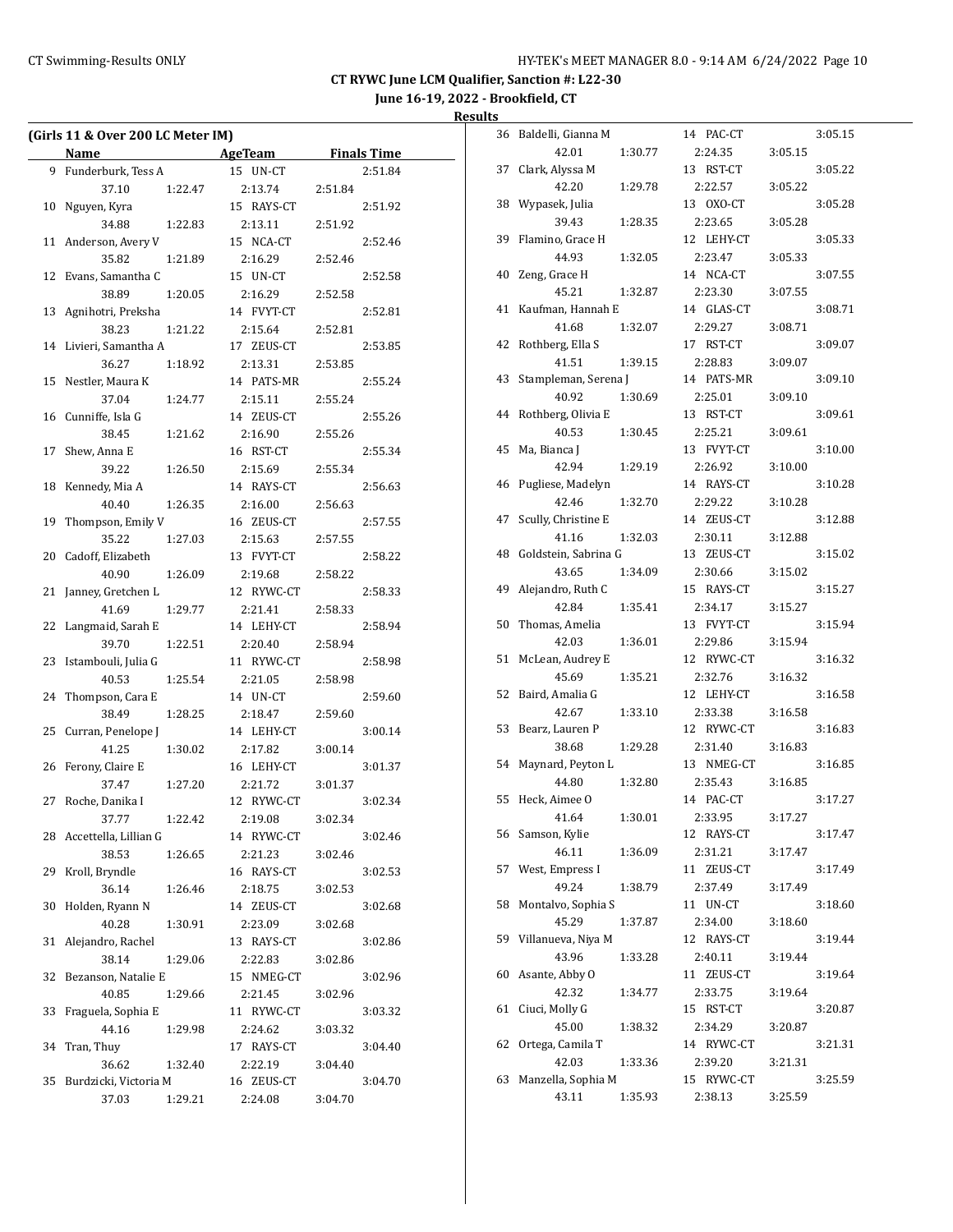**June 16-19, 2022 - Brookfield, CT**

**Results**

|           | (Girls 11 & Over 200 LC Meter IM)            |         |                                      |         |                    |  |
|-----------|----------------------------------------------|---------|--------------------------------------|---------|--------------------|--|
|           | Name                                         |         | <b>Example 2 AgeTeam</b> Finals Time |         |                    |  |
|           | 64 Dexter, Maddie R                          |         | 11 PAC-CT                            |         | 3:27.28            |  |
|           | 48.49                                        | 1:42.79 | 2:40.19                              | 3:27.28 |                    |  |
|           | 65 Langlais, Rebecca A                       |         | 12 NCA-CT                            |         | 3:27.44            |  |
|           | 46.23                                        | 1:36.28 | 2:38.07                              | 3:27.44 |                    |  |
|           | 66 Murzinska, Izabella                       |         | 12 RST-CT                            |         | 3:28.22            |  |
|           | 47.55                                        | 1:39.63 | 2:40.78                              | 3:28.22 |                    |  |
|           | 67 Escalante, Indah                          |         | 14 BSY-CT                            |         | 3:29.55            |  |
|           | 48.06                                        | 1:45.36 | 2:45.45                              | 3:29.55 |                    |  |
|           | 68 Banta, Zoe A                              |         | 15 RST-CT                            |         | 3:29.84            |  |
|           | 47.59                                        | 1:42.62 | 2:43.48                              | 3:29.84 |                    |  |
|           | 69 Golubovska, Zlata                         |         | 11 RYWC-CT                           |         | 3:31.61            |  |
|           | 45.58                                        | 1:41.08 | 2:38.71                              | 3:31.61 |                    |  |
| 70        | Klemenz, Madison N                           |         | 13 PAC-CT                            |         | 3:31.80            |  |
|           | 47.94                                        | 1:41.30 | 2:44.75                              | 3:31.80 |                    |  |
| 71        | Camille, Maddie L                            |         | 11 ZEUS-CT                           |         | 3:33.92            |  |
|           | 42.40                                        | 1:38.32 | 2:48.26                              | 3:33.92 |                    |  |
| 72        | Messinger, Mackenzie M                       |         | 11 RYWC-CT                           |         | 3:34.20            |  |
|           | 47.19                                        | 1:46.88 | 2:50.52                              | 3:34.20 |                    |  |
| 73        | Golino, Elizabeth A                          |         | 12 RST-CT                            |         | 3:35.39            |  |
|           | 49.33                                        | 1:44.75 | 2:47.55                              | 3:35.39 |                    |  |
|           | 74 Khattar, Panya                            |         | 14 FVYT-CT                           |         | 3:35.80            |  |
|           | 52.79                                        | 1:46.27 | 2:49.60                              | 3:35.80 |                    |  |
|           | 75 Xu, Ellie Z                               |         | 11 PATS-MR                           |         | 3:36.67            |  |
|           | 45.30                                        | 1:41.78 | 2:48.28                              | 3:36.67 |                    |  |
|           | 76 Eggers, Alexandria N                      |         | 14 RAYS-CT                           |         | 3:51.79            |  |
|           | 56.75                                        | 1:50.43 | 3:02.61                              | 3:51.79 |                    |  |
|           | 77 Dexter, Cassie L                          |         | 11 PAC-CT                            |         | 4:01.04            |  |
|           | 59.10                                        | 1:58.12 | 4:01.04                              |         |                    |  |
| $---$     | Lieby, Ciara R                               |         | 13 RST-CT                            |         | DQ                 |  |
|           | 57.87                                        | 2:04.20 | 3:13.69                              | DQ      |                    |  |
|           | Elsenboss, Lilly G                           |         | 13 RYWC-CT                           |         | DQ                 |  |
|           | 1:07.15                                      | 1:59.07 | 3:02.29                              | DQ      |                    |  |
|           | Girls 11 & Over 400 LC Meter IM              |         |                                      |         |                    |  |
|           | Name                                         |         | AgeTeam Finals Time                  |         |                    |  |
| $1 \quad$ | Suter, Caroline L                            |         | 14 RYWC-CT                           |         | 5:41.50            |  |
|           | 34.34                                        | 1:15.32 | 1:59.33                              | 2:45.26 |                    |  |
|           | 3:31.60                                      | 4:22.54 | 5:01.39                              | 5:41.50 |                    |  |
|           | 2 O'Hara, Maggie E                           |         | 13 RYWC-CT                           |         | 6:06.88            |  |
|           | 35.48                                        | 1:19.94 | 2:10.57                              | 2:59.76 |                    |  |
|           | 3:46.81                                      | 4:38.43 | 5:22.72                              | 6:06.88 |                    |  |
| 3         | Fraguela, Sophia E                           |         | 11 RYWC-CT                           |         | 6:16.76            |  |
|           | 39.84                                        | 1:32.36 | 2:20.44                              | 3:10.74 |                    |  |
|           | 4:01.99                                      | 4:58.44 | 5:37.31                              | 6:16.76 |                    |  |
|           |                                              |         |                                      |         |                    |  |
|           | Girls 11 & Over 400 LC Meter Freestyle Relay |         |                                      |         |                    |  |
|           | <b>Team</b>                                  |         | Relay                                |         | <b>Finals Time</b> |  |
|           | 1 RYWC-CT                                    |         | A                                    |         | 4:47.41            |  |
|           | 1) Istambouli Julia C 11                     |         | 2) Vecey Caroline C 13               |         |                    |  |

| RYWC-CT                   |         | А                       | 4:47.41                  |  |  |  |
|---------------------------|---------|-------------------------|--------------------------|--|--|--|
| 1) Istambouli, Julia G 11 |         | 2) Vesey, Caroline G 13 |                          |  |  |  |
| 3) O'Hara, Maggie E 13    |         |                         | 4) Fraguela, Sophia E 11 |  |  |  |
| 32.56                     | 1:10.14 | 1:43.06                 | 2:20.12                  |  |  |  |
| 2:54.87                   | 3:35.12 | 4:08.16                 | 4:47.41                  |  |  |  |
|                           |         |                         |                          |  |  |  |

| 2 | RYWC-CT                                   |         | B                    | 5:09.87                     |
|---|-------------------------------------------|---------|----------------------|-----------------------------|
|   | 1) Janney, Gretchen L 12                  |         |                      | 2) Roche, Danika I 12       |
|   | 3) McLean, Audrey E 12                    |         | 4) Marx, Sierra C 13 |                             |
|   | 36.97                                     | 1:17.04 | 1:51.68              | 2:32.17                     |
|   | 3:09.54                                   | 3:59.39 | 4:29.33              | 5:09.87                     |
| 3 | RYWC-CT                                   |         | C                    | 5:13.37                     |
|   | 1) Murphy, Doran G 15                     |         |                      | 2) Manzella, Sophia M 15    |
|   | 3) Metzker, Emily R 14                    |         |                      | 4) Accettella, Lillian G 14 |
|   | 34.46                                     | 1:14.31 | 1:52.57              | 2:38.90                     |
|   | 3:14.02                                   | 3:59.96 | 4:33.73              | 5:13.37                     |
|   | Girls 11 & Over 400 LC Meter Medley Relay |         |                      |                             |
|   | Team                                      |         | Relay                | <b>Finals Time</b>          |
| 1 | RYWC-CT                                   |         | A                    | 5:28.49                     |
|   | 1) Istambouli, Julia G 11                 |         |                      | 2) O'Hara, Maggie E 13      |
|   | 3) Janney, Gretchen L 12                  |         |                      | 4) Fraguela, Sophia E 11    |
|   | 39.79                                     | 1:23.56 | 2:03.22              | 2:49.66                     |
|   | 3:30.46                                   | 4:17.45 | 4:49.78              | 5:28.49                     |
| 2 | RAYS-CT                                   |         | A                    | 5:41.22                     |
|   | 1) Donorfio, Julia 15                     |         |                      | 2) Kennedy, Mia A 14        |
|   | 3) Alejandro, Rachel 13                   |         | 4) Nguyen, Kyra 15   |                             |
|   | 41.40                                     | 1:28.81 | 2:14.61              | 3:08.04                     |
|   | 3:46.14                                   | 4:34.00 | 5:05.10              | 5:41.22                     |
| 3 | PAC-CT                                    |         | A                    | 5:58.95                     |
|   | 1) Etters, Reese K 14                     |         |                      | 2) O'Connor, Jill A 13      |
|   | 3) Cooling, Elisse C 12                   |         |                      | 4) Dickens, Sophia N 14     |
|   | 41.88                                     | 1:39.31 | 2:11.71              | 3:03.51                     |
|   | 3:45.40                                   | 4:47.45 | 5:18.37              | 5:58.95                     |
|   | 4 RYWC-CT                                 |         | B                    | 6:00.45                     |
|   | 1) Roche, Danika I 12                     |         |                      | 2) McLean, Audrey E 12      |
|   | 3) Ortega, Camila T 14                    |         |                      | 4) Bearz, Lauren P 12       |
|   | 38.72                                     | 1:21.39 | 2:07.90              | 3:03.76                     |
|   | 3:44.18                                   | 4:45.74 | 5:21.09              | 6:00.45                     |
| 5 | RAYS-CT                                   |         | B                    | 6:10.23                     |
|   | 1) Eggers, Alexandria N 14                |         |                      | 2) Pugliese, Madelyn 14     |
|   | 3) Villanueva, Niya M 12                  |         | 4) Samson, Kylie 12  |                             |
|   |                                           | 1:38.11 |                      | 3:22.25                     |
|   | 4:03.40                                   | 4:52.04 | 5:28.97              | 6:10.23                     |

### 6 BSY-CT A 6:49.90 1) Greist, Hailey J 11 2) Escalante, Indah 14 3) Dobler, Ashley 12 4) Huber, Annabelle F 12 53.26 1:44.83 2:41.39 3:37.11 4:25.74 5:18.28 6:02.35 6:49.90

## **Boys 11 & Over 50 LC Meter Freestyle**

|    | Name                   |    | AgeTeam   | <b>Finals Time</b> |
|----|------------------------|----|-----------|--------------------|
| 1  | Keane, Logan N         |    | 16 PAC-CT | 25.92              |
| 2  | Ellis, Zachary D       | 16 | UN-CT     | 26.21              |
| 3  | DeMond, Nicholas G     | 14 | UN-CT     | 27.59              |
| 4  | Farley, Jaydon I       |    | 16 PAC-CT | 27.89              |
| 5. | Fletcher-Ford, Liam J  | 13 | RYWC-CT   | 27.90              |
| 6  | Easton, Niall R        | 14 | UN-CT     | 28.07              |
| 7  | Nee, Aidan J           | 17 | PAC-CT    | 28.66              |
| 8  | Kudlac, Holden S       | 14 | LEHY-CT   | 29.24              |
| 9  | Leon, Caleb            | 14 | GLAS-CT   | 29.43              |
| 10 | Mora, Noah D           | 13 | ZEUS-CT   | 29.58              |
| 11 | Keane, Hunter Q        | 12 | PAC-CT    | 29.89              |
|    | 12 Gorenbeyn, Daniel M | 16 | LEHY-CT   | 30.04              |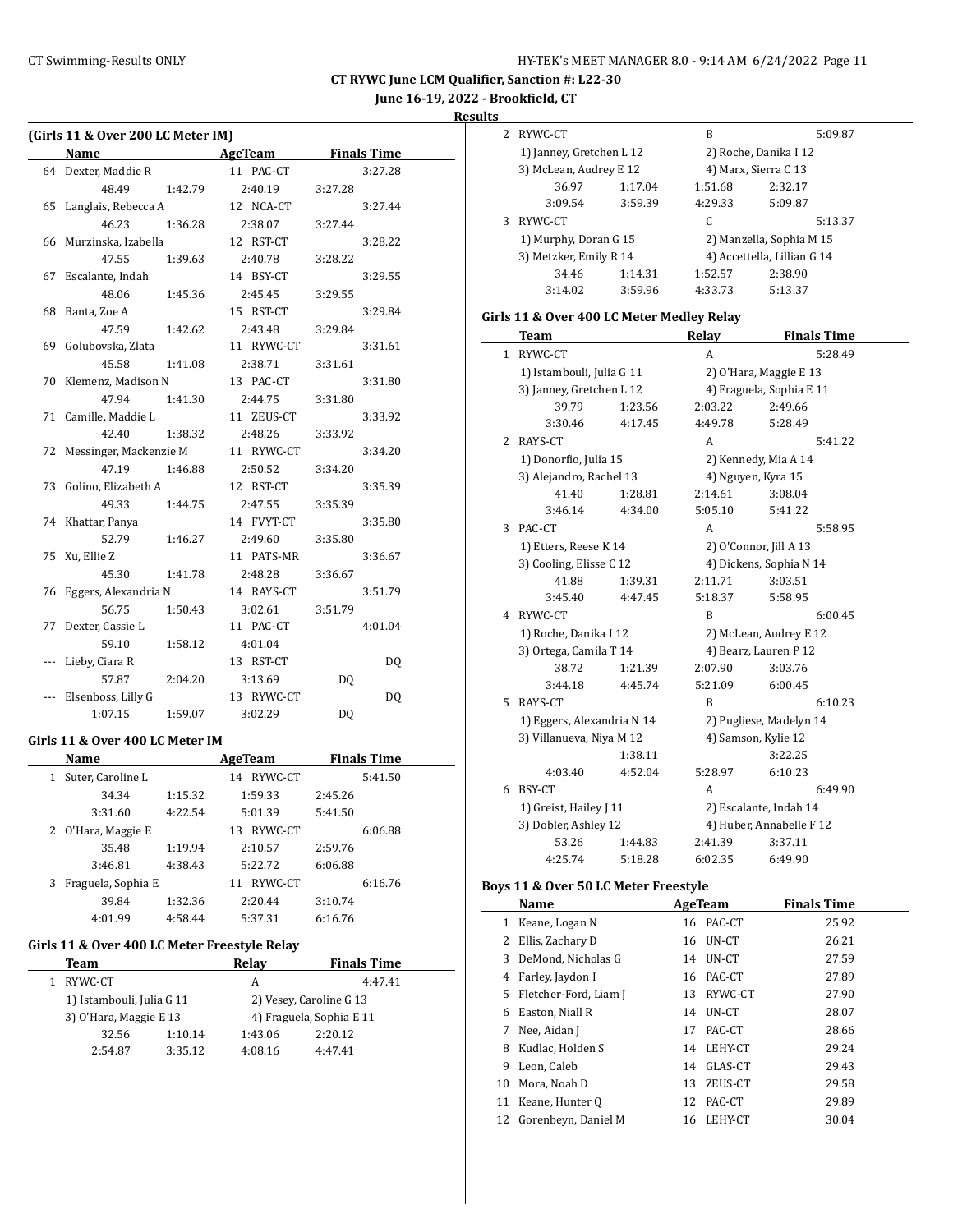**June 16-19, 2022 - Brookfield, CT**

| Results |  |
|---------|--|
|         |  |

| (Boys 11 & Over 50 LC Meter Freestyle) |                       |    |                |                    |  |  |  |
|----------------------------------------|-----------------------|----|----------------|--------------------|--|--|--|
|                                        | Name                  |    | <b>AgeTeam</b> | <b>Finals Time</b> |  |  |  |
| 13                                     | Vongsouvanh, Andrew J | 12 | RYWC-CT        | 30.19              |  |  |  |
| 14                                     | Zalewski, Michael     | 17 | RAYS-CT        | 30.39              |  |  |  |
| 15                                     | Cornelio, Tyson J     |    | 14 RAYS-CT     | 30.87              |  |  |  |
| 16                                     | Denning, Liam J       |    | 14 RYWC-CT     | 30.96              |  |  |  |
| 17                                     | Eannotti, Mason W     |    | 13 RST-CT      | 30.98              |  |  |  |
| 18                                     | Taormina, Lucas M     | 16 | RST-CT         | 31.16              |  |  |  |
| 19                                     | Sowka, Tyler G        | 13 | LEHY-CT        | 31.22              |  |  |  |
| 20                                     | Mitican, Nicolas P    | 13 | ZEUS-CT        | 31.23              |  |  |  |
| 21                                     | Albin, Alexander      |    | 15 RYWC-CT     | 31.78              |  |  |  |
| 22                                     | Bishop, Daniel K      |    | 14 RAYS-CT     | 31.87              |  |  |  |
| 23                                     | Rubio, Luca A         |    | 12 RST-CT      | 32.20              |  |  |  |
| 24                                     | Wennerholm, Brady L   | 13 | RYWC-CT        | 32.39              |  |  |  |
| 25                                     | Ramos Jr, Danny       | 15 | ZEUS-CT        | 32.44              |  |  |  |
| 26                                     | Martin, Thomas C      |    | 12 PAC-CT      | 32.82              |  |  |  |
| 27                                     | Campanella, Michael   |    | 15 RYWC-CT     | 32.93              |  |  |  |
| 28                                     | Norcott, Shaun S      |    | 13 LEHY-CT     | 33.48              |  |  |  |
| 29                                     | Orlando, Carter J     |    | 13 GLAS-CT     | 33.73              |  |  |  |
| 30                                     | Esteva, Max           | 12 | BSY-CT         | 33.76              |  |  |  |
| 31                                     | Clark, Connor T       | 13 | RST-CT         | 34.05              |  |  |  |
| 32                                     | Reinoso, Sebastian J  | 13 | ZEUS-CT        | 34.13              |  |  |  |
| 33                                     | Gorenbeyn, Samuel J   |    | 12 LEHY-CT     | 34.59              |  |  |  |
| 34                                     | Brown, Aidan          |    | 11 RST-CT      | 34.71              |  |  |  |
| 35                                     | Yerragudi, Akshaj R   |    | 12 RST-CT      | 34.90              |  |  |  |
| 36                                     | Costable, Dylan L     | 13 | RYWC-CT        | 34.93              |  |  |  |
| 37                                     | Janney, Kasen J       | 11 | RYWC-CT        | 35.15              |  |  |  |
| 38                                     | da Silva, Nicholas J  | 11 | BSY-CT         | 35.39              |  |  |  |
| 39                                     | Baker, Brennan J      |    | 12 UN-CT       | 35.44              |  |  |  |
| 40                                     | Horst, Julian J       | 11 | NMEG-CT        | 35.93              |  |  |  |
| 41                                     | Thompson, Chris P     |    | 12 PAC-CT      | 36.27              |  |  |  |
| 42                                     | Huh, Jin S            | 12 | NMEG-CT        | 37.15              |  |  |  |
| 43                                     | Woering, Gavin J      | 11 | RYWC-CT        | 37.37              |  |  |  |
| 44                                     | Thompson, Knox R      | 11 | LEHY-CT        | 37.40              |  |  |  |
| 45                                     | Ovalle, Joshua        | 13 | BSY-CT         | 37.44              |  |  |  |
| 46                                     | Good, Trevor          |    | 13 BSY-CT      | 39.65              |  |  |  |
| 47                                     | MetCalfe, Noah J      |    | 13 UN-CT       | 39.74              |  |  |  |
| 48                                     | Haddad, Gavin J       | 12 | RYWC-CT        | 40.44              |  |  |  |
| 49                                     | Albin, Gregory D      |    | 13 RYWC-CT     | 46.17              |  |  |  |
| 50                                     | Abdelmalek, Beshoy    | 11 | NMEG-CT        | 47.00              |  |  |  |
| 51                                     | Bhave, Anooj R        | 13 | BSY-CT         | 53.35              |  |  |  |

## **Boys 11 & Over 100 LC Meter Freestyle**

| <b>Name</b>                      |         |    | AgeTeam  | <b>Finals Time</b> |  |
|----------------------------------|---------|----|----------|--------------------|--|
| Ellis, Zachary D<br>$\mathbf{1}$ |         |    | 16 UN-CT | 58.64              |  |
| 27.34                            | 58.64   |    |          |                    |  |
| 2 Queenan, Joseph R              |         | 16 | PAC-CT   | 59.86              |  |
| 27.34                            | 59.86   |    |          |                    |  |
| Pawlowski, Brian<br>3.           |         | 17 | GLAS-CT  | 1:00.00            |  |
| 28.29                            | 1:00.00 |    |          |                    |  |
| Camille, Sebastian R<br>4        |         | 13 | ZEUS-CT  | 1:00.19            |  |
| 29.62                            | 1:00.19 |    |          |                    |  |
| Wilk, Christian J<br>5.          |         | 14 | RST-CT   | 1:02.37            |  |
| 31.00                            | 1:02.37 |    |          |                    |  |
| Easton, Niall R<br>6             |         | 14 | UN-CT    | 1:02.82            |  |
| 29.78                            | 1:02.82 |    |          |                    |  |

| 7  | Thomas, Cooper D       |         | 15 | FVYT-CT   | 1:03.59 |
|----|------------------------|---------|----|-----------|---------|
|    | 29.64                  | 1:03.59 |    |           |         |
| 8  | Montello, Miles L      |         | 15 | PAC-CT    | 1:04.27 |
|    | 31.47                  | 1:04.27 |    |           |         |
| 9  | Fletcher-Ford, Liam J  |         | 13 | RYWC-CT   | 1:04.30 |
|    | 30.30                  | 1:04.30 |    |           |         |
| 10 | Nee, Aidan J           |         |    | 17 PAC-CT | 1:04.38 |
|    | 30.15                  | 1:04.38 |    |           |         |
| 11 | Hu, Jason              |         | 16 | PAC-CT    | 1:04.56 |
|    | 31.03                  | 1:04.56 |    |           |         |
| 12 | Tito, Boden C          |         | 16 | RAYS-CT   | 1:04.74 |
|    | 30.33                  | 1:04.74 |    |           |         |
| 13 | Mora, Nico             |         | 15 | ZEUS-CT   | 1:04.92 |
|    | 30.63                  | 1:04.92 |    |           |         |
| 14 | Farley, Jaydon I       |         | 16 | PAC-CT    | 1:05.02 |
|    | 30.35                  | 1:05.02 |    |           |         |
| 15 | Hite, Alex J           |         | 14 | RST-CT    | 1:05.63 |
|    | 32.03                  | 1:05.63 |    |           |         |
| 16 | Bordeau, Greyson T     |         | 13 | LEHY-CT   | 1:06.25 |
|    | 31.08                  | 1:06.25 |    |           |         |
| 17 | Del Rosario, Jake C    |         | 15 | PATS-MR   | 1:06.38 |
|    | 31.79                  | 1:06.38 |    |           |         |
| 18 | Mora, Noah D           |         | 13 | ZEUS-CT   | 1:06.59 |
|    | 32.28                  | 1:06.59 |    |           |         |
| 19 | Corbett, Dylan B       |         | 12 | ZEUS-CT   | 1:06.96 |
|    | 32.44                  | 1:06.96 |    |           |         |
| 20 | Loehle, Joseph R       |         | 17 | PAC-CT    | 1:07.15 |
|    | 32.28                  | 1:07.15 |    |           |         |
| 21 | Keane, Hunter Q        |         | 12 | PAC-CT    | 1:07.23 |
|    | 34.13                  | 1:07.23 |    |           |         |
| 22 | Ramos Jr, Danny        |         | 15 | ZEUS-CT   | 1:07.65 |
|    | 32.16                  | 1:07.65 |    |           |         |
| 23 | Hatzis, Andrew C       |         | 12 | RYWC-CT   | 1:07.71 |
|    | 33.18                  | 1:07.71 |    |           |         |
| 24 | Cappiello, David M     |         | 15 | PAC-CT    | 1:08.36 |
|    | 33.33                  | 1:08.36 |    |           |         |
| 25 | Wennerholm, Brady L    |         | 13 | RYWC-CT   | 1:08.98 |
|    | 32.39                  | 1:08.98 |    |           |         |
| 26 | Zalewski, Michael      |         | 17 | RAYS-CT   | 1:09.03 |
|    | 31.90                  | 1:09.03 |    |           |         |
| 27 | Chavez, Oscar          |         | 13 | ZEUS-CT   | 1:09.05 |
|    | 31.49                  | 1:09.05 |    |           |         |
| 28 | Natlo, Brendan W       |         | 13 | ZEUS-CT   | 1:09.71 |
|    | 33.74                  | 1:09.71 |    |           |         |
| 29 | Ly, Jaxson W           |         | 12 | RAYS-CT   | 1:09.82 |
|    | 33.87                  | 1:09.82 |    |           |         |
| 30 | Mitican, Nicolas P     |         | 13 | ZEUS-CT   | 1:10.36 |
|    | 32.75                  | 1:10.36 |    |           |         |
|    | Eannotti, Mason W      |         | 13 | RST-CT    | 1:10.56 |
| 31 | 33.00                  |         |    |           |         |
|    | Bishop, Daniel K       | 1:10.56 |    |           |         |
| 32 |                        |         | 14 | RAYS-CT   | 1:10.81 |
|    | 33.13                  | 1:10.81 |    |           |         |
| 33 | Rubio, Luca A<br>33.17 |         | 12 | RST-CT    | 1:11.22 |
| 34 | Norcott, Shaun S       | 1:11.22 | 13 | LEHY-CT   | 1:11.55 |
|    | 33.57                  |         |    |           |         |
|    |                        | 1:11.55 |    |           |         |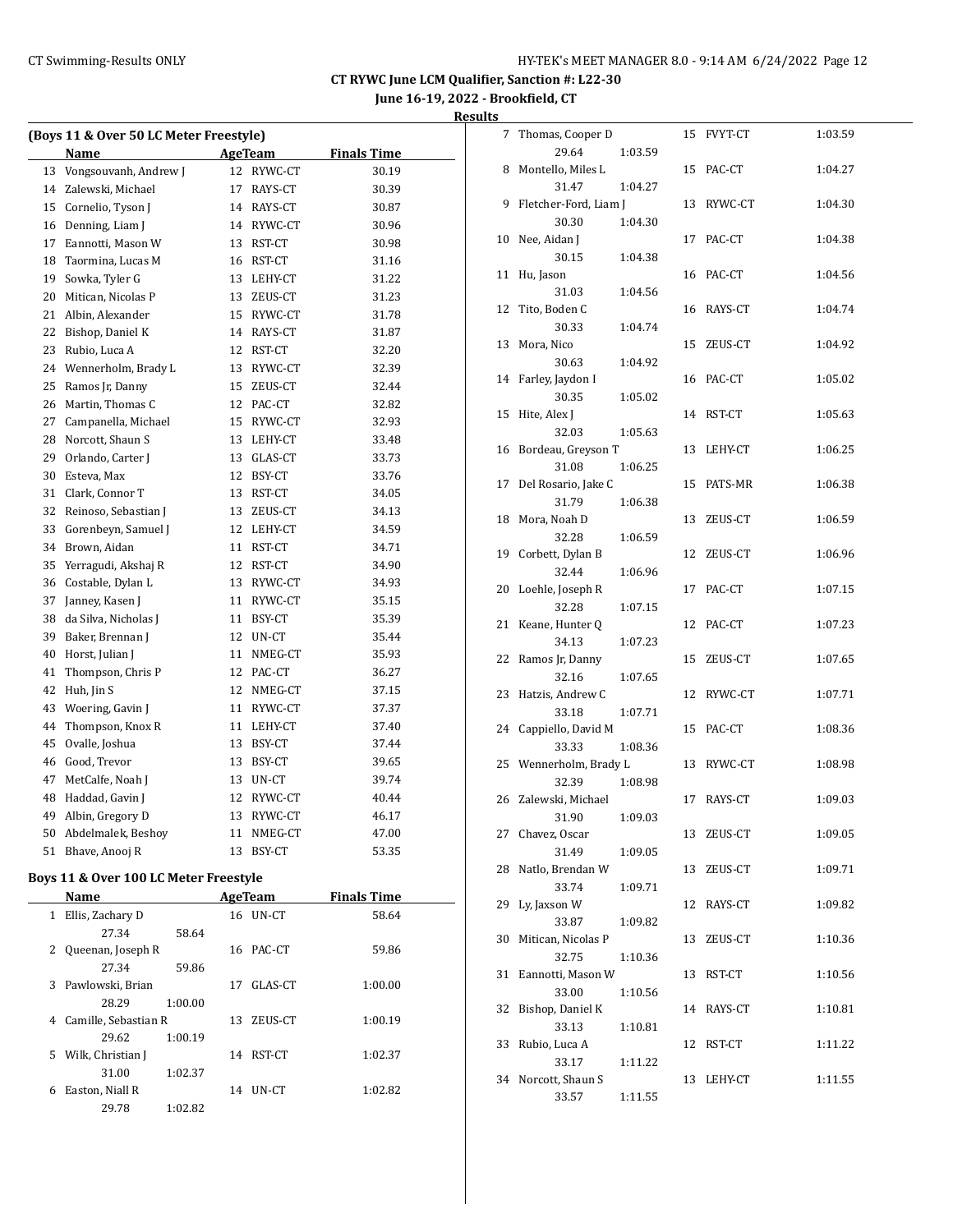**June 16-19, 2022 - Brookfield, CT**

**Results**

 $\overline{\phantom{a}}$ 

| (Boys 11 & Over 100 LC Meter Freestyle) |                          |         |    |            |         |
|-----------------------------------------|--------------------------|---------|----|------------|---------|
|                                         | Name AgeTeam Finals Time |         |    |            |         |
| 35                                      | Cornelio, Tyson J        |         |    | 14 RAYS-CT | 1:11.70 |
|                                         | 35.08                    | 1:11.70 |    |            |         |
|                                         | 36 Albin, Alexander      |         |    | 15 RYWC-CT | 1:12.20 |
|                                         | 33.67                    | 1:12.20 |    |            |         |
|                                         | 37 Denning, Liam J       |         |    | 14 RYWC-CT | 1:12.23 |
|                                         | 35.24                    | 1:12.23 |    |            |         |
| 38                                      | Mengold, Grayson S       |         |    | 14 PAC-CT  | 1:13.30 |
|                                         | 34.98                    | 1:13.30 |    |            |         |
| 39                                      | Campanella, Michael      |         |    | 15 RYWC-CT | 1:13.44 |
|                                         | 35.90                    | 1:13.44 |    |            |         |
| 40                                      | Martin, Thomas C         |         |    | 12 PAC-CT  | 1:13.82 |
|                                         | 35.51                    | 1:13.82 |    |            |         |
| 41                                      | Daniele, Luca            |         |    | 13 FVYT-CT | 1:13.87 |
|                                         | 34.38                    | 1:13.87 |    |            |         |
| 42                                      | Reinoso, Sebastian J     |         |    | 13 ZEUS-CT | 1:14.65 |
|                                         | 34.42                    | 1:14.65 |    |            |         |
| 43                                      | Lyalko, Maksim F         |         |    | 11 RYWC-CT | 1:15.25 |
|                                         | 34.57                    | 1:15.25 |    |            |         |
| 44                                      | Nee, Tristan M           |         |    | 15 PAC-CT  | 1:15.68 |
|                                         | 35.46                    | 1:15.68 |    |            |         |
| 45                                      | Albino, Luke J           |         |    | 14 PAC-CT  | 1:15.88 |
|                                         | 35.51                    | 1:15.88 |    |            |         |
| 46                                      | Zeng, Jeff H             |         |    | 12 NCA-CT  | 1:16.26 |
|                                         | 37.25                    | 1:16.26 |    |            |         |
| 47                                      | Mao, ben L               |         |    | 12 ZEUS-CT | 1:16.50 |
|                                         | 35.24                    | 1:16.50 |    |            |         |
| 48                                      | Esteva, Max              |         | 12 | BSY-CT     | 1:18.18 |
|                                         | 35.85                    | 1:18.18 |    |            |         |
| 49                                      | Ayala, Santino           |         | 11 | OXO-CT     | 1:19.44 |
|                                         | 37.76                    | 1:19.44 |    |            |         |
|                                         | 50 Costable, Dylan L     |         |    | 13 RYWC-CT | 1:19.64 |
|                                         | 39.03                    | 1:19.64 |    |            |         |
|                                         | 51 Janney, Kasen J       |         |    | 11 RYWC-CT | 1:19.77 |
|                                         | 41.03                    | 1:19.77 |    |            |         |
|                                         | 52 Wdowik, Adam A        |         |    | 12 RST-CT  | 1:21.07 |
|                                         | 36.42                    | 1:21.07 |    |            |         |
| 53                                      | Horst, Julian J          |         |    | 11 NMEG-CT | 1:21.77 |
|                                         | 38.12 1:21.77            |         |    |            |         |
|                                         | 54 Thompson, Knox R      |         |    | 11 LEHY-CT | 1:22.62 |
|                                         | 38.61                    | 1:22.62 |    |            |         |
| 55                                      | Diaz, Gabriel            |         | 11 | ZEUS-CT    | 1:23.10 |
|                                         | 38.49                    | 1:23.10 |    |            |         |
| 56                                      | da Silva, Nicholas J     |         | 11 | BSY-CT     | 1:26.01 |
|                                         | 41.74                    | 1:26.01 |    |            |         |
| 57                                      | Thompson, Chris P        |         | 12 | PAC-CT     | 1:26.44 |
|                                         | 38.04                    | 1:26.44 |    |            |         |
| 58                                      | Ovalle, Joshua           |         | 13 | BSY-CT     | 1:26.46 |
|                                         | 38.49                    | 1:26.46 |    |            |         |
| 59                                      | Converse, Aedan F        |         |    | 12 RYWC-CT | 1:27.61 |
| 60                                      | Woering, Gavin J         |         | 11 | RYWC-CT    | 1:28.14 |
|                                         | 41.87                    | 1:28.14 |    |            |         |
| 61                                      | Haddad, Gavin J          |         | 12 | RYWC-CT    | 1:32.28 |
|                                         | 44.22                    | 1:32.28 |    |            |         |
| 62                                      | Kagtada, Ayan            |         | 13 | RST-CT     | 1:38.18 |
|                                         | 44.01                    | 1:38.18 |    |            |         |

| ILS                                   |                       |         |    |            |         |                    |  |  |
|---------------------------------------|-----------------------|---------|----|------------|---------|--------------------|--|--|
| 63                                    | Albin, Gregory D      |         |    | 13 RYWC-CT |         | 1:39.21            |  |  |
|                                       | 46.38                 | 1:39.21 |    |            |         |                    |  |  |
|                                       | 64 Jiang, Stanley     |         | 11 | BSY-CT     |         | 1:42.41            |  |  |
| 65                                    | Kelly, Brennan R      |         | 13 | BSY-CT     |         | 1:49.30            |  |  |
|                                       | 48.92                 | 1:49.30 |    |            |         |                    |  |  |
|                                       | 66 Abdelmalek, Beshoy |         |    | 11 NMEG-CT |         | 2:01.38            |  |  |
|                                       | 48.56                 | 2:01.38 |    |            |         |                    |  |  |
| Boys 11 & Over 200 LC Meter Freestyle |                       |         |    |            |         |                    |  |  |
|                                       | Name                  |         |    | AgeTeam    |         | <b>Finals Time</b> |  |  |
|                                       |                       |         |    |            |         |                    |  |  |
| $\mathbf{1}$                          | Gutierrez, Gerold M   |         |    | 16 AISC-CT |         | 2:11.33            |  |  |
|                                       | 30.37                 | 1:04.66 |    | 1:38.08    | 2:11.33 |                    |  |  |
|                                       | 2 Pawlowski, Brian    |         |    | 17 GLAS-CT |         | 2:11.54            |  |  |
|                                       | 28.91                 | 1:02.28 |    | 1:35.98    | 2:11.54 |                    |  |  |
| 3                                     | Ellis, Zachary D      |         |    | 16 UN-CT   |         | 2:12.03            |  |  |
|                                       | 29.64                 | 1:04.29 |    | 1:38.22    | 2:12.03 |                    |  |  |
| 4                                     | Easton, Niall R       |         |    | 14 UN-CT   |         | 2:21.67            |  |  |
|                                       | 32.60                 | 1:08.43 |    | 1:45.19    | 2:21.67 |                    |  |  |
| 5                                     | Mora, Nico            |         |    | 15 ZEUS-CT |         | 2:25.27            |  |  |

|    | <b>Name</b>                  | AgeTeam               | <b>Example 1</b> Finals Time |  |  |
|----|------------------------------|-----------------------|------------------------------|--|--|
|    | 1 Gutierrez, Gerold M        | 16 AJSC-CT            | 2:11.33                      |  |  |
|    | 30.37<br>1:04.66             | 1:38.08               | 2:11.33                      |  |  |
| 2  | Pawlowski, Brian             | 17 GLAS-CT            | 2:11.54                      |  |  |
|    | 28.91<br>1:02.28             | 1:35.98               | 2:11.54                      |  |  |
| 3  | Ellis, Zachary D             | 16 UN-CT              | 2:12.03                      |  |  |
|    | 29.64<br>1:04.29             | 1:38.22               | 2:12.03                      |  |  |
| 4  | Easton, Niall R              | 14 UN-CT              | 2:21.67                      |  |  |
|    | 32.60<br>1:08.43             | 1:45.19               | 2:21.67                      |  |  |
| 5  | Mora, Nico                   | 15 ZEUS-CT            | 2:25.27                      |  |  |
|    | 33.21<br>1:11.20             | 1:47.74               | 2:25.27                      |  |  |
| 6  | Fletcher-Ford, Liam J        | 13 RYWC-CT            | 2:26.30                      |  |  |
|    | 1:12.45<br>33.42             | 1:49.98               | 2:26.30                      |  |  |
| 7  | Vongsouvanh, Andrew J        | 12 RYWC-CT            | 2:28.22                      |  |  |
|    | 33.19<br>1:11.49             | 1:49.55               | 2:28.22                      |  |  |
| 8  | Zalewski, Michael            | 17 RAYS-CT            | 2:28.42                      |  |  |
|    | 34.42<br>1:12.11             | 1:50.80               | 2:28.42                      |  |  |
| 9  | Hatzis, Andrew C             | 12 RYWC-CT            | 2:30.99                      |  |  |
|    | 35.63<br>1:13.39             | 1:53.99               | 2:30.99                      |  |  |
| 10 | Keane, Hunter Q              | 12 PAC-CT             | 2:31.54                      |  |  |
|    | 36.29<br>1:14.48             | 1:57.03               | 2:31.54                      |  |  |
| 11 | DeMond, Nicholas G           | 14 UN-CT              | 2:31.87                      |  |  |
|    | 32.34<br>1:11.44             | 1:52.12               | 2:31.87                      |  |  |
|    | 12 Eannotti, Mason W         | 13 RST-CT             | 2:32.42                      |  |  |
|    | 35.32<br>1:14.44             | 1:55.47               | 2:32.42                      |  |  |
|    | 13 Gorenbeyn, Daniel M       | 16 LEHY-CT            | 2:33.82                      |  |  |
|    | 1:12.29<br>33.23             | 1:52.95               | 2:33.82                      |  |  |
| 14 | Bishop, Daniel K             | 14 RAYS-CT            | 2:35.38                      |  |  |
|    | 34.24<br>1:14.87             | 1:54.88               | 2:35.38                      |  |  |
| 15 | Norcott, Shaun S             | 13 LEHY-CT            | 2:35.93                      |  |  |
|    | 38.03<br>1:16.38             | 1:58.77               | 2:35.93                      |  |  |
| 16 | Leon, Caleb                  | 14 GLAS-CT            | 2:36.19                      |  |  |
|    | 34.24<br>1:14.56             | 1:54.37               | 2:36.19                      |  |  |
| 17 | Campanella, Michael          | 15 RYWC-CT            | 2:36.31                      |  |  |
|    | 35.25<br>1:14.98             | 1:57.98               | 2:36.31                      |  |  |
| 18 | Kudlac, Holden S             | 14 LEHY-CT            | 2:36.64                      |  |  |
|    | 35.33<br>1:14.18             | 1:57.73               | 2:36.64                      |  |  |
|    | 19 Cornelio, Tyson J         | 14 RAYS-CT            | 2:38.33                      |  |  |
|    | 1:19.09<br>36.59             | 2:00.31               | 2:38.33                      |  |  |
|    | 20 Rubio, Luca A             | 12 RST-CT             | 2:38.34                      |  |  |
|    | 36.99<br>1:20.24             | 2:00.16               | 2:38.34                      |  |  |
| 21 | Wennerholm, Brady L<br>38.55 | 13 RYWC-CT            | 2:41.37                      |  |  |
|    | 1:20.32                      | 2:00.99               | 2:41.37                      |  |  |
| 22 | Sowka, Tyler G<br>36.42      | 13 LEHY-CT            | 2:42.52                      |  |  |
|    | 1:18.39                      | 2:00.92<br>15 RYWC-CT | 2:42.52                      |  |  |
| 23 | Albin, Alexander<br>35.22    |                       | 2:44.26                      |  |  |
|    | 1:14.65                      | 1:59.71               | 2:44.26                      |  |  |
|    |                              |                       |                              |  |  |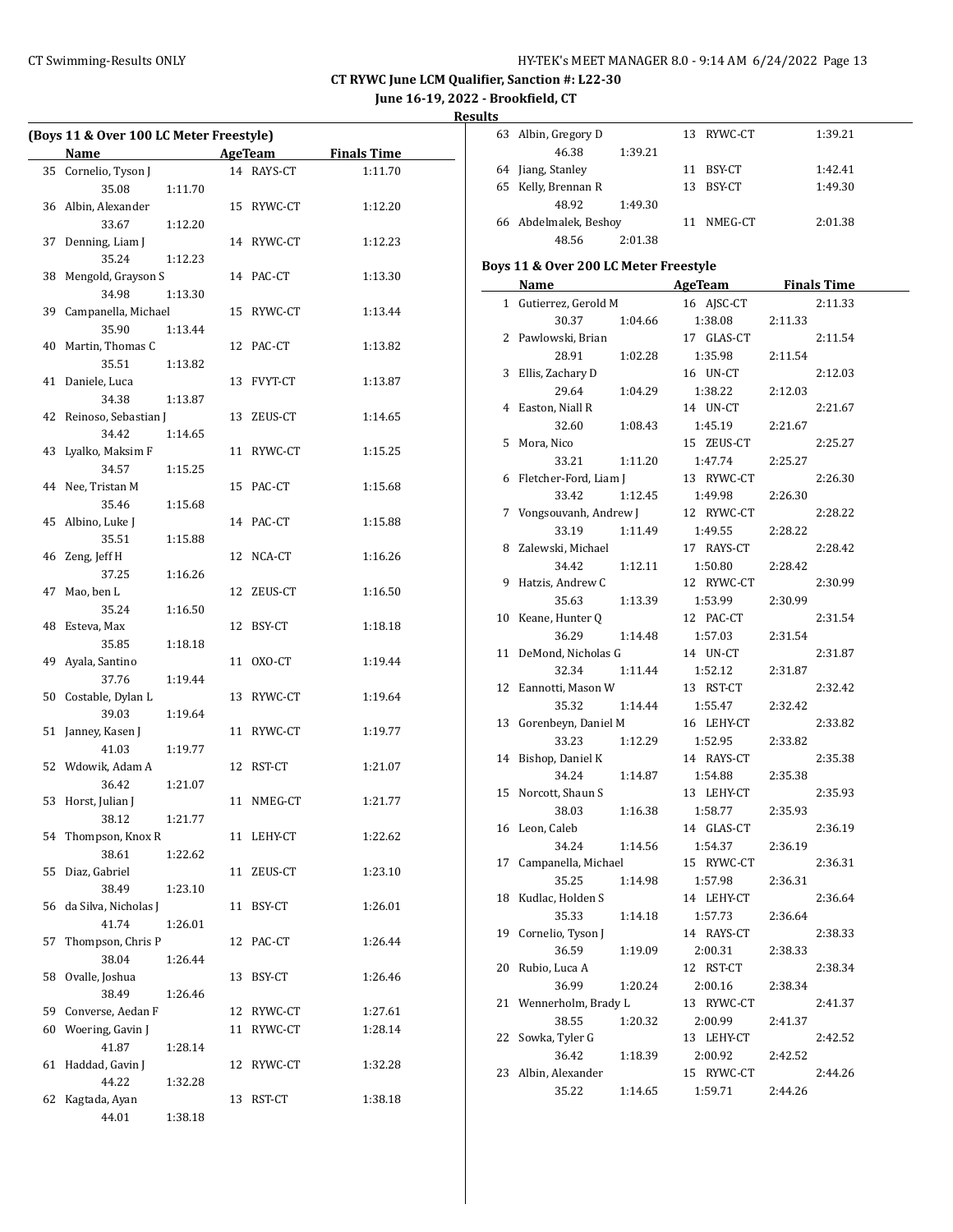## CT Swimming-Results ONLY **CT Swimming-Results ONLY** 14

**CT RYWC June LCM Qualifier, Sanction #: L22-30**

**June 16-19, 2022 - Brookfield, CT**

### **Results**

|    | (Boys 11 & Over 200 LC Meter Freestyle) |         |                |         |                    |
|----|-----------------------------------------|---------|----------------|---------|--------------------|
|    | Name                                    |         | AgeTeam        |         | <b>Finals Time</b> |
| 24 | Taormina, Lucas M                       |         | 16 RST-CT      |         | 2:45.62            |
|    | 35.37                                   | 1:19.06 | 2:03.11        | 2:45.62 |                    |
|    | 25 Reinoso, Sebastian J                 |         | 13 ZEUS-CT     |         | 2:46.36            |
|    | 36.34                                   | 1:20.66 | 2:03.48        | 2:46.36 |                    |
|    | 26 Martin, Thomas C                     |         | 12 PAC-CT      |         | 2:46.65            |
|    | 37.88                                   | 1:23.32 | 2:06.13        | 2:46.65 |                    |
| 27 | Yerragudi, Akshaj R                     |         | 12 RST-CT      |         | 2:47.59            |
|    | 38.42                                   | 1:23.92 | 2:07.12        | 2:47.59 |                    |
| 28 | Esteva, Max                             |         | 12 BSY-CT      |         | 2:48.09            |
|    | 35.69                                   | 1:20.47 | 2:05.90        | 2:48.09 |                    |
| 29 | Mangham, Oliver                         |         | 14 FVYT-CT     |         | 2:50.41            |
|    | 39.35                                   | 1:24.60 | 2:08.37        | 2:50.41 |                    |
| 30 | Thompson, Knox R                        |         | 11 LEHY-CT     |         | 2:55.25            |
|    | 41.13                                   | 1:24.35 | 2:13.29        | 2:55.25 |                    |
| 31 | Clark, Connor T                         |         | 13 RST-CT      |         | 2:56.13            |
|    | 38.89                                   | 1:26.05 | 2:11.75        | 2:56.13 |                    |
| 32 | Costable, Dylan L                       |         | 13 RYWC-CT     |         | 2:57.11            |
|    | 40.22                                   | 1:27.30 | 2:13.54        | 2:57.11 |                    |
| 33 | Horst, Julian J                         |         | 11 NMEG-CT     |         | 2:59.36            |
|    | 40.36                                   | 1:26.98 | 2:16.21        | 2:59.36 |                    |
|    | 34 Orlando, Carter J                    |         | 13 GLAS-CT     |         | 3:01.53            |
|    | 41.07                                   | 1:28.22 | 2:19.31        | 3:01.53 |                    |
|    | 35 Gorenbeyn, Samuel J                  |         | 12 LEHY-CT     |         | 3:03.06            |
|    | 38.55                                   | 1:25.78 | 2:14.92        | 3:03.06 |                    |
|    | 36 Brown, Aidan                         |         | 11 RST-CT      |         | 3:06.67            |
|    | 41.24                                   | 1:32.25 | 2:20.43        | 3:06.67 |                    |
| 37 | Woering, Gavin J                        |         | 11 RYWC-CT     |         | 3:07.23            |
|    | 42.83                                   | 1:31.81 | 2:19.06        | 3:07.23 |                    |
| 38 | Baker, Brennan J                        |         | 12 UN-CT       |         | 3:09.12            |
|    | 43.11                                   | 1:34.09 | 2:23.95        | 3:09.12 |                    |
| 39 | da Silva, Nicholas J                    |         | 11 BSY-CT      |         | 3:09.52            |
|    | 42.28                                   | 3:09.52 |                |         |                    |
| 40 | Ovalle, Joshua                          |         | 13 BSY-CT      |         | 3:20.24            |
|    | 41.72                                   | 1:34.23 | 2:26.86        | 3:20.24 |                    |
|    | 41 Abdelmalek, Beshoy                   |         | 11 NMEG-CT     |         | 4:21.31            |
|    | 51.96                                   | 2:03.10 | 4:21.31        |         |                    |
|    | Boys 11 & Over 400 LC Meter Freestyle   |         |                |         |                    |
|    | Name                                    |         | <b>AgeTeam</b> |         | <b>Finals Time</b> |
|    | 1 Pawlowski, Brian                      |         | 17 GLAS-CT     |         | 4:35.83            |
|    | 29.65                                   | 1:03.40 | 1:37.14        | 2:13.18 |                    |
|    | 2:48.18                                 | 3:25.21 | 4:00.58        | 4:35.83 |                    |
|    | 2 Gutierrez, Gerold M                   |         | 16 AJSC-CT     |         | 4:42.43            |
|    | 30.08                                   | 1:05.17 | 1:39.83        | 2:16.74 |                    |
|    | 2:52.36                                 | 3:29.60 | 4:05.66        | 4:42.43 |                    |
|    | 3 Keane, Logan N                        |         | 16 PAC-CT      |         | 4:48.34            |
|    | 32.24                                   | 1:06.25 | 1:44.23        | 2:19.96 |                    |
|    | 2:59.09                                 | 3:34.94 | 4:13.54        | 4:48.34 |                    |
|    | 4 Wilk, Christian J                     |         | 14 RST-CT      |         | 4:56.42            |
|    | 32.02                                   | 1:08.89 | 1:47.72        | 2:26.19 |                    |
|    | 3:04.58                                 | 3:43.21 | 4:21.00        | 4:56.42 |                    |
| 5  | Queenan, Joseph R                       |         | 16 PAC-CT      |         | 4:58.56            |
|    | 30.50                                   | 1:05.86 | 1:41.77        | 2:21.29 |                    |
|    | 2:59.63                                 | 3:40.71 | 4:19.19        | 4:58.56 |                    |
|    |                                         |         |                |         |                    |

| 6  | Nee, Aidan J           |         | 17 PAC-CT  |         | 5:02.29 |
|----|------------------------|---------|------------|---------|---------|
|    | 33.32                  | 1:09.89 | 1:48.01    | 2:26.34 |         |
|    | 3:05.57                | 3:44.73 | 4:24.22    | 5:02.29 |         |
| 7  | Hipsky, Ethan P        |         | 16 GLAS-CT |         | 5:03.37 |
|    | 33.54                  | 1:12.32 | 1:50.23    | 2:29.54 |         |
|    | 3:07.81                | 3:47.89 | 4:24.81    | 5:03.37 |         |
| 8  | Fletcher-Ford, Liam J  |         | 13 RYWC-CT |         | 5:05.17 |
|    | 32.89                  | 1:11.69 | 1:50.86    | 2:29.87 |         |
|    | 3:07.99                | 3:46.08 | 4:26.74    | 5:05.17 |         |
| 9  | Mascolo, Anthony G     |         | 14 UN-CT   |         | 5:08.24 |
|    | 33.79                  | 1:11.89 | 1:51.82    | 2:30.40 |         |
|    |                        | 3:44.55 | 4:28.93    | 5:08.24 |         |
| 10 | Hatzis, Andrew C       |         | 12 RYWC-CT |         | 5:12.83 |
|    | 33.88                  | 1:13.47 | 1:52.35    | 2:33.26 |         |
|    | 3:12.71                | 3:53.69 | 4:33.41    | 5:12.83 |         |
| 11 | Hite, Alex J           |         | 14 RST-CT  |         | 5:17.88 |
|    | 35.04                  | 1:14.15 | 1:53.92    | 2:36.12 |         |
|    | 3:15.84                | 3:57.90 | 4:38.51    | 5:17.88 |         |
| 12 | Keane, Hunter Q        |         | 12 PAC-CT  |         | 5:23.21 |
|    | 34.89                  | 1:15.30 | 1:55.30    | 2:37.99 |         |
|    | 3:18.91                | 4:02.14 | 4:42.85    | 5:23.21 |         |
| 13 | Paige, Gavin L         |         | 12 RYWC-CT |         | 5:25.51 |
|    | 34.74                  | 1:15.33 | 1:56.04    | 2:38.56 |         |
|    | 3:20.05                | 4:03.07 | 4:44.70    | 5:25.51 |         |
|    | 14 Campanella, Michael |         | 15 RYWC-CT |         | 5:31.68 |
|    | 35.70                  | 1:16.49 | 2:00.06    | 2:42.15 |         |
|    | 3:24.99                | 4:06.94 | 4:51.18    | 5:31.68 |         |
| 15 | Wennerholm, Brady L    |         | 13 RYWC-CT |         | 5:38.61 |
|    |                        |         |            |         |         |
|    | 39.01                  | 1:23.45 | 2:05.51    | 2:49.30 |         |
|    | 3:31.42                | 4:15.39 | 4:56.72    | 5:38.61 |         |
| 16 | Piccirillo, R.J. J     |         | 12 PAC-CT  |         | 5:40.83 |
|    | 38.67                  | 1:23.11 | 2:07.53    | 2:51.91 |         |
|    | 3:34.68                | 4:20.04 | 5:03.02    | 5:40.83 |         |
| 17 | Palmas, Lucas C        |         | 15 PAC-CT  |         | 5:42.25 |
|    | 35.64                  | 1:17.66 | 2:00.29    | 2:45.68 |         |
|    | 3:29.98                | 4:15.69 | 4:59.46    | 5:42.25 |         |
| 18 | Lyalko, Maksim F       |         | 11 RYWC-CT |         | 5:46.82 |
|    | 39.31                  | 1:21.86 | 2:07.01    | 2:50.37 |         |
|    | 3:36.50                | 4:20.61 | 5:06.47    | 5:46.82 |         |
|    | 19 Ayala, Santino      |         | 11 OXO-CT  |         | 6:07.73 |
|    | 39.34                  | 1:23.26 | 2:11.24    | 2:58.06 |         |
|    | 3:46.42                | 4:33.97 | 5:22.50    | 6:07.73 |         |
| 20 | Esteva, Max            |         | 12 BSY-CT  |         | 6:11.18 |
|    | 37.68                  | 1:24.42 | 2:11.17    | 3:01.53 |         |
|    | 3:48.70                | 4:38.62 | 5:27.03    | 6:11.18 |         |
| 21 | da Silva, Nicholas J   |         | 11 BSY-CT  |         | 6:40.09 |
|    | 42.05                  | 6:40.09 |            |         |         |
| 22 | Ovalle, Joshua         |         | 13 BSY-CT  |         | 7:01.54 |
|    | 45.37                  | 1:34.33 | 2:31.24    | 3:21.88 |         |
|    | 4:19.61                | 5:12.55 | 6:08.76    | 7:01.54 |         |

### **Boys 11 & Over 100 LC Meter Backstroke**

| Name              |         | AgeTeam    | <b>Finals Time</b> |  |
|-------------------|---------|------------|--------------------|--|
| 1 Leon, Caleb     |         | 14 GLAS-CT | 1:11.48            |  |
| 34.23             | 1:11.48 |            |                    |  |
| 2 Hipsky, Ethan P |         | 16 GLAS-CT | 1:13.52            |  |
| 35.14             | 1:13.52 |            |                    |  |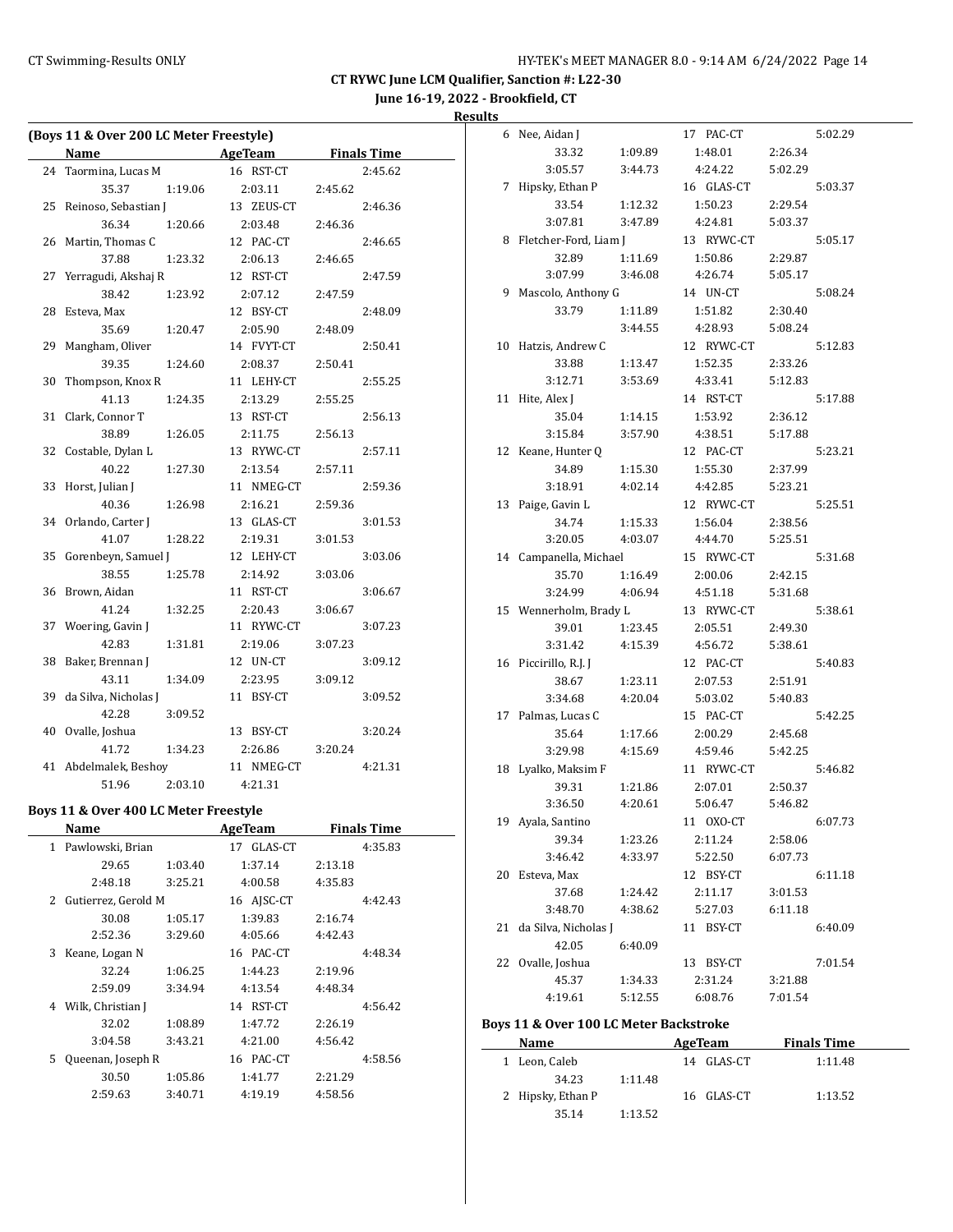## CT Swimming-Results ONLY **CT Swimming-Results ONLY** 15

**CT RYWC June LCM Qualifier, Sanction #: L22-30**

**June 16-19, 2022 - Brookfield, CT**

| Results |  |
|---------|--|
|         |  |

|    | (Boys 11 & Over 100 LC Meter Backstroke) |         |            |                    |
|----|------------------------------------------|---------|------------|--------------------|
|    | <b>Name</b>                              |         | AgeTeam    | <b>Finals Time</b> |
|    | 3 Hu, Jason                              |         | 16 PAC-CT  | 1:14.54            |
|    | 36.25                                    | 1:14.54 |            |                    |
|    | 4 McHugh, Jack A                         |         | 14 RST-CT  | 1:14.61            |
|    | 36.19                                    | 1:14.61 |            |                    |
|    | 5 Hammen, Hawken H                       |         | 17 NMEG-CT | 1:14.73            |
|    | 35.49                                    | 1:14.73 |            |                    |
|    | 6 Zhou, York Z                           |         | 15 PATS-MR | 1:15.11            |
|    | 38.80                                    | 1:15.11 |            |                    |
| 7  | McHugh, Samuel T                         |         | 17 RST-CT  | 1:15.53            |
|    | 35.93                                    | 1:15.53 |            |                    |
|    | 8 Startz, Alexander C                    |         | 15 NMEG-CT | 1:16.19            |
|    | 37.84                                    | 1:16.19 |            |                    |
|    | 9 Camille, Sebastian R                   |         | 13 ZEUS-CT | 1:16.49            |
|    | 38.45                                    | 1:16.49 |            |                    |
|    | 10 Fletcher-Ford, Liam J                 |         | 13 RYWC-CT | 1:17.05            |
|    | 36.49                                    | 1:17.05 |            |                    |
| 11 | Mora, Nico                               |         | 15 ZEUS-CT | 1:17.60            |
|    | 37.23                                    | 1:17.60 |            |                    |
|    | 12 Zalewski, Michael                     |         | 17 RAYS-CT | 1:18.22            |
|    | 39.17                                    | 1:18.22 |            |                    |
|    | 13 Del Rosario, Jake C                   |         | 15 PATS-MR | 1:18.35            |
|    | 36.87                                    | 1:18.35 |            |                    |
|    | 14 Colligan, Shane P                     |         | 14 RST-CT  | 1:18.63            |
|    | 37.46                                    | 1:18.63 |            |                    |
|    | 15 Corbett, Dylan B                      |         | 12 ZEUS-CT | 1:18.67            |
|    | 36.96                                    | 1:18.67 |            |                    |
|    | 16 Wilk, Christian J                     |         | 14 RST-CT  | 1:19.02            |
|    | 39.02                                    | 1:19.02 |            |                    |
|    | 17 Easton, Niall R                       |         | 14 UN-CT   | 1:19.54            |
|    | 39.95                                    | 1:19.54 |            |                    |
|    | 18 Eannotti, Mason W                     |         | 13 RST-CT  | 1:20.37            |
|    | 37.60                                    | 1:20.37 |            |                    |
|    | 19 Kantorovich, Yaron                    |         | 13 FVYT-CT | 1:20.63            |
|    | 39.18                                    | 1:20.63 |            |                    |
|    | 20 Hatzis, Andrew C                      |         | 12 RYWC-CT | 1:20.87            |
|    | 39.98                                    | 1:20.87 |            |                    |
|    | 21 Loehle, Joseph R                      |         | 17 PAC-CT  | 1:21.22            |
|    | 39.73                                    | 1:21.22 |            |                    |
|    | 22 Cappiello, David M                    |         | 15 PAC-CT  | 1:21.79            |
|    | 38.59                                    | 1:21.79 |            |                    |
| 23 | Mora, Noah D                             |         | 13 ZEUS-CT | 1:21.82            |
|    | 39.51                                    | 1:21.82 |            |                    |
| 24 | Kraese, Nicholas F                       |         | 13 RYWC-CT | 1:21.98            |
|    | 39.21                                    | 1:21.98 |            |                    |
| 25 | Keane, Hunter Q                          |         | 12 PAC-CT  | 1:22.02            |
|    | 38.86                                    | 1:22.02 |            |                    |
| 26 | Montello, Miles L                        |         | 15 PAC-CT  | 1:22.32            |
|    | 40.50                                    | 1:22.32 |            |                    |
| 27 | Tito, Boden C                            |         | 16 RAYS-CT | 1:22.54            |
|    | 39.56                                    | 1:22.54 |            |                    |
| 28 | Bordeau, Greyson T                       |         | 13 LEHY-CT | 1:22.61            |
|    | 39.72                                    | 1:22.61 |            |                    |
| 29 | Martin, Thomas C<br>40.20                |         | 12 PAC-CT  | 1:23.28            |
|    |                                          | 1:23.28 |            |                    |

| 30 | Hite, Alex J                           |    | 14 RST-CT  | 1:23.64 |
|----|----------------------------------------|----|------------|---------|
|    | 40.68<br>1:23.64                       |    |            |         |
| 31 | Yerragudi, Akshaj R                    | 12 | RST-CT     | 1:24.15 |
|    | 40.87<br>1:24.15                       |    |            |         |
|    | 32 Custer, James D                     |    | 16 NCA-CT  | 1:25.71 |
|    | 41.89<br>1:25.71                       |    |            |         |
|    | 33 Gorenbeyn, Daniel M                 |    | 16 LEHY-CT | 1:25.81 |
|    | 40.02<br>1:25.81                       |    |            |         |
|    | 34 Cornelio, Tyson J                   |    | 14 RAYS-CT | 1:26.08 |
|    | 40.87<br>1:26.08                       |    |            |         |
| 35 | Denning, Liam J                        |    | 14 RYWC-CT | 1:26.37 |
|    | 1:26.37<br>41.20                       |    |            |         |
|    | 36 Wennerholm, Brady L                 | 13 | RYWC-CT    | 1:26.87 |
|    | 44.79<br>1:26.87                       |    |            |         |
| 37 | Sowka, Tyler G                         | 13 | LEHY-CT    | 1:27.21 |
|    | 40.38<br>1:27.21                       |    |            |         |
| 38 | Natlo, Brendan W                       | 13 | ZEUS-CT    | 1:27.23 |
|    | 43.86<br>1:27.23                       |    |            |         |
|    | 39 Mao, ben L                          |    | 12 ZEUS-CT | 1:28.18 |
| 40 | Norcott, Shaun S                       | 13 | LEHY-CT    | 1:28.51 |
|    | 42.14<br>1:28.51                       |    |            |         |
| 41 | Piccirillo, R.J. J                     |    | 12 PAC-CT  | 1:28.69 |
|    | 42.95<br>1:28.69                       |    |            |         |
|    | 42 Daniele, Luca                       | 13 | FVYT-CT    | 1:28.76 |
|    | 44.01<br>1:28.76                       |    |            |         |
| 43 | Ly, Jaxson W                           | 12 | RAYS-CT    | 1:29.11 |
|    | 42.97<br>1:29.11                       |    |            |         |
| 44 | Burgess, Sean C                        | 17 | LEHY-CT    | 1:29.70 |
|    | 45.63<br>1:29.70                       |    |            |         |
| 45 | Campanella, Michael                    | 15 | RYWC-CT    | 1:30.13 |
|    | 46.09<br>1:30.13                       |    |            |         |
| 46 | Queenan, Joseph R                      |    | 16 PAC-CT  | 1:30.15 |
|    | 45.36<br>1:30.15                       |    |            |         |
| 47 | Reinoso, Sebastian J                   | 13 | ZEUS-CT    | 1:30.41 |
|    | 46.34<br>1:30.41                       |    |            |         |
| 48 | Jandzinski, Konrad *                   |    | 16 LEHY-CT | 1:30.92 |
|    | 42.54<br>1:30.92                       |    |            |         |
|    | 49 Rubio, Luca A                       |    | 12 RST-CT  | 1:31.23 |
|    | 45.26<br>1:31.23                       |    |            |         |
| 50 | Palmas, Lucas C                        |    | 15 PAC-CT  | 1:31.34 |
|    | 43.31                                  |    |            |         |
| 51 | 1:31.34<br>Thompson, Knox R            | 11 | LEHY-CT    | 1:31.91 |
|    | 43.22                                  |    |            |         |
| 52 | 1:31.91<br>Albin, Alexander            | 15 | RYWC-CT    | 1:33.29 |
|    |                                        |    |            |         |
|    | 42.79<br>1:33.29                       |    |            |         |
| 53 | Ramos Jr, Danny                        | 15 | ZEUS-CT    | 1:34.76 |
|    | 46.08<br>1:34.76                       |    |            |         |
| 54 | Janney, Kasen J<br>Stanchfield, Evan T | 11 | RYWC-CT    | 1:35.23 |
| 55 |                                        | 13 | RST-CT     | 1:35.51 |
| 56 | Mengold, Grayson S                     | 14 | PAC-CT     | 1:37.47 |
|    | 47.46<br>1:37.47                       |    |            |         |
| 57 | Rahenkamp, Stephen P                   | 13 | RAYS-CT    | 1:37.83 |
| 58 | Tscheppe, Charles F                    | 13 | UN-CT      | 1:38.09 |
|    | 47.74<br>1:38.09                       |    |            |         |
| 59 | Gorenbeyn, Samuel J                    | 12 | LEHY-CT    | 1:38.30 |
|    | 46.86<br>1:38.30                       |    |            |         |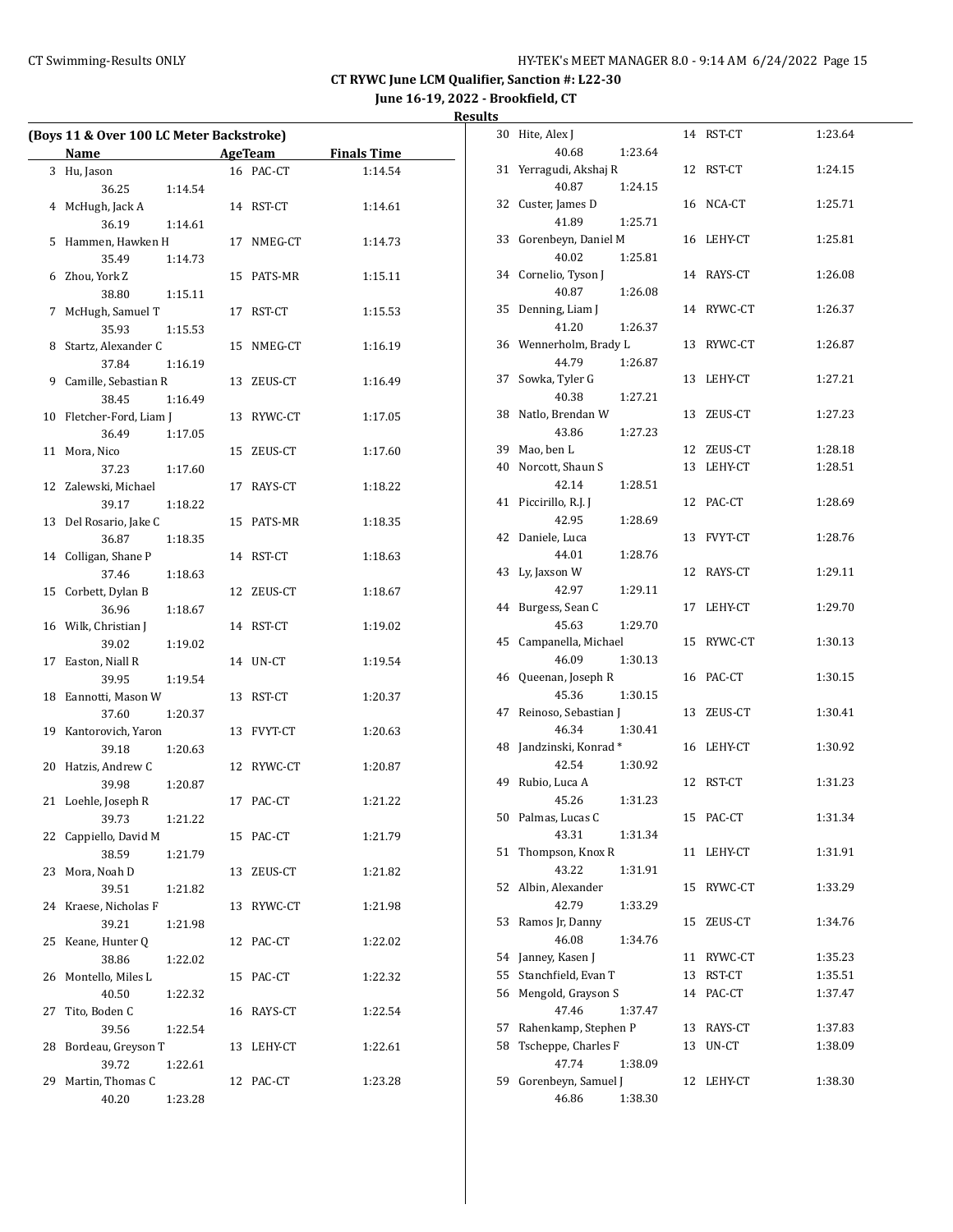## CT Swimming-Results ONLY **EXAMPLE 19 CONCRET MANAGER 8.0 - 9:14 AM 6/24/2022** Page 16

**CT RYWC June LCM Qualifier, Sanction #: L22-30**

**June 16-19, 2022 - Brookfield, CT**

**Results**

|     |                                        |         |    | (Boys 11 & Over 100 LC Meter Backstroke) |                    |
|-----|----------------------------------------|---------|----|------------------------------------------|--------------------|
|     | Name                                   |         |    | AgeTeam                                  | <b>Finals Time</b> |
| 60  | Stanchfield, Andy R                    |         |    | 11 RST-CT                                | 1:39.25            |
|     | 49.74                                  | 1:39.25 |    |                                          |                    |
| 61  | MetCalfe, Noah J                       |         | 13 | UN-CT                                    | 1:40.29            |
|     | 48.42                                  | 1:40.29 |    |                                          |                    |
| 62  | Costable, Dylan L                      |         | 13 | RYWC-CT                                  | 1:41.43            |
|     | 52.52                                  | 1:41.43 |    |                                          |                    |
| 63  | da Silva, Nicholas J                   |         | 11 | BSY-CT                                   | 1:42.55            |
|     | 51.92                                  | 1:42.55 |    |                                          |                    |
| 64  | Haddad, Gavin J                        |         | 12 | RYWC-CT                                  | 1:44.21            |
|     | 52.38                                  | 1:44.21 |    |                                          |                    |
|     | 65 Woering, Gavin J                    |         | 11 | RYWC-CT                                  | 1:46.23            |
|     | 48.83                                  | 1:46.23 |    |                                          |                    |
| 66  | Ovalle, Joshua                         |         | 13 | BSY-CT                                   | 1:47.86            |
| 67  | Thompson, Chris P                      |         | 12 | PAC-CT                                   | 1:48.92            |
|     | 49.23                                  | 1:48.92 |    |                                          |                    |
| 68  | Geer, Tyler E                          |         | 12 | UN-CT                                    | 1:49.68            |
| 69  | Padda, Abhi S                          |         | 11 | RST-CT                                   | 1:52.70            |
|     | 52.63                                  | 1:52.70 |    |                                          |                    |
| 70  | Albin, Gregory D                       |         | 13 | RYWC-CT                                  | 1:58.51            |
|     | 55.39                                  | 1:58.51 |    |                                          |                    |
| 71  | Calandro, Bobby J                      |         | 13 | RST-CT                                   | 2:09.50            |
|     | 1:01.34                                | 2:09.50 |    |                                          |                    |
| 72  | Kagtada, Ayan                          |         | 13 | RST-CT                                   | 2:15.26            |
|     | 1:10.41                                | 2:15.26 |    |                                          |                    |
| 73  | Singh, Logan S                         |         | 12 | BSY-CT                                   | 2:22.57            |
|     | 1:05.33                                | 2:22.57 |    |                                          |                    |
| --- | Mangham, Oliver                        |         |    | 14 FVYT-CT                               | DQ                 |
|     | 1:05.39                                | DQ      |    |                                          |                    |
| --- | Wdowik, Adam A                         |         | 12 | RST-CT                                   | DQ                 |
|     | 48.63                                  | DQ      |    |                                          |                    |
|     | Dlugos, Steven G                       |         | 12 | RAYS-CT                                  | DQ                 |
|     | 46.69                                  | DQ      |    |                                          |                    |
|     | Boys 11 & Over 200 LC Meter Backstroke |         |    |                                          |                    |

|    | Name                    |         | AgeTeam |            | <b>Finals Time</b> |         |
|----|-------------------------|---------|---------|------------|--------------------|---------|
|    | 1 McHugh, Jack A        |         |         | 14 RST-CT  |                    | 2:37.57 |
|    | 34.96                   | 1:14.47 |         | 1:55.99    | 2:37.57            |         |
| 2  | Thomas, Cooper D        |         |         | 15 FVYT-CT |                    | 2:39.67 |
|    | 34.80                   | 1:15.74 |         | 1:57.76    | 2:39.67            |         |
| 3  | Hu, Jason               |         |         | 16 PAC-CT  |                    | 2:40.35 |
|    | 37.72                   | 1:18.78 |         | 2:01.28    | 2:40.35            |         |
|    | 4 Wilk, Christian J     |         |         | 14 RST-CT  |                    | 2:41.82 |
|    | 39.24                   | 1:19.40 |         | 2:03.10    | 2:41.82            |         |
|    | 5 Fletcher-Ford, Liam J |         |         | 13 RYWC-CT |                    | 2:45.22 |
|    | 36.96                   | 1:20.91 |         | 2:03.73    | 2:45.22            |         |
| 6  | Zalewski, Michael       |         |         | 17 RAYS-CT |                    | 2:45.78 |
|    | 38.03                   | 1:19.67 |         | 2:03.27    | 2:45.78            |         |
| 7  | Vongsouvanh, Andrew J   |         |         | 12 RYWC-CT |                    | 2:45.84 |
|    | 37.37                   | 1:19.87 |         | 2:02.55    | 2:45.84            |         |
| 8  | Eannotti, Mason W       |         |         | 13 RST-CT  |                    | 2:48.28 |
|    | 39.37                   | 1:22.82 |         | 2:05.90    | 2:48.28            |         |
| 9  | Corbett, Dylan B        |         |         | 12 ZEUS-CT |                    | 2:49.46 |
|    | 38.46                   | 1:22.70 |         | 2:05.96    | 2:49.46            |         |
| 10 | Tito, Boden C           |         |         | 16 RAYS-CT |                    | 2:50.59 |
|    | 39.88                   | 1:23.03 |         | 2:06.47    | 2:50.59            |         |

| 11 | Del Rosario, Jake C  |         |    | 15 PATS-MR |         | 2:50.86 |
|----|----------------------|---------|----|------------|---------|---------|
|    | 38.87                | 1:22.80 |    | 2:06.88    | 2:50.86 |         |
| 12 | Bordeau, Greyson T   |         |    | 13 LEHY-CT |         | 2:52.99 |
|    | 39.06                | 1:24.05 |    | 2:08.41    | 2:52.99 |         |
| 13 | Keane, Hunter Q      |         |    | 12 PAC-CT  |         | 2:56.92 |
|    | 39.92                | 1:26.29 |    | 2:13.11    | 2:56.92 |         |
| 14 | Natlo, Brendan W     |         |    | 13 ZEUS-CT |         | 2:58.37 |
|    | 42.23                | 1:29.62 |    | 2:14.39    | 2:58.37 |         |
| 15 | Martin, Thomas C     |         |    | 12 PAC-CT  |         | 2:59.32 |
|    | 43.71                | 1:27.97 |    | 2:16.47    | 2:59.32 |         |
| 16 | Daniele, Luca        |         |    | 13 FVYT-CT |         | 2:59.78 |
|    | 40.40                | 1:27.91 |    | 2:13.91    | 2:59.78 |         |
| 17 | Bishop, Daniel K     |         |    | 14 RAYS-CT |         | 3:00.88 |
|    | 40.50                | 1:27.23 |    | 2:14.52    | 3:00.88 |         |
| 18 | Wennerholm, Brady L  |         |    | 13 RYWC-CT |         | 3:01.27 |
|    | 45.65                | 1:30.79 |    | 2:17.96    | 3:01.27 |         |
| 19 | Norcott, Shaun S     |         |    | 13 LEHY-CT |         | 3:01.90 |
|    | 42.14                | 1:29.83 |    | 2:16.69    | 3:01.90 |         |
| 20 | Cornelio, Tyson J    |         |    | 14 RAYS-CT |         | 3:01.96 |
|    | 45.36                | 1:31.11 |    | 2:19.45    | 3:01.96 |         |
| 21 | Hite, Alex J         |         |    | 14 RST-CT  |         | 3:02.76 |
|    | 42.11                | 1:28.89 |    | 2:17.92    | 3:02.76 |         |
| 22 | Thompson, Knox R     |         |    | 11 LEHY-CT |         | 3:06.38 |
|    | 41.94                | 1:30.76 |    | 2:18.43    | 3:06.38 |         |
| 23 | Esteva, Max          |         |    | 12 BSY-CT  |         | 3:06.54 |
|    | 41.81                | 1:30.51 |    | 3:06.54    |         |         |
| 24 | Ly, Jaxson W         |         |    | 12 RAYS-CT |         | 3:07.85 |
|    | 44.13                | 1:32.22 |    | 2:19.57    | 3:07.85 |         |
| 25 | Rubio, Luca A        |         |    | 12 RST-CT  |         | 3:08.42 |
|    | 46.51                | 1:33.28 |    | 2:24.01    | 3:08.42 |         |
| 26 | Costable, Dylan L    |         |    | 13 RYWC-CT |         | 3:19.55 |
|    | 47.12                | 1:40.05 |    | 2:30.72    | 3:19.55 |         |
| 27 | Janney, Kasen J      |         |    | 11 RYWC-CT |         | 3:23.22 |
|    |                      | 1:41.41 |    | 3:23.22    |         |         |
| 28 | Ayala, Santino       |         |    | 11 OXO-CT  |         | 3:27.90 |
|    | 49.05                | 1:43.49 |    | 2:36.85    | 3:27.90 |         |
| 29 | da Silva, Nicholas J |         |    | 11 BSY-CT  |         | 3:29.27 |
|    |                      |         |    | 2:42.12    | 3:29.27 |         |
| 30 | Woering, Gavin J     |         | 11 | RYWC-CT    |         | 3:32.35 |
|    | 51.64                | 1:44.20 |    | 2:40.43    | 3:32.35 |         |
| 31 | Jiang, Stanley       |         |    | 11 BSY-CT  |         | 4:00.48 |
|    |                      | 1:57.28 |    | 2:58.64    | 4:00.48 |         |
| 32 | Kagtada, Ayan        |         | 13 | RST-CT     |         | 4:18.20 |
|    | 1:01.07              | 2:07.12 |    | 3:15.19    | 4:18.20 |         |
| 33 | Kelly, Brennan R     |         | 13 | BSY-CT     |         | 4:21.56 |
|    | 58.83                | 2:08.00 |    | 3:14.04    | 4:21.56 |         |
|    | Wdowik, Adam A       |         | 12 | RST-CT     |         | DQ      |
|    | 47.18                | 1:46.29 |    | 2:41.17    | DQ      |         |

### **Boys 11 & Over 100 LC Meter Breaststroke**

| Name               |         |     | AgeTeam   | <b>Finals Time</b> |  |
|--------------------|---------|-----|-----------|--------------------|--|
| 1 Keane, Logan N   |         |     | 16 PAC-CT | 1:14.03            |  |
| 34.20              | 1:14.03 |     |           |                    |  |
| 2 Pawlowski, Brian |         | 17  | GLAS-CT   | 1:19.43            |  |
| 36.37              | 1:19.43 |     |           |                    |  |
| 3 Nee, Aidan J     |         | 17. | PAC-CT    | 1:24.87            |  |
| 38.29              | 1:24.87 |     |           |                    |  |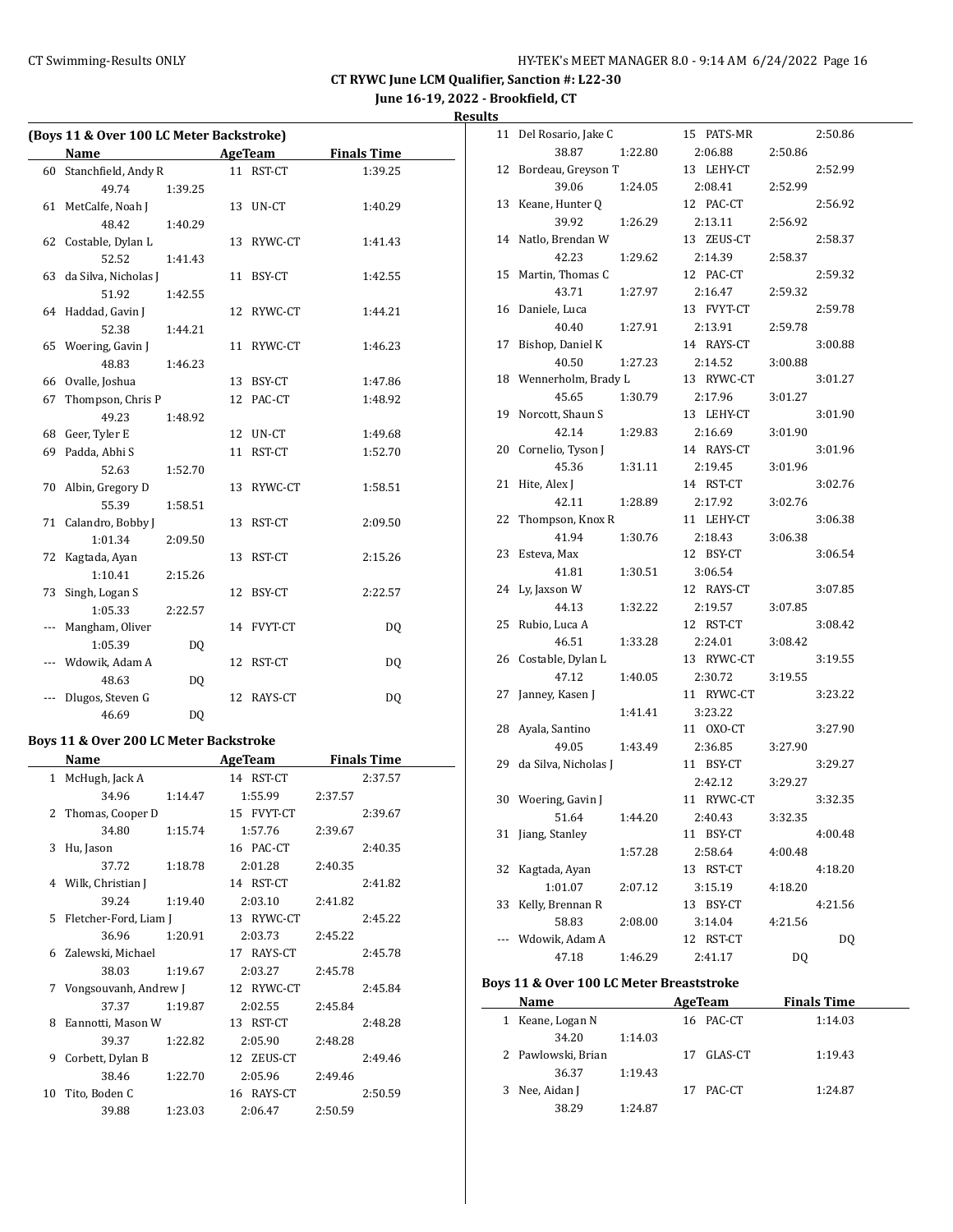**June 16-19, 2022 - Brookfield, CT**

**Results**

 $\equiv$ 

| (Boys 11 & Over 100 LC Meter Breaststroke) |                          |         |         |            |                    |  |
|--------------------------------------------|--------------------------|---------|---------|------------|--------------------|--|
|                                            | Name                     |         | AgeTeam |            | <b>Finals Time</b> |  |
|                                            | 4 Denning, Liam J        |         |         | 14 RYWC-CT | 1:26.43            |  |
|                                            | 41.87                    | 1:26.43 |         |            |                    |  |
| 5                                          | Mora, Nico               |         |         | 15 ZEUS-CT | 1:27.47            |  |
|                                            | 40.02                    | 1:27.47 |         |            |                    |  |
| 6                                          | Mora, Noah D             |         |         | 13 ZEUS-CT | 1:27.56            |  |
|                                            | 40.25                    | 1:27.56 |         |            |                    |  |
|                                            | 7 Campanella, Michael    |         |         | 15 RYWC-CT | 1:30.47            |  |
|                                            | 43.67                    | 1:30.47 |         |            |                    |  |
| 8                                          | Rubio, Luca A            |         |         | 12 RST-CT  | 1:32.64            |  |
|                                            | 42.74                    | 1:32.64 |         |            |                    |  |
| 9                                          | Clark, Connor T          |         |         | 13 RST-CT  | 1:33.27            |  |
|                                            | 44.53                    | 1:33.27 |         |            |                    |  |
|                                            | 10 Eannotti, Mason W     |         |         | 13 RST-CT  | 1:33.28            |  |
|                                            | 42.63                    | 1:33.28 |         |            |                    |  |
| 11                                         | Sowka, Tyler G           |         |         | 13 LEHY-CT | 1:33.38            |  |
|                                            | 43.61                    | 1:33.38 |         |            |                    |  |
| 12                                         | Mitican, Nicolas P       |         |         | 13 ZEUS-CT | 1:33.51            |  |
|                                            | 41.76                    | 1:33.51 |         |            |                    |  |
| 13                                         | Taormina, Lucas M        |         |         | 16 RST-CT  | 1:35.96            |  |
|                                            | 44.58                    | 1:35.96 |         |            |                    |  |
|                                            | 14 Ramos Jr, Danny       |         |         | 15 ZEUS-CT | 1:36.57            |  |
|                                            | 43.67                    | 1:36.57 |         |            |                    |  |
|                                            | 15 Kudlac, Holden S      |         |         | 14 LEHY-CT | 1:38.15            |  |
|                                            | 45.14                    | 1:38.15 |         |            |                    |  |
|                                            | 16 Albin, Alexander      |         |         | 15 RYWC-CT | 1:38.58            |  |
|                                            | 45.04                    | 1:38.58 |         |            |                    |  |
|                                            | 17 Costable, Dylan L     |         |         | 13 RYWC-CT | 1:39.33            |  |
|                                            | 46.39                    | 1:39.33 |         |            |                    |  |
| 18                                         | Bishop, Daniel K         |         |         | 14 RAYS-CT | 1:39.36            |  |
|                                            | 48.12                    | 1:39.36 |         |            |                    |  |
| 19                                         | Gorenbeyn, Samuel J      |         |         | 12 LEHY-CT | 1:42.75            |  |
|                                            | 47.02                    | 1:42.75 |         |            |                    |  |
| 20                                         | Zalewski, Michael        |         |         | 17 RAYS-CT | 1:43.11            |  |
|                                            | 48.36                    | 1:43.11 |         |            |                    |  |
| 21                                         | da Silva, Nicholas J     |         |         | 11 BSY-CT  | 1:43.52            |  |
|                                            | 51.75                    | 1:43.52 |         |            |                    |  |
|                                            | 22 Wennerholm, Brady L   |         |         | 13 RYWC-CT | 1:44.36            |  |
|                                            | 51.04 1:44.36            |         |         |            |                    |  |
| 23                                         | Lyalko, Maksim F         |         |         | 11 RYWC-CT | 1:47.30            |  |
|                                            | 49.93                    | 1:47.30 |         |            |                    |  |
| 24                                         | Baker, Brennan J         |         |         | 12 UN-CT   | 1:50.09            |  |
|                                            | 56.17                    | 1:50.09 |         |            |                    |  |
| 25                                         | Orlando, Carter J        |         |         | 13 GLAS-CT | 1:50.98            |  |
|                                            | 53.22                    | 1:50.98 |         |            |                    |  |
| 26                                         | Horst, Julian J          |         | 11      | NMEG-CT    | 1:51.34            |  |
|                                            | 52.98                    | 1:51.34 |         |            |                    |  |
| 27                                         | Gorenbeyn, Daniel M      |         |         | 16 LEHY-CT | 1:52.47            |  |
|                                            | 50.22                    | 1:52.47 |         |            |                    |  |
| 28                                         | Thompson, Knox R         |         |         | 11 LEHY-CT | 1:52.82            |  |
|                                            | 56.47                    | 1:52.82 |         |            |                    |  |
| 29                                         | Huh, Jin S               |         |         | 12 NMEG-CT | 1:53.08            |  |
| 30                                         | 52.15<br>Janney, Kasen J | 1:53.08 |         | 11 RYWC-CT | 1:53.09            |  |
|                                            | 51.78                    | 1:53.09 |         |            |                    |  |
|                                            |                          |         |         |            |                    |  |

| 31 | Woering, Gavin J |         | 11  | RYWC-CT | 1:55.68 |
|----|------------------|---------|-----|---------|---------|
|    | 53.96            | 1:55.68 |     |         |         |
| 32 | Ovalle, Joshua   |         | 13  | BSY-CT  | 1:57.84 |
|    | 55.02            | 1:57.84 |     |         |         |
| 33 | MetCalfe, Noah J |         | 13  | UN-CT   | 2:00.65 |
|    | 55.92            | 2:00.65 |     |         |         |
| 34 | Haddad, Gavin J  |         | 12. | RYWC-CT | 2:03.63 |
|    | 59.31            | 2:03.63 |     |         |         |
| 35 | Brown, Aidan     |         | 11  | RST-CT  | 2:09.91 |
|    | 1:04.35          | 2:09.91 |     |         |         |
| 36 | Albin, Gregory D |         | 13. | RYWC-CT | 2:18.47 |
|    | 1:01.88          | 2:18.47 |     |         |         |

#### **Boys 11 & Over 200 LC Meter Breaststroke**

|    | Name                 |         | <b>AgeTeam</b> |         | <b>Finals Time</b> |
|----|----------------------|---------|----------------|---------|--------------------|
| 1  | Tito, Boden C        |         | 16 RAYS-CT     |         | 2:57.25            |
|    | 38.08                | 1:25.04 | 2:09.85        | 2:57.25 |                    |
| 2  | Pawlowski, Brian     |         | 17 GLAS-CT     |         | 3:00.11            |
|    | 41.30                | 1:28.71 | 2:13.34        | 3:00.11 |                    |
| 3  | Denning, Liam J      |         | 14 RYWC-CT     |         | 3:02.95            |
|    | 41.02                | 1:29.34 | 2:15.37        | 3:02.95 |                    |
| 4  | Palermo, Dean N      |         | 17 NMEG-CT     |         | 3:04.42            |
|    | 37.03                | 1:25.73 | 2:14.17        | 3:04.42 |                    |
| 5  | Del Rosario, Jake C  |         | 15 PATS-MR     |         | 3:04.75            |
|    | 42.63                | 1:30.36 | 2:18.39        | 3:04.75 |                    |
| 6  | Bordeau, Greyson T   |         | 13 LEHY-CT     |         | 3:11.08            |
|    | 43.85                | 1:30.15 | 2:23.66        | 3:11.08 |                    |
| 7  | Campanella, Michael  |         | 15 RYWC-CT     |         | 3:14.11            |
|    | 43.29                | 1:34.02 | 2:24.02        | 3:14.11 |                    |
| 8  | Sowka, Tyler G       |         | 13 LEHY-CT     |         | 3:18.68            |
|    | 44.02                | 1:36.44 | 2:26.20        | 3:18.68 |                    |
| 9  | Colligan, Shane P    |         | 14 RST-CT      |         | 3:20.01            |
|    | 41.70                | 1:33.01 | 2:26.06        | 3:20.01 |                    |
| 10 | Rubio, Luca A        |         | 12 RST-CT      |         | 3:22.18            |
|    | 43.67                | 1:36.59 | 3:22.18        |         |                    |
| 11 | Kraese, Nicholas F   |         | 13 RYWC-CT     |         | 3:22.40            |
|    | 45.55                | 1:37.99 | 2:29.73        | 3:22.40 |                    |
| 12 | Zeng, Jeff H         |         | 12 NCA-CT      |         | 3:23.13            |
|    | 48.66                | 1:37.52 | 2:32.83        | 3:23.13 |                    |
| 13 | Custer, James D      |         | 16 NCA-CT      |         | 3:24.84            |
|    | 43.68                | 1:34.61 | 2:30.63        | 3:24.84 |                    |
| 14 | Costable, Dylan L    |         | 13 RYWC-CT     |         | 3:28.06            |
|    | 48.55                | 1:41.02 | 2:36.52        | 3:28.06 |                    |
| 15 | Cornelio, Tyson J    |         | 14 RAYS-CT     |         | 3:34.92            |
|    | 47.34                | 1:43.54 | 2:38.92        | 3:34.92 |                    |
| 16 | da Silva, Nicholas J |         | 11 BSY-CT      |         | 3:35.96            |
|    | 50.15                | 1:44.85 | 2:42.24        | 3:35.96 |                    |
| 17 | Gorenbeyn, Samuel J  |         | 12 LEHY-CT     |         | 3:37.39            |
|    | 51.21                | 1:50.42 | 2:44.57        | 3:37.39 |                    |
| 18 | Burgess, Sean C      |         | 17 LEHY-CT     |         | 3:38.02            |
|    | 50.51                | 1:45.77 | 2:42.76        | 3:38.02 |                    |
| 19 | Daniele, Luca        |         | 13 FVYT-CT     |         | 3:40.10            |
|    | 48.96                | 1:47.04 | 2:42.43        | 3:40.10 |                    |
| 20 | Ly, Jaxson W         |         | 12 RAYS-CT     |         | 3:49.60            |
|    | 51.65                | 1:50.87 | 2:48.17        | 3:49.60 |                    |
| 21 | Lyalko, Maksim F     |         | 11 RYWC-CT     |         | 3:50.34            |
|    | 50.99                | 1:51.89 | 2:50.23        | 3:50.34 |                    |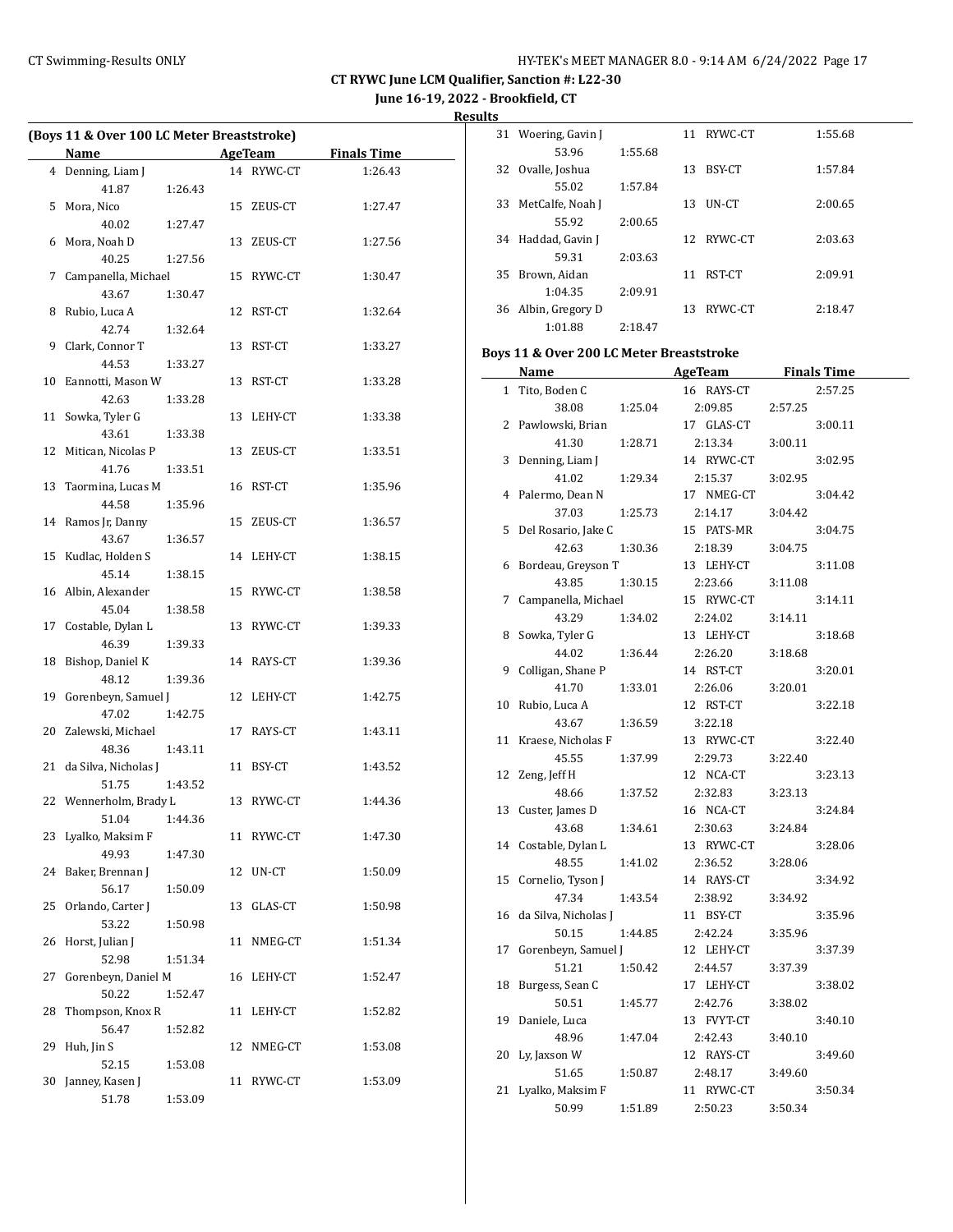**June 16-19, 2022 - Brookfield, CT**

| esun |  |
|------|--|
|      |  |

| (Boys 11 & Over 200 LC Meter Breaststroke) |                                       |         |  |                          |         |                    |  |
|--------------------------------------------|---------------------------------------|---------|--|--------------------------|---------|--------------------|--|
|                                            | Name                                  |         |  | <b>Example 2</b> AgeTeam |         | <b>Finals Time</b> |  |
|                                            | 22 Janney, Kasen J                    |         |  | 11 RYWC-CT               |         | 3:59.21            |  |
|                                            | 58.39                                 | 1:58.02 |  | 3:06.85                  | 3:59.21 |                    |  |
|                                            | 23 Geer, Tyler E                      |         |  | 12 UN-CT                 |         | 3:59.65            |  |
|                                            | 51.88                                 | 1:54.26 |  | 2:54.83                  | 3:59.65 |                    |  |
|                                            | 24 Norcott, Shaun S                   |         |  | 13 LEHY-CT               |         | 3:59.94            |  |
|                                            | 57.80                                 | 1:56.39 |  | 3:02.52                  | 3:59.94 |                    |  |
|                                            | 25 Woering, Gavin J                   |         |  | 11 RYWC-CT               |         | 4:00.97            |  |
|                                            | 55.55                                 | 1:56.34 |  | 2:59.91                  | 4:00.97 |                    |  |
| 26                                         | Ovalle, Joshua                        |         |  | 13 BSY-CT                |         | 4:01.02            |  |
|                                            | 53.12                                 | 1:56.48 |  | 2:57.24                  | 4:01.02 |                    |  |
| 27                                         | Thompson, Knox R                      |         |  | 11 LEHY-CT               |         | 4:01.55            |  |
|                                            | 52.30                                 | 1:56.92 |  | 2:58.07                  | 4:01.55 |                    |  |
| 28                                         | Gorenbeyn, Daniel M                   |         |  | 16 LEHY-CT               |         | 4:01.83            |  |
|                                            | 50.88                                 | 1:53.16 |  | 2:56.17                  | 4:01.83 |                    |  |
| 29                                         | MetCalfe, Noah J                      |         |  | 13 UN-CT                 |         | 4:26.06            |  |
|                                            | 57.07                                 | 2:07.43 |  | 3:15.72                  | 4:26.06 |                    |  |
| 30                                         | Rahenkamp, Stephen P                  |         |  | 13 RAYS-CT               |         | 4:28.36            |  |
|                                            | 56.15                                 | 2:08.20 |  | 3:15.45                  | 4:28.36 |                    |  |
| 31                                         | Kagtada, Ayan                         |         |  | 13 RST-CT                |         | 4:28.81            |  |
|                                            | 58.88                                 | 2:10.56 |  | 3:17.55                  | 4:28.81 |                    |  |
|                                            | 32 Padda, Abhi S                      |         |  | 11 RST-CT                |         | 4:36.59            |  |
|                                            | 1:01.08                               | 2:14.96 |  | 3:24.63                  | 4:36.59 |                    |  |
| 33                                         | Calandro, Bobby J                     |         |  | 13 RST-CT                |         | 4:38.24            |  |
|                                            | 1:02.85                               | 2:11.72 |  | 3:30.82                  | 4:38.24 |                    |  |
| 34                                         | Singh, Logan S                        |         |  | 12 BSY-CT                |         | 5:06.72            |  |
|                                            | 1:10.14                               | 2:27.88 |  | 3:48.53                  | 5:06.72 |                    |  |
|                                            | Stanchfield, Andy R                   |         |  | 11 RST-CT                |         | DQ                 |  |
|                                            | 58.17                                 | 2:08.32 |  | 3:15.15                  | DQ      |                    |  |
| ---                                        | Stanchfield, Evan T                   |         |  | 13 RST-CT                |         | DQ                 |  |
|                                            | 57.76                                 | 2:08.53 |  | 3:15.11                  | DQ      |                    |  |
| ---                                        | Mengold, Grayson S                    |         |  | 14 PAC-CT                |         | DQ                 |  |
|                                            | 47.02                                 | 1:44.41 |  | 2:39.69                  | DQ      |                    |  |
|                                            | Wdowik, Adam A                        |         |  | 12 RST-CT                |         | DQ                 |  |
|                                            | 50.36                                 | 1:54.30 |  | 2:54.72                  | DQ      |                    |  |
|                                            | Boys 11 & Over 100 LC Meter Butterfly |         |  |                          |         |                    |  |
|                                            | Name                                  |         |  | AgeTeam                  |         | <b>Finals Time</b> |  |
|                                            | 1 Hammen, Hawken H                    |         |  | 17 NMEG-CT               |         | 1:04.19            |  |
|                                            | 28.07                                 | 1:04.19 |  |                          |         |                    |  |
| 2                                          | Queenan, Joseph R                     |         |  | 16 PAC-CT                |         | 1:05.59            |  |
|                                            | 28.45                                 | 1:05.59 |  |                          |         |                    |  |
|                                            | 3 Camille, Sebastian R                |         |  | 13 ZEUS-CT               |         | 1:07.14            |  |
|                                            | 31.08                                 | 1:07.14 |  |                          |         |                    |  |
| 4                                          | McHugh, Samuel T                      |         |  | 17 RST-CT                |         | 1:08.38            |  |
|                                            | 32.73                                 | 1:08.38 |  |                          |         |                    |  |
| 5                                          | Tito, Boden C                         |         |  | 16 RAYS-CT               |         | 1:08.91            |  |
|                                            | 31.27                                 | 1:08.91 |  |                          |         |                    |  |
| 6                                          | Pawlowski, Brian                      |         |  | 17 GLAS-CT               |         | 1:09.13            |  |
|                                            | 31.85                                 | 1:09.13 |  |                          |         |                    |  |
| 7                                          | Startz, Alexander C                   |         |  | 15 NMEG-CT               |         | 1:09.85            |  |
|                                            | 31.79                                 | 1:09.85 |  |                          |         |                    |  |
| 8                                          | Easton, Niall R                       |         |  | 14 UN-CT                 |         | 1:11.60            |  |
|                                            | 33.40                                 | 1:11.60 |  |                          |         |                    |  |
| 9                                          | Hu, Jason                             |         |  | 16 PAC-CT                |         | 1:13.56            |  |
|                                            | 34.56                                 | 1:13.56 |  |                          |         |                    |  |

| 10 | Hite, Alex J          |         | 14 | RST-CT     | 1:13.95 |
|----|-----------------------|---------|----|------------|---------|
|    | 33.80                 | 1:13.95 |    |            |         |
| 11 | Zhou, York Z          |         | 15 | PATS-MR    | 1:14.00 |
|    | 32.61                 | 1:14.00 |    |            |         |
| 12 | Leon, Caleb           |         |    | 14 GLAS-CT | 1:14.11 |
|    | 32.47                 | 1:14.11 |    |            |         |
| 13 | Wilk, Christian J     |         | 14 | RST-CT     | 1:14.52 |
|    | 34.33                 | 1:14.52 |    |            |         |
| 14 | Hatzis, Andrew C      |         | 12 | RYWC-CT    | 1:14.61 |
|    | 36.32                 | 1:14.61 |    |            |         |
| 15 | Nee, Aidan J          |         | 17 | PAC-CT     | 1:14.63 |
|    | 32.27                 | 1:14.63 |    |            |         |
| 16 | Del Rosario, Jake C   |         | 15 | PATS-MR    | 1:14.83 |
|    | 33.75                 | 1:14.83 |    |            |         |
| 17 | Mora, Noah D          |         | 13 | ZEUS-CT    | 1:15.48 |
|    | 33.28                 | 1:15.48 |    |            |         |
| 18 | Cornelio, Tyson J     |         | 14 | RAYS-CT    | 1:15.86 |
|    | 34.93                 | 1:15.86 |    |            |         |
| 19 | Kantorovich, Yaron    |         | 13 | FVYT-CT    | 1:16.20 |
|    |                       |         |    |            |         |
|    | 35.48                 | 1:16.20 |    |            |         |
| 20 | Kraese, Nicholas F    |         | 13 | RYWC-CT    | 1:16.26 |
|    | 34.69                 | 1:16.26 |    |            |         |
| 21 | Hipsky, Ethan P       |         | 16 | GLAS-CT    | 1:17.08 |
|    | 33.16                 | 1:17.08 |    |            |         |
| 22 | Fletcher-Ford, Liam J |         | 13 | RYWC-CT    | 1:17.72 |
|    | 34.98                 | 1:17.72 |    |            |         |
| 23 | Zalewski, Michael     |         | 17 | RAYS-CT    | 1:19.18 |
|    | 37.66                 | 1:19.18 |    |            |         |
| 24 | Mora, Nico            |         | 15 | ZEUS-CT    | 1:19.56 |
|    | 35.58                 | 1:19.56 |    |            |         |
| 25 | Keane, Hunter Q       |         | 12 | PAC-CT     | 1:20.19 |
|    | 34.23                 | 1:20.19 |    |            |         |
| 26 | Sowka, Tyler G        |         | 13 | LEHY-CT    | 1:20.47 |
|    | 37.70                 | 1:20.47 |    |            |         |
| 27 | Bordeau, Greyson T    |         | 13 | LEHY-CT    | 1:20.94 |
|    | 35.49                 | 1:20.94 |    |            |         |
| 28 | Ramos Jr, Danny       |         | 15 | ZEUS-CT    | 1:21.27 |
| 29 | Corbett, Dylan B      |         | 12 | ZEUS-CT    | 1:21.81 |
|    | 37.07                 | 1:21.81 |    |            |         |
|    | 30 McHugh, Jack A     |         |    | 14 RST-CT  | 1:21.82 |
|    | 34.82                 | 1:21.82 |    |            |         |
| 31 | Loehle, Joseph R      |         | 17 | PAC-CT     | 1:24.20 |
|    | 37.28                 | 1:24.20 |    |            |         |
| 32 | Colligan, Shane P     |         | 14 | RST-CT     | 1:24.37 |
|    | 37.54                 | 1:24.37 |    |            |         |
| 33 | Gorenbeyn, Daniel M   |         | 16 | LEHY-CT    | 1:24.64 |
|    | 35.90                 | 1:24.64 |    |            |         |
| 34 | Wennerholm, Brady L   |         | 13 | RYWC-CT    | 1:26.01 |
|    | 40.04                 | 1:26.01 |    |            |         |
| 35 | Eannotti, Mason W     |         | 13 | RST-CT     | 1:26.42 |
|    | 36.05                 | 1:26.42 |    |            |         |
| 36 | Ly, Jaxson W          |         | 12 | RAYS-CT    | 1:29.58 |
|    | 43.07                 | 1:29.58 |    |            |         |
| 37 | Rubio, Luca A         |         | 12 | RST-CT     | 1:29.96 |
|    | 40.01                 | 1:29.96 |    |            |         |
| 38 | Jandzinski, Konrad*   |         | 16 | LEHY-CT    | 1:30.24 |
|    | 40.50                 | 1:30.24 |    |            |         |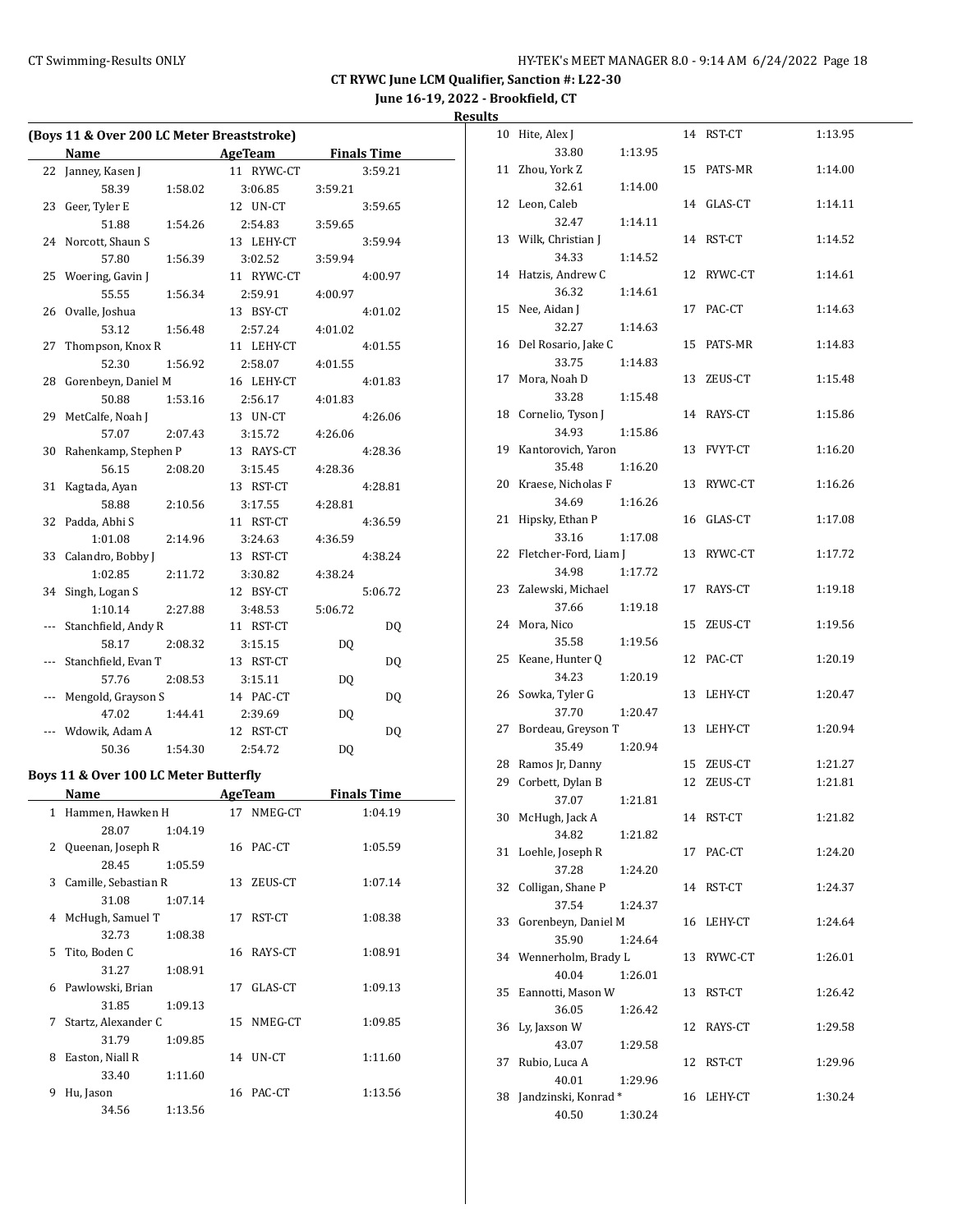**June 16-19, 2022 - Brookfield, CT**

**Results**

L.

|     | (Boys 11 & Over 100 LC Meter Butterfly) |         |    |            |                     |  |
|-----|-----------------------------------------|---------|----|------------|---------------------|--|
|     | Name                                    |         |    |            | AgeTeam Finals Time |  |
|     | 39 Lyalko, Maksim F                     |         |    | 11 RYWC-CT | 1:30.54             |  |
|     | 36.65                                   | 1:30.54 |    |            |                     |  |
|     | 40 Norcott, Shaun S                     |         |    | 13 LEHY-CT | 1:30.67             |  |
|     | 39.09                                   | 1:30.67 |    |            |                     |  |
| 41  | Martin, Thomas C                        |         |    | 12 PAC-CT  | 1:31.64             |  |
|     | 41.04                                   | 1:31.64 |    |            |                     |  |
|     | 42 Albin, Alexander                     |         |    | 15 RYWC-CT | 1:33.24             |  |
|     | 34.65                                   | 1:33.24 |    |            |                     |  |
|     | 43 Daniele, Luca                        |         |    | 13 FVYT-CT | 1:34.40             |  |
|     | 45.79                                   | 1:34.40 |    |            |                     |  |
|     | 44 Palmas, Lucas C                      |         |    | 15 PAC-CT  | 1:34.53             |  |
|     | 41.98                                   | 1:34.53 |    |            |                     |  |
|     | 45 Natlo, Brendan W                     |         |    | 13 ZEUS-CT | 1:35.01             |  |
|     | 42.81                                   | 1:35.01 |    |            |                     |  |
|     | 46 Yerragudi, Akshaj R                  |         |    | 12 RST-CT  | 1:35.29             |  |
|     | 42.57                                   | 1:35.29 |    |            |                     |  |
| 47  | Montello, Miles L                       |         |    | 15 PAC-CT  | 1:35.54             |  |
|     | 43.76                                   | 1:35.54 |    |            |                     |  |
| 48  | Thompson, Knox R                        |         |    | 11 LEHY-CT | 1:36.67             |  |
|     | 42.11                                   | 1:36.67 |    |            |                     |  |
|     | 49 Wdowik, Adam A                       |         |    | 12 RST-CT  | 1:37.37             |  |
|     | 42.42                                   | 1:37.37 |    |            |                     |  |
|     | 50 Mao, ben L                           |         |    | 12 ZEUS-CT | 1:40.81             |  |
|     | 41.97                                   | 1:40.81 |    |            |                     |  |
|     | 51 Reinoso, Sebastian J                 |         |    | 13 ZEUS-CT | 1:42.28             |  |
|     | 46.19                                   | 1:42.28 |    |            |                     |  |
| 52  | Gorenbeyn, Samuel J                     |         |    | 12 LEHY-CT | 1:43.20             |  |
|     | 45.25                                   | 1:43.20 |    |            |                     |  |
| 53  | Stanchfield, Evan T                     |         |    | 13 RST-CT  | 1:44.52             |  |
|     | 47.20                                   | 1:44.52 |    |            |                     |  |
| 54  | Dlugos, Steven G                        |         |    | 12 RAYS-CT | 1:47.21             |  |
|     | 49.18                                   | 1:47.21 |    |            |                     |  |
| 55  | Tscheppe, Charles F                     |         |    | 13 UN-CT   | 1:50.47             |  |
| 56  | Stanchfield, Andy R                     |         |    | 11 RST-CT  | 1:51.77             |  |
| 57  | Rahenkamp, Stephen P                    |         |    | 13 RAYS-CT | 1:51.95             |  |
|     | 47.66                                   | 1:51.95 |    |            |                     |  |
| 58  | Yong, Joseph *                          |         |    | 12 PAC-CT  | 1:54.21             |  |
|     | 52.50                                   | 1:54.21 |    |            |                     |  |
| 59  | Haddad, Gavin J                         |         | 12 | RYWC-CT    | 2:04.49             |  |
|     | 53.44                                   | 2:04.49 |    |            |                     |  |
| --- | Piccirillo, R.J. J                      |         | 12 | PAC-CT     | DQ                  |  |
|     | 44.14                                   | DQ      |    |            |                     |  |
| --- | Mangham, Oliver                         |         | 14 | FVYT-CT    | DQ                  |  |
|     | 39.36                                   | DQ      |    |            |                     |  |
|     | Zeng, Jeff H                            |         | 12 | NCA-CT     | DQ                  |  |
|     | 39.29                                   | DQ      |    |            |                     |  |

### **Boys 11 & Over 200 LC Meter Butterfly**

| Name                  |         | AgeTeam       |         | <b>Finals Time</b> |
|-----------------------|---------|---------------|---------|--------------------|
| 1 Gutierrez, Gerold M |         | 16 AJSC-CT    |         | 2:29.06            |
| 32.05                 | 1:09.24 | 1:48.20       | 2:29.06 |                    |
| 2 Ellis, Zachary D    |         | 16 UN-CT      |         | 2:41.92            |
| 32.74                 | 1:12.34 | 1:56.29       | 2:41.92 |                    |
| 3 Cornelio, Tyson J   |         | RAYS-CT<br>14 |         | 2:47.74            |
| 37.07                 | 1:20.27 | 2:05.28       | 2.47.74 |                    |

|    | Hatzis, Andrew C |         | 12 RYWC-CT     |         | 2:54.77 |
|----|------------------|---------|----------------|---------|---------|
|    | 38.29            | 1:21.88 | 2:07.80        | 2:54.77 |         |
| 5. | Mangham, Oliver  |         | FVYT-CT<br>14  |         | 3:11.06 |
|    | 40.64            | 1:29.80 | 2:19.39        | 3:11.06 |         |
|    | Norcott, Shaun S |         | LEHY-CT<br>13. |         | 3:18.85 |
|    | 40.45            | 1:33.17 | 2:25.53        | 3:18.85 |         |
|    | Lyalko, Maksim F |         | RYWC-CT<br>11  |         | 3:23.47 |
|    | 41.87            | 1:33.63 | 2:27.84        | 3:23.47 |         |

## **Boys 11 & Over 200 LC Meter IM**

|              | <b>Name</b>                |         | AgeTeam               |         | <b>Finals Time</b> |
|--------------|----------------------------|---------|-----------------------|---------|--------------------|
| $\mathbf{1}$ | Pawlowski, Brian           |         | 17 GLAS-CT            |         | 2:29.75            |
|              | 32.41                      | 1:11.38 | 1:55.69               | 2:29.75 |                    |
| 2            | Ellis, Zachary D           |         | 16 UN-CT              |         | 2:35.95            |
|              | 30.64                      | 1:11.50 | 1:59.29               | 2:35.95 |                    |
|              | 3 Wilk, Christian J        |         | 14 RST-CT             |         | 2:38.33            |
|              | 33.62                      | 1:15.86 | 2:04.63               | 2:38.33 |                    |
|              | 4 Camille, Sebastian R     |         | 13 ZEUS-CT            |         | 2:40.41            |
|              | 34.31                      | 1:15.60 | 2:05.75               | 2:40.41 |                    |
| 5            | Hu, Jason                  |         | 16 PAC-CT             |         | 2:40.42            |
|              | 33.28                      | 1:16.40 | 2:04.63               | 2:40.42 |                    |
| 6            | Nee, Aidan J               |         | 17 PAC-CT             |         | 2:41.50            |
|              | 34.84                      | 1:17.76 | 2:04.43               | 2:41.50 |                    |
| 7            | Thomas, Cooper D           |         | 15 FVYT-CT            |         | 2:41.91            |
|              | 31.67                      | 1:13.84 | 2:03.26               | 2:41.91 |                    |
| 8            | Vongsouvanh, Andrew J      |         | 12 RYWC-CT            |         | 2:43.48            |
|              | 33.92                      | 1:16.55 | 2:06.21               | 2:43.48 |                    |
| 9            | Del Rosario, Jake C        |         | 15 PATS-MR            |         | 2:44.01            |
|              | 34.62                      | 1:20.05 | 2:04.96               | 2:44.01 |                    |
| 10           | Mora, Noah D               |         | 13 ZEUS-CT            |         | 2:47.56            |
|              | 36.02                      | 1:19.58 | 2:10.15               | 2:47.56 |                    |
| 11           | Bordeau, Greyson T         |         | 13 LEHY-CT            |         | 2:48.18            |
|              | 35.18                      | 1:21.76 | 2:11.00               | 2:48.18 |                    |
| 12           | Mora, Nico                 |         | 15 ZEUS-CT            |         | 2:48.62            |
|              | 35.68                      | 1:18.33 | 2:09.42               | 2:48.62 |                    |
| 13           | Easton, Niall R            |         | 14 UN-CT              |         | 2:50.10            |
|              | 36.09                      | 1:17.89 | 2:17.29               | 2:50.10 |                    |
| 14           | Hatzis, Andrew C           |         | 12 RYWC-CT            |         | 2:51.10            |
|              | 37.07                      | 1:20.72 | 2:13.70               | 2:51.10 |                    |
| 15           | Cornelio, Tyson J          |         | 14 RAYS-CT            |         | 2:52.68            |
|              | 36.81                      | 1:23.12 | 2:14.50               | 2:52.68 |                    |
| 16           | Denning, Liam J            |         | 14 RYWC-CT            |         | 2:52.99            |
|              | 39.39                      | 1:25.31 | 2:14.08               | 2:52.99 |                    |
| 17           | Eannotti, Mason W          |         | 13 RST-CT             |         | 2:54.65            |
|              | 37.01                      | 1:24.08 | 2:15.80               | 2:54.65 |                    |
| 18           | Rubio, Luca A<br>38.37     |         | 12 RST-CT             |         | 2:55.22            |
|              |                            | 1:27.41 | 2:15.64               | 2:55.22 |                    |
| 19           | Zalewski, Michael<br>35.01 |         | 17 RAYS-CT<br>2:13.79 | 2:55.40 | 2:55.40            |
| 20           | Chavez, Oscar              | 1:20.11 | 13 ZEUS-CT            |         | 2:55.89            |
|              | 35.33                      | 1:22.86 | 2:16.17               | 2:55.89 |                    |
| 21           | Campanella, Michael        |         | 15 RYWC-CT            |         | 2:55.97            |
|              | 39.69                      | 1:27.84 | 2:18.01               | 2:55.97 |                    |
| 22           | Cappiello, David M         |         | 15 PAC-CT             |         | 2:56.94            |
|              | 39.19                      | 1:28.62 | 2:17.76               | 2:56.94 |                    |
| 23           | Ramos Jr, Danny            |         | 15<br>ZEUS-CT         |         | 3:01.47            |
|              | 34.70                      | 1:27.30 | 2:19.49               | 3:01.47 |                    |